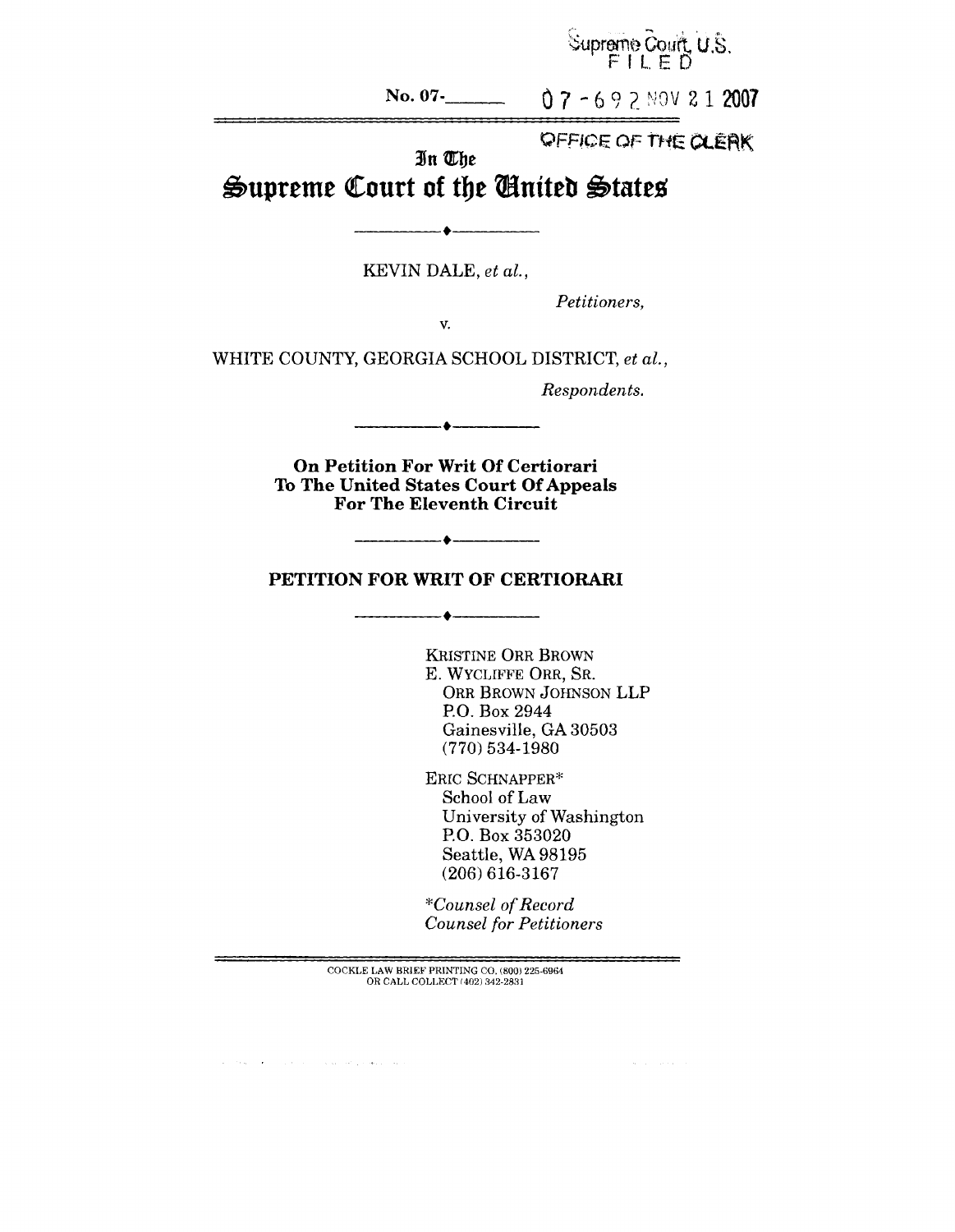### **QUESTIONS PRESENTED**

(1) In an action for damages under Title IX, the plaintiff must demonstrate that the defendant had "actual notice" of discrimination. *Gebser v. Lago Vista Independent School Dist.,* 524 U.S. 274, 292 (1998). Does "actual notice" mean:

(a) notice that a violation of the plaintiff's Title IX rights is occurring, or

(b) notice of a substantial risk that the plaintiff's Title IX rights are being or will be violated?

(2) In an action under 42 U.S.C. § 1983, in what circumstances may a supervisor be held liable for constitutional violations engaged in by his or her subordinate?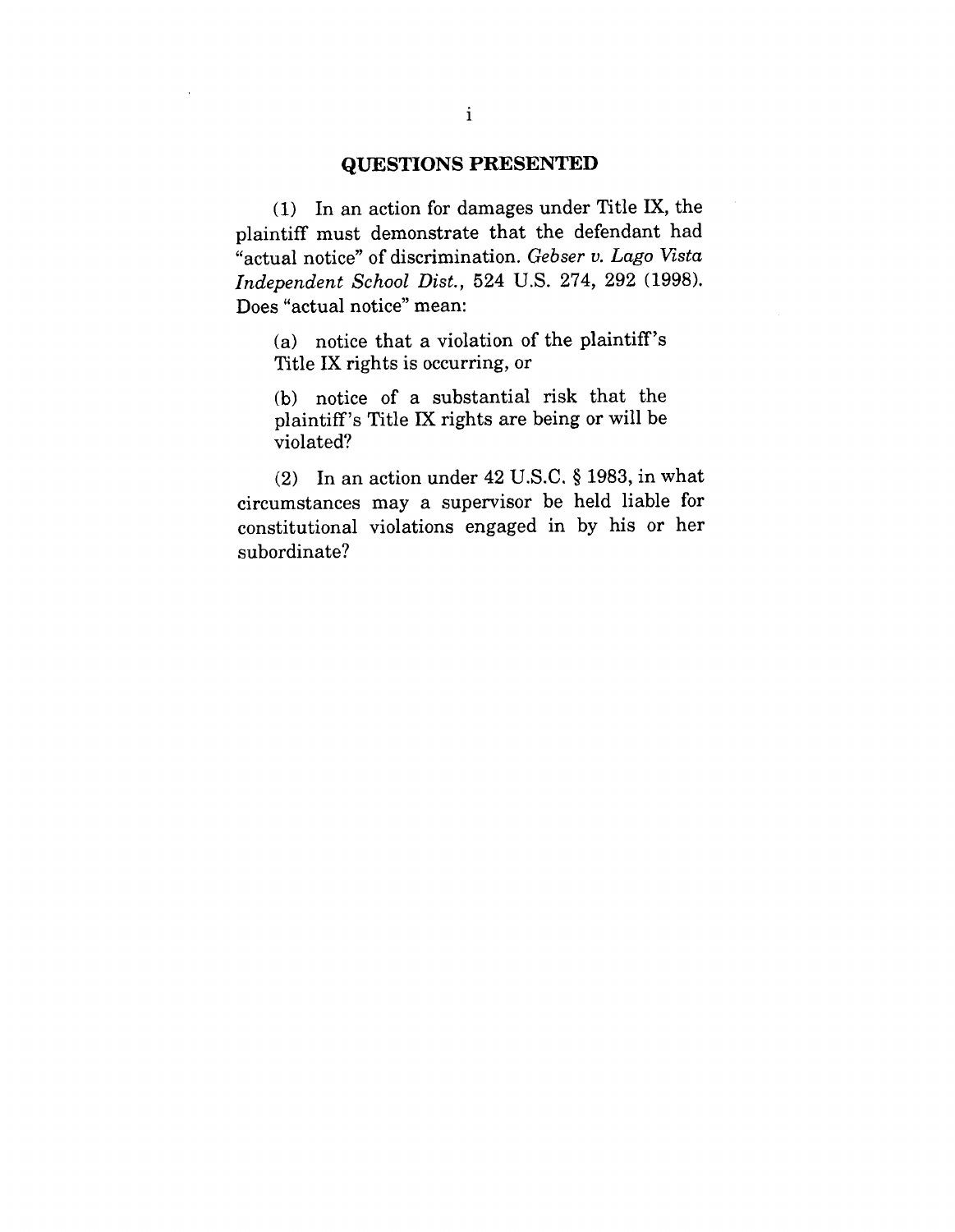#### **LIST OF PARTIES**

The petitioners are (1) Kevin Dale, individually and as the next friend, natural parent and natural guardian of M.D., a minor child, (2)Abby Dale, individually and as the next friend, natural parent and natural guardian of M.D., a minor child, (3) Bryan Carlyle, individually and as the next friend, natural parent and natural guardian of A.C., a minor child, and (4) Lisa J. Carlyle, individually and as the next friend, natural parent and natural guardian of A.C., a minor child.

The respondents are the White County, Georgia School District, Donna Allegood, and Roger Fitzpatrick.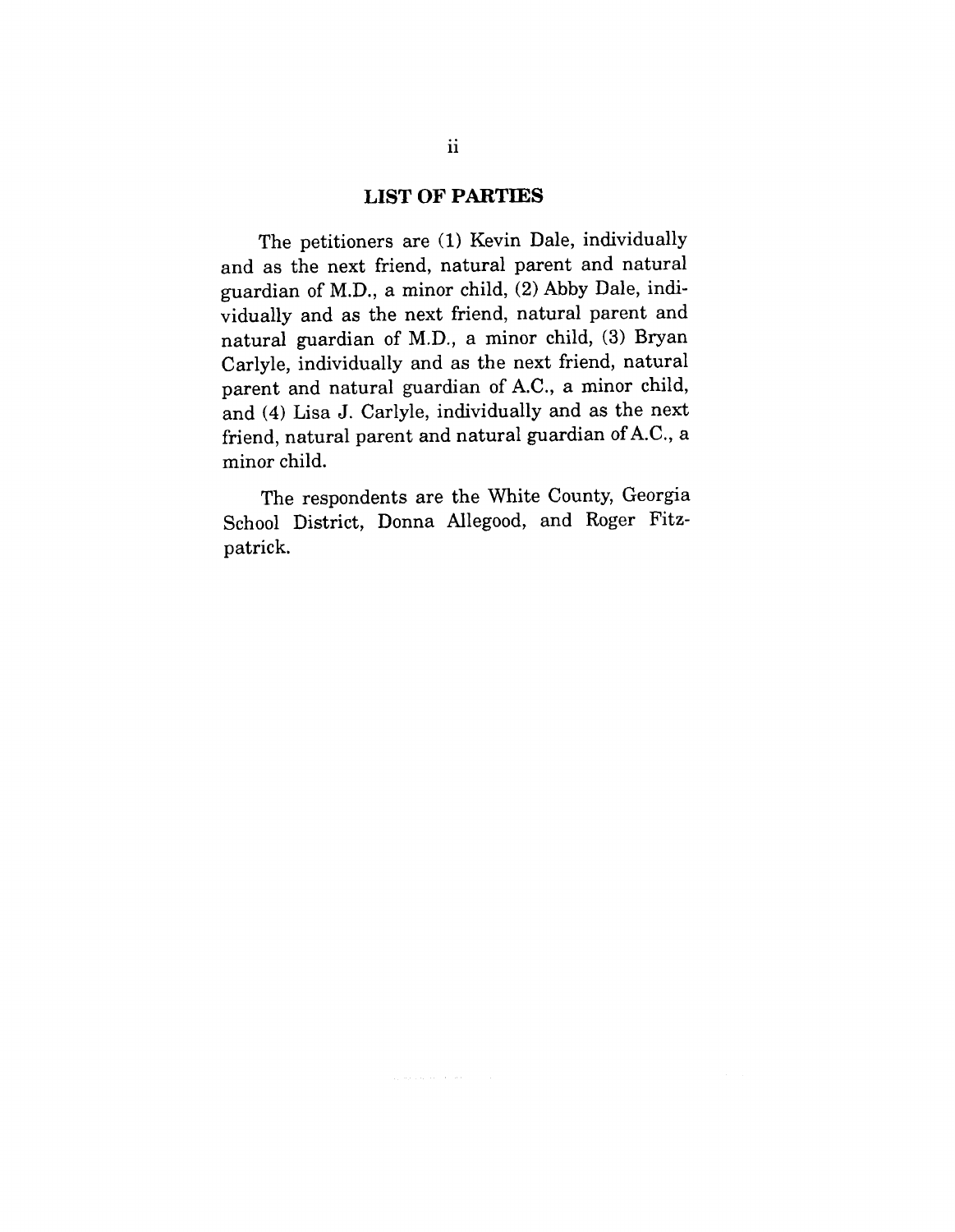## TABLE OF CONTENTS

 $\frac{1}{2} \frac{1}{2} \frac{1}{2}$ 

|                                                                                                                                                                                                                   | $\mathbf{i}$            |
|-------------------------------------------------------------------------------------------------------------------------------------------------------------------------------------------------------------------|-------------------------|
|                                                                                                                                                                                                                   | $\mathbf{ii}$           |
|                                                                                                                                                                                                                   | $\overline{\mathbf{v}}$ |
|                                                                                                                                                                                                                   | $\mathbf{1}$            |
|                                                                                                                                                                                                                   | $\mathbf{1}$            |
|                                                                                                                                                                                                                   |                         |
| Statutory Provisions Involved                                                                                                                                                                                     | 2                       |
|                                                                                                                                                                                                                   | 3                       |
|                                                                                                                                                                                                                   | 10                      |
| I. There Is a Well Established and Complex<br>Inter-Circuit Conflict Regarding When In<br>an Action Under 42 U.S.C. § 1983 a Su-<br>pervisor May Be Held Liable For a Con-<br>stitutional Violation By His or Her | 10                      |
| A. The Standard in the First, Second,<br>Fourth and District of Columbia Cir-<br>cuits: Deliberate Indifference to No-<br>tice or Constructive Knowledge of a<br>Risk of Constitutional Violation By              | 12                      |
| B. The Standard in the Third, Fifth and<br>Tenth Circuits: Deliberate Indiffer-<br>ence to a Known Risk of Constitu-<br>tional Violation By Subordinate                                                           | 16                      |
|                                                                                                                                                                                                                   |                         |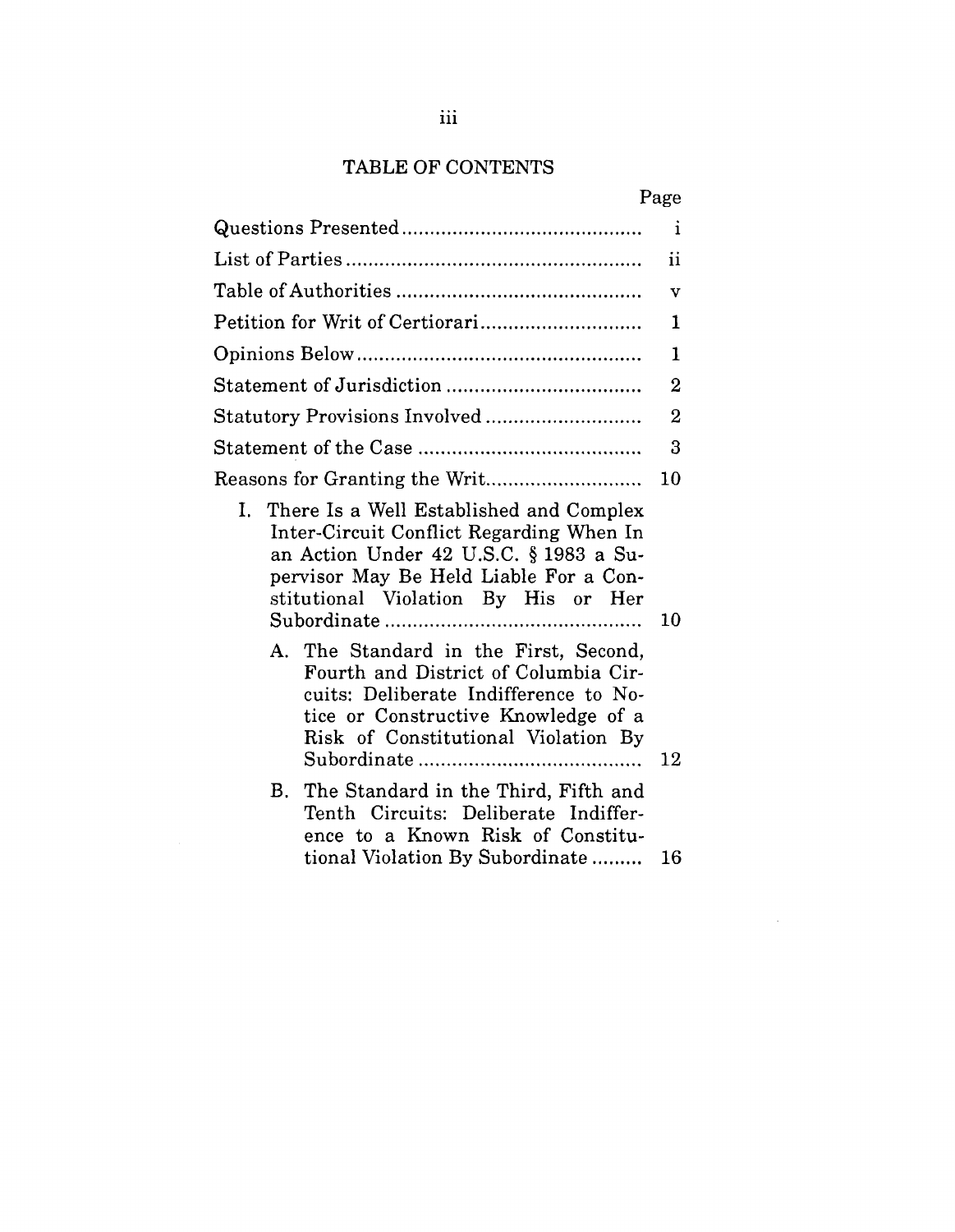# TABLE OF CONTENTS - Continued

|          | C. The Seventh Circuit Standard:<br>Knowledge and Approval of Subordi-                                                                                                   | 19 |
|----------|--------------------------------------------------------------------------------------------------------------------------------------------------------------------------|----|
|          | D. The Sixth Circuit Standard: Approval<br>of or Knowing Acquiescence in Subor-                                                                                          | 21 |
|          | E. The Eleventh Circuit Standards                                                                                                                                        | 22 |
|          | F. The Eighth and Ninth Circuits Apply<br>Inconsistent Standards                                                                                                         | 25 |
| Н.       | There Is a Well Established Inter-Circuit<br>Conflict Regarding What Constitutes "Ac-<br>tual Notice" Under Gebser v. Lago Vista<br>Indep. School District, 524 U.S. 274 |    |
|          |                                                                                                                                                                          | 29 |
|          |                                                                                                                                                                          | 38 |
| Annondiv |                                                                                                                                                                          |    |

# Appendix

| Order of Court of Appeals Denying Rehearing App. 53 |  |
|-----------------------------------------------------|--|
| Order of Court of Appeals Denying Motion To Dis-    |  |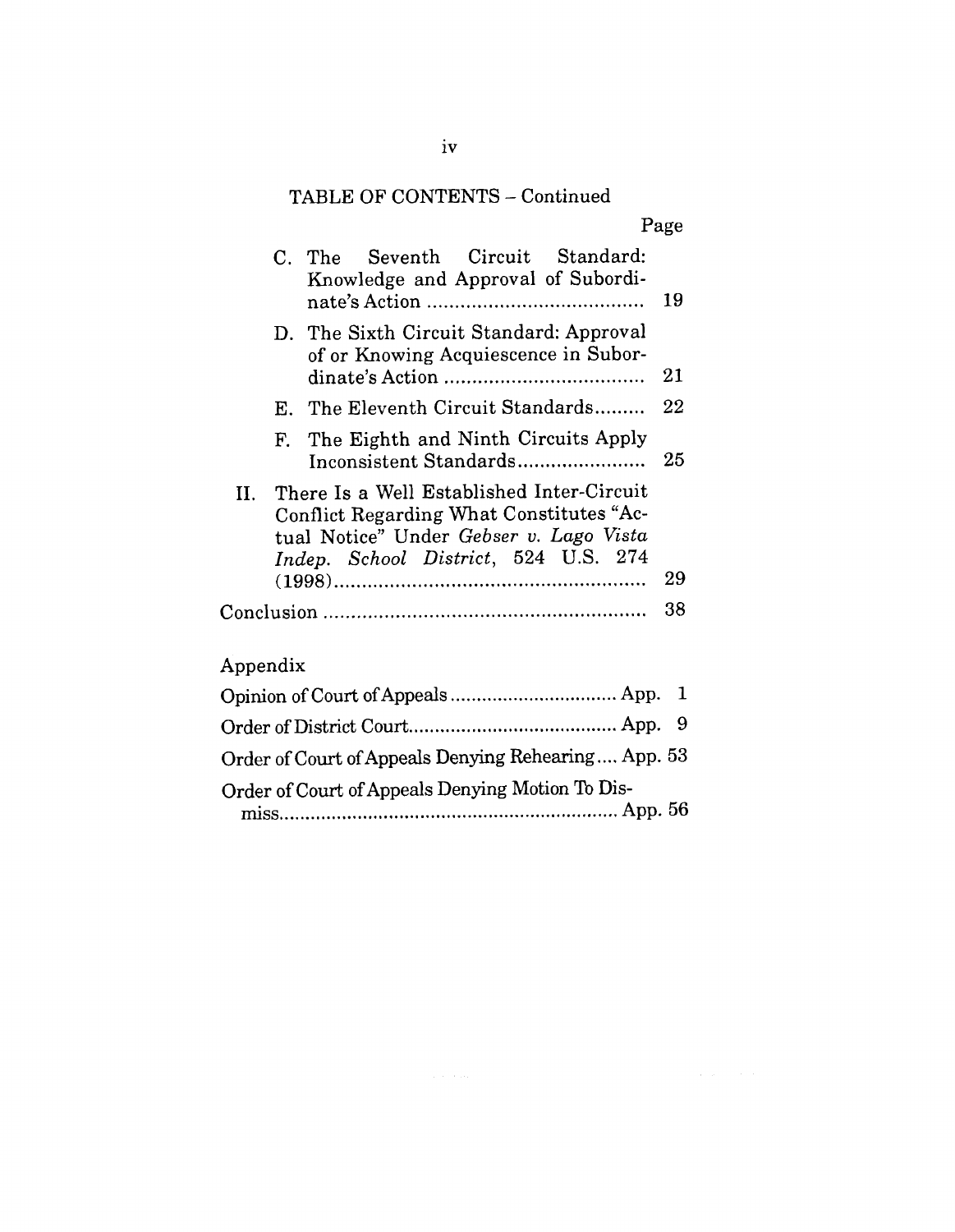# TABLE OF AUTHORITIES

| CASES:                                                                                     |
|--------------------------------------------------------------------------------------------|
| Adams v. Detella, 2000 WL 1763342 (7th Cir.                                                |
| Andrews v. Fowler, 98 F.3d 1069 (8th Cir. 1996)26                                          |
| Atteberry v. Nocona General Hospital, 430 F.3d                                             |
| Baskin v. City of Des Plaines, 138 F.3d 701 (7th                                           |
| Baynard v. Malone, 268 F.3d 228 (4th Cir.                                                  |
| Bell v. Harge, 81 Fed. Appx. 943 (9th Cir. 2003)37                                         |
| Bellamy v. Bradley, 729 F.2d 416 (6th Cir.                                                 |
| Bogan v. Scott-Harris, 523 U.S. 44 (1998)  11, 29                                          |
| Bostic v. Smyrna School Dist., 418 F.3d 355 (3d                                            |
| Bradley v. Puckett, 157 F.3d 1022 (5th Cir.                                                |
| Brady v. Florida Dept. of Labor and Emp.<br>Security, 133 F.3d 797 (11th Cir. 1998) 24, 25 |
| Brown v. Muhlenberg Township, 269 F.3d 205                                                 |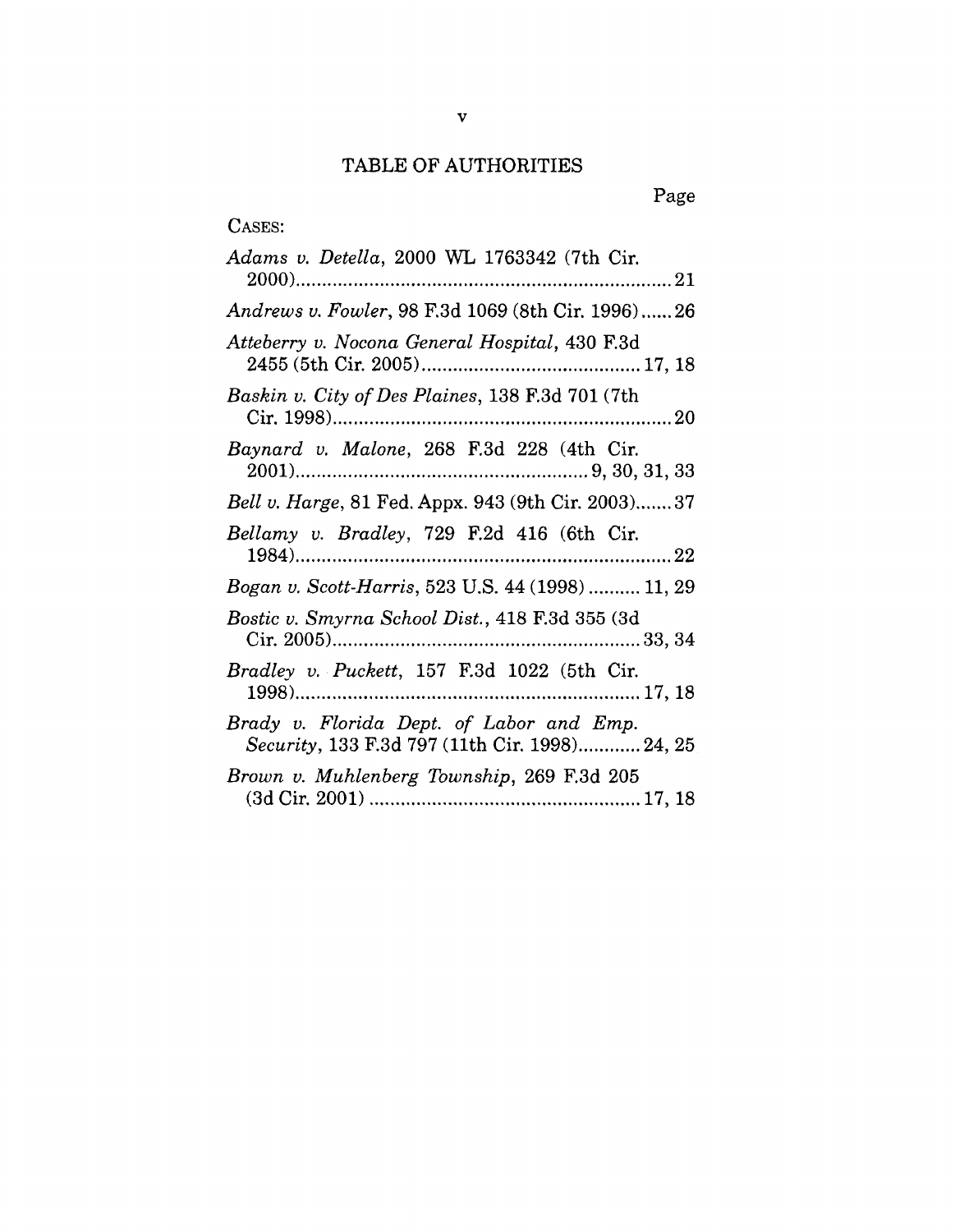| Camilo-Robles v. Hoyos, 151 F.3d 1 (1st Cir.            |
|---------------------------------------------------------|
| Carter v. Morris, 164 F.3d 215 (4th Cir. 1999)15        |
| Caudell v. City of Loveland, 226 Fed. Appx. 479         |
| Chavez v. Cady, 207 F.3d 901 (7th Cir. 2000)  20        |
| Chavez v. Illinois State Police, 251 F.3d 612           |
| Clayton-El v. Clark, 1994 WL 709323 (7th Cir.           |
| Cottone v. Jenne, 326 F.3d 1352 (11th Cir. 2003)24      |
| Cox v. Sugg, 484 F.3d 1062 (8th Cir. 2007)  27          |
| Cruden v. Brinkley, 1999 WL 152597 (4th Cir.            |
| Daniel v. United States Marshall Service, 188           |
| Davis v. DeKalb County School Dist., 233 F.3d           |
| Del Raine v. Williford, 32 F.3d 1024 (7th Cir.          |
| Delgado v. Stegall, 367 F.3d 668 (7th Cir. 2004) 35, 36 |
| DeMerrell v. City of Cheboygan, 206 Fed. Appx.          |
| Doe A. v. Green, 298 F. Supp. 2d 1025 (D. Nev.          |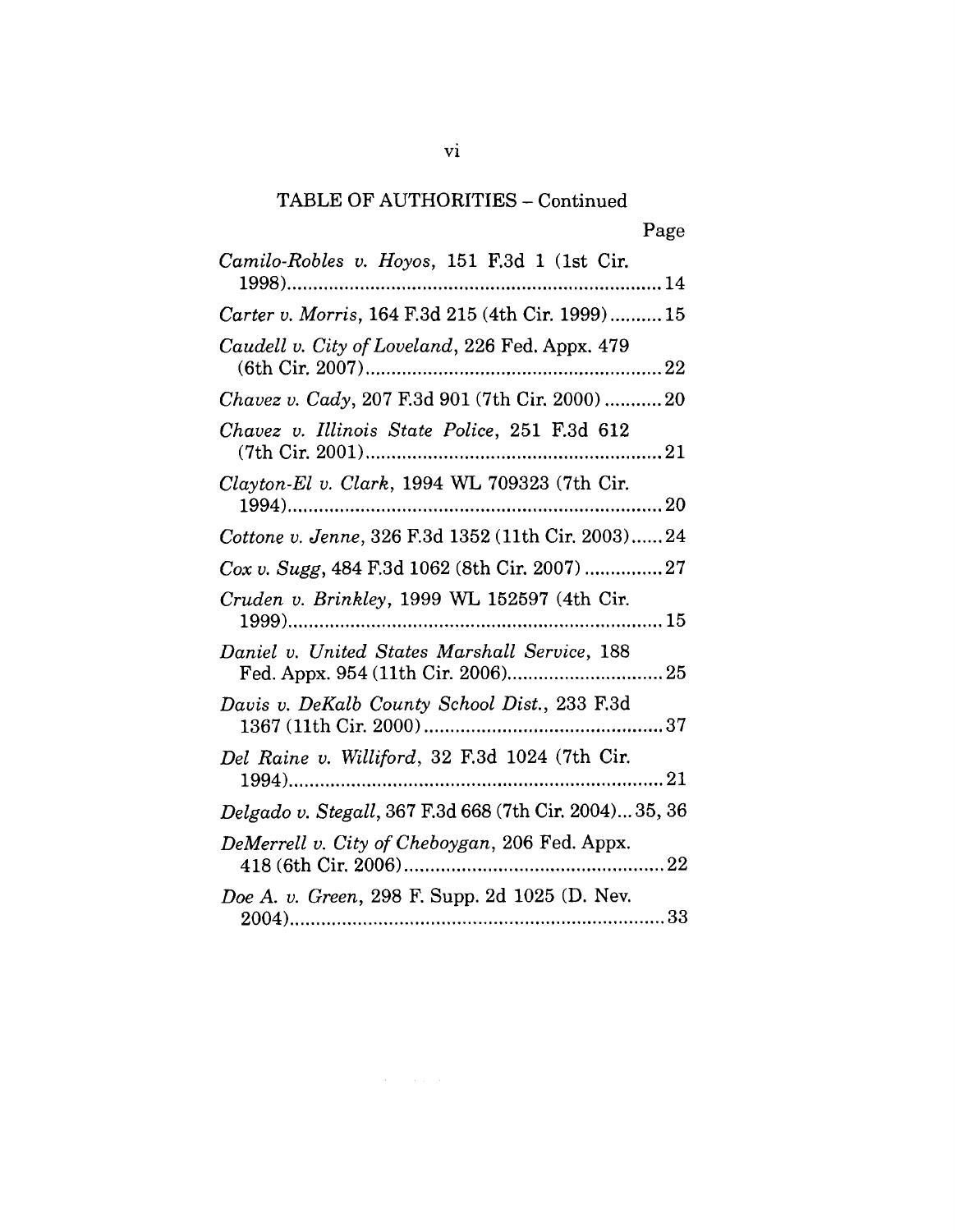| Doe v. City of Roseville, 296 F.3d 431 (6th Cir. |
|--------------------------------------------------|
| Doe v. Claiborne County, Tennessee, 103 F.3d     |
| Douglas v. Black, 1995 WL 237027 (7th Cir.       |
| Earthly v. City of Beverly Hills, 125 F.3d 858,  |
| Edgerly v. City and County of San Francisco,     |
| Escue v. Northern Oklahoma College, 450 F.3d     |
| Estate of Davis v. City of North Richland Hills, |
| Farmer v. Brennan, 511 U.S. 825 (1994)34         |
| Febus-Rodriguez v. Betancourt-Lebron, 14 F.3d    |
| Gebser v. Lago Vista Independent School          |
| Gentry v. Duckworth, 65 F.3d 555 (7th Cir.       |
| Green v. Branson, 108 F.3d 1296 (10th Cir.       |
| Gonzalez v. Reno, 325 F.3d 1228 (11th Cir.       |
| Gossmeyer v. McDonald, 128 F.3d 481 (7th Cir.    |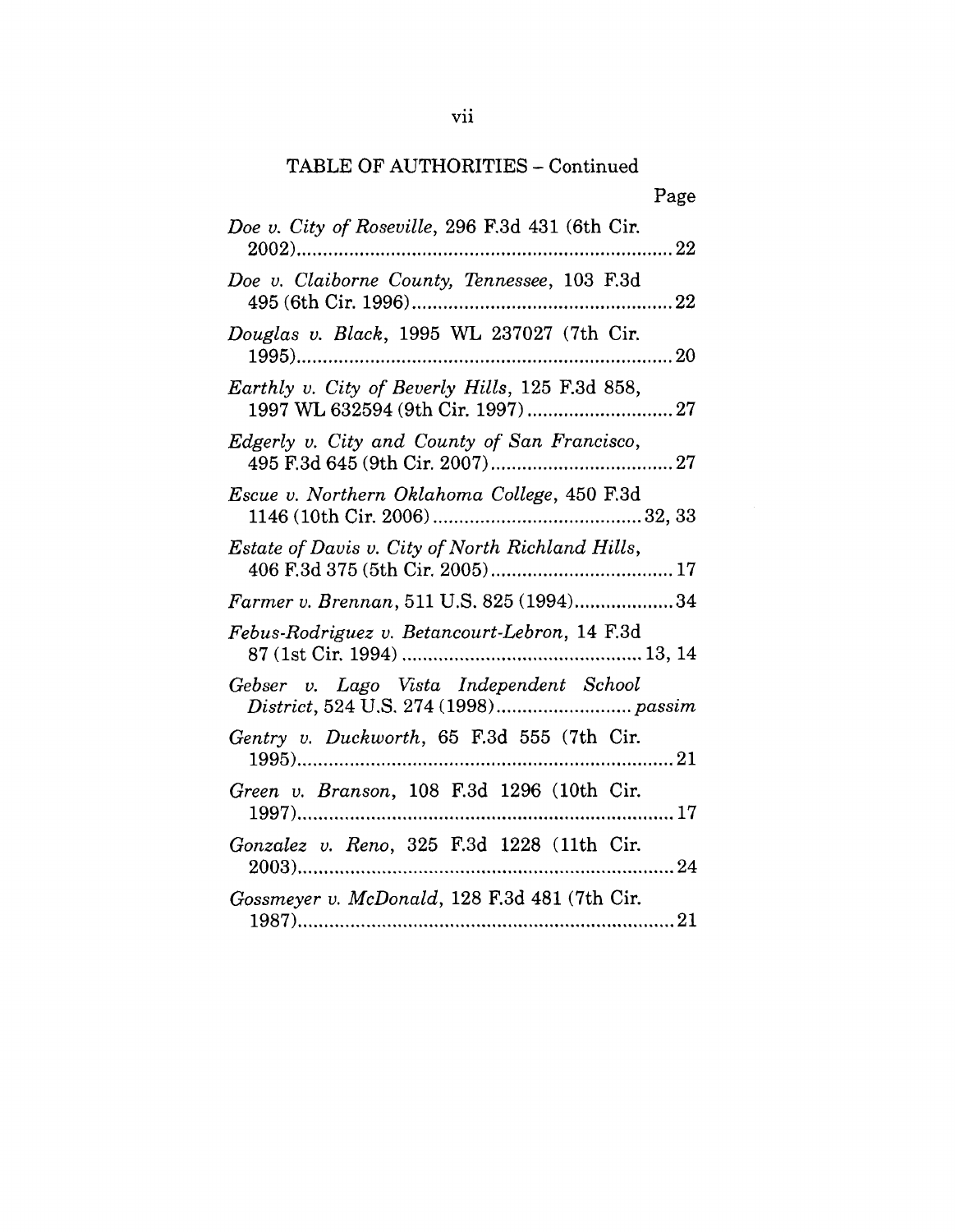# viii

|                                                                                        | Page |
|----------------------------------------------------------------------------------------|------|
| Gray v. Bostic, 458 F.3d 1295 (11th Cir. 2006) 24                                      |      |
| Hadley v. Peters, 1995 WL 675990 (7th Cir.                                             |      |
| <i>Harry A. v. Duncan</i> , 234 Fed. Appx. 463 (9th                                    |      |
| Hartley v. Parnell, 193 F.3d 1263 (11th Cir.                                           |      |
| Hays v. Jefferson County, 668 F.2d 869 (6th Cir.                                       |      |
| Hicks v. Ferrero, 2007 WL 1793446 (11th Cir.                                           |      |
| Hildebrandt v. Illinois Dept. of Natural<br>Resources, 347 F.3d 1014 (7th Cir. 2003)21 |      |
|                                                                                        |      |
| Imbler v. Pachtman, 424 U.S. 409 (1976)  12                                            |      |
| International Action Center v. United States,<br>365 F.3d 20 (D.C. Cir. 2004)  15, 16  |      |
| Johnson v. Galen Health Institutes, Inc., 267                                          |      |
| Johnson v. Martin, 195 F.3d 1208 (10th Cir.                                            |      |
| Johnson v. Peek, 1998 WL 764434 (7th Cir.                                              |      |
| Jones v. Adank, 2000 WL 868591 (7th Cir.                                               |      |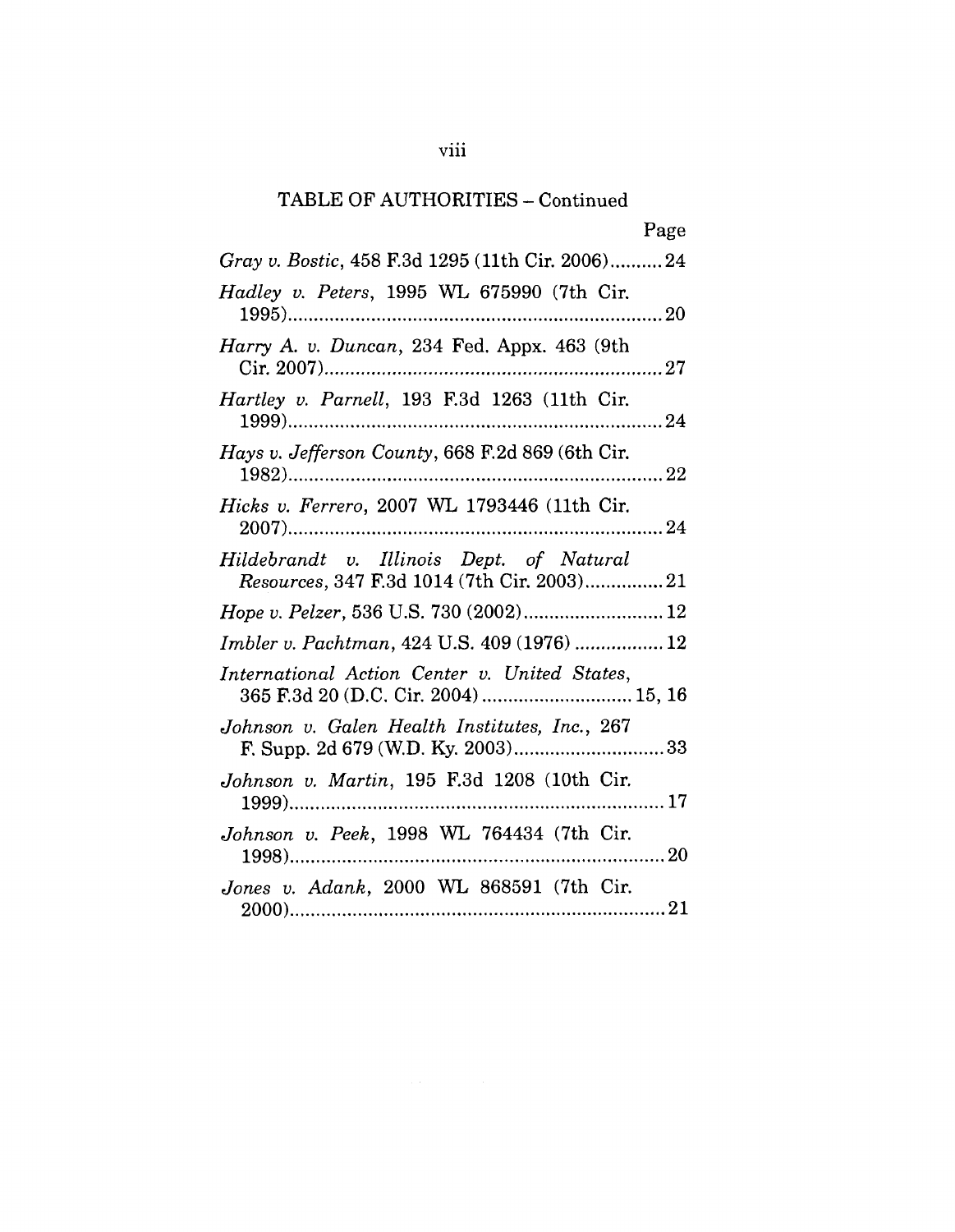| Jones v. City of Chicago, 856 F.2d 985 (7th Cir.<br>1988)                         |
|-----------------------------------------------------------------------------------|
| Kahle v. Leonard, 477 F.3d 544 (8th Cir.                                          |
| Kernats v. O'Sullivan, 35 F.3d 1171 (7th Cir.                                     |
| Lanigan v. Village of East Hazel Crest, Ill., 110                                 |
| Larson v. Miller, 76 F.3d 1446 (8th Cir. 1996)26                                  |
| Lucien v. Peters, 1992 WL 104815 (7th Cir.<br>. 20                                |
| Maldonado-Denis v. Castillo-Rodriguez, 23 F.3d                                    |
| Malek v. Knightly, 1995 WL 338178 (1st Cir.                                       |
| McBride v. Rivers, 170 Fed. Appx. 648 (11th                                       |
| Mikkelsen v. DeWitt, 141 Fed. Appx. 88 (4th                                       |
| Monell v. Department of Social Services, 436                                      |
| Moore v. Greenwood School Dist. No. 52, 195<br>Fed. Appx. 140 (4th Cir. 2006)  15 |
| Morfin v. City of East Chicago, 349 F.3d 989                                      |
| Nanda v. Moss, 412 F.2d 836 (7th Cir. 2005) 20                                    |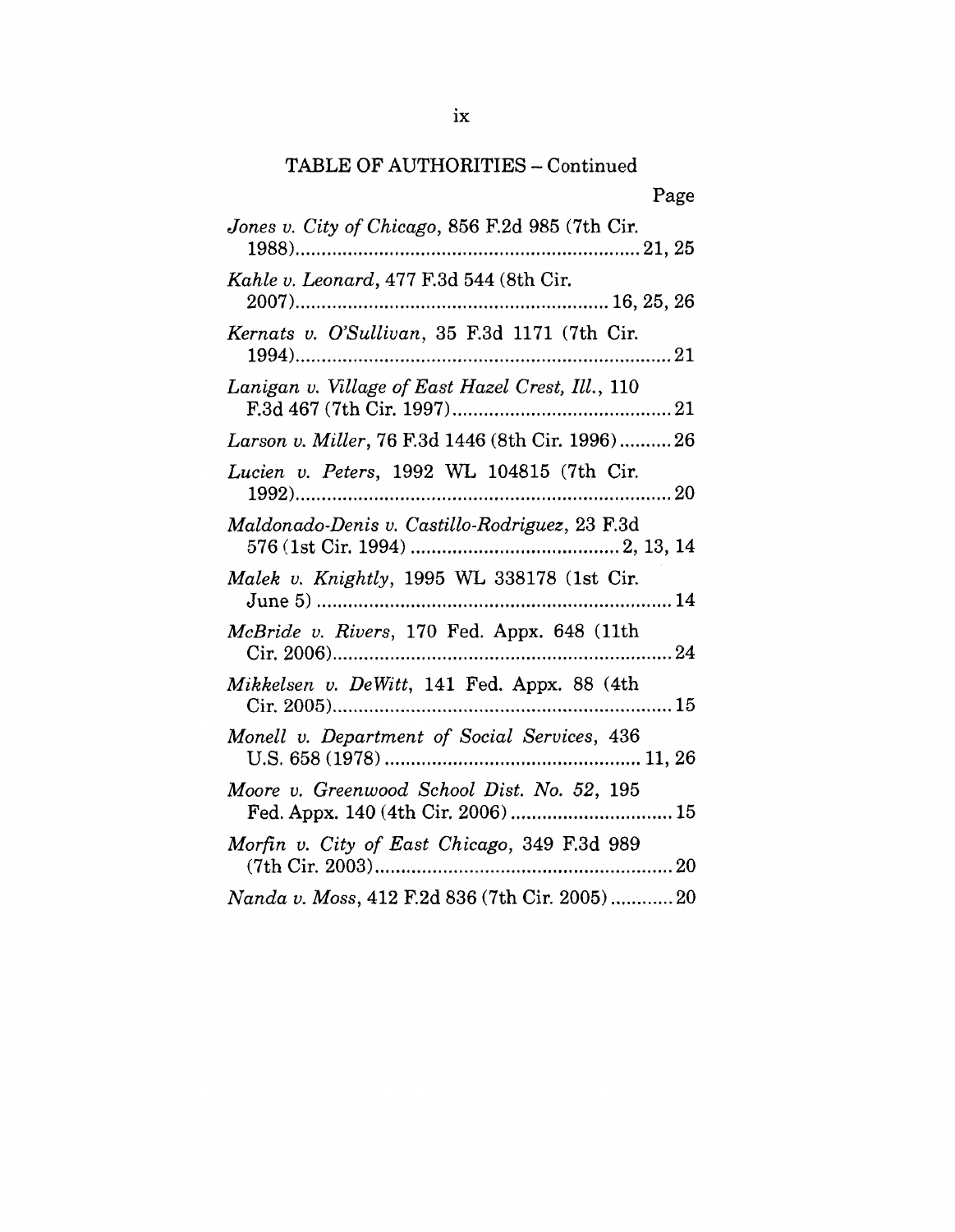| Page                                                                              |
|-----------------------------------------------------------------------------------|
| Ontha v. Rutherford County, Tennessee, 222                                        |
| Oona, R.S. v. McCaffrey, 143 F.3d 473 (9th Cir.                                   |
| Ottoman v. City of Independence, Missouri, 341                                    |
| Pietrafeso v. Lawrence County, S.D., 452 F.3d                                     |
| Poe v. Leonard, 282 F.3d 123 (2d Cir. 2002) 14, 15                                |
| Polk County v. Dodson, 545 U.S. 312 (1981) 12                                     |
| R.M.R. v. Muscogee County School Dist., 165                                       |
| Reed v. McBride, 178 F.3d 849 (7th Cir. 1999)21                                   |
| Riggins v. Walter, 279 F.3d 422 (7th Cir. 1985)20                                 |
| Robinson v. Welborn, 1997 WL 58868 (7th Cir.                                      |
| Rogan v. Menino, 175 F.3d 75 (1st Cir. 1999) 14                                   |
| Sample v. Diecks, 885 F.3d 1099 (3d Cir. 1989)  17                                |
| Sanders v. Barrett, 2005 WL 2640979 (11th Cir.                                    |
| Sanville v. McCaughtry, 266 F.3d 724 (7th Cir.                                    |
| Serna v. Colorado Dept. of Corrections, 455<br>F.3d 1146 (10th Cir. 2006)  17, 18 |
| Shehee v. Luttrell, 199 F.3d 295 (6th Cir. 1999) 22                               |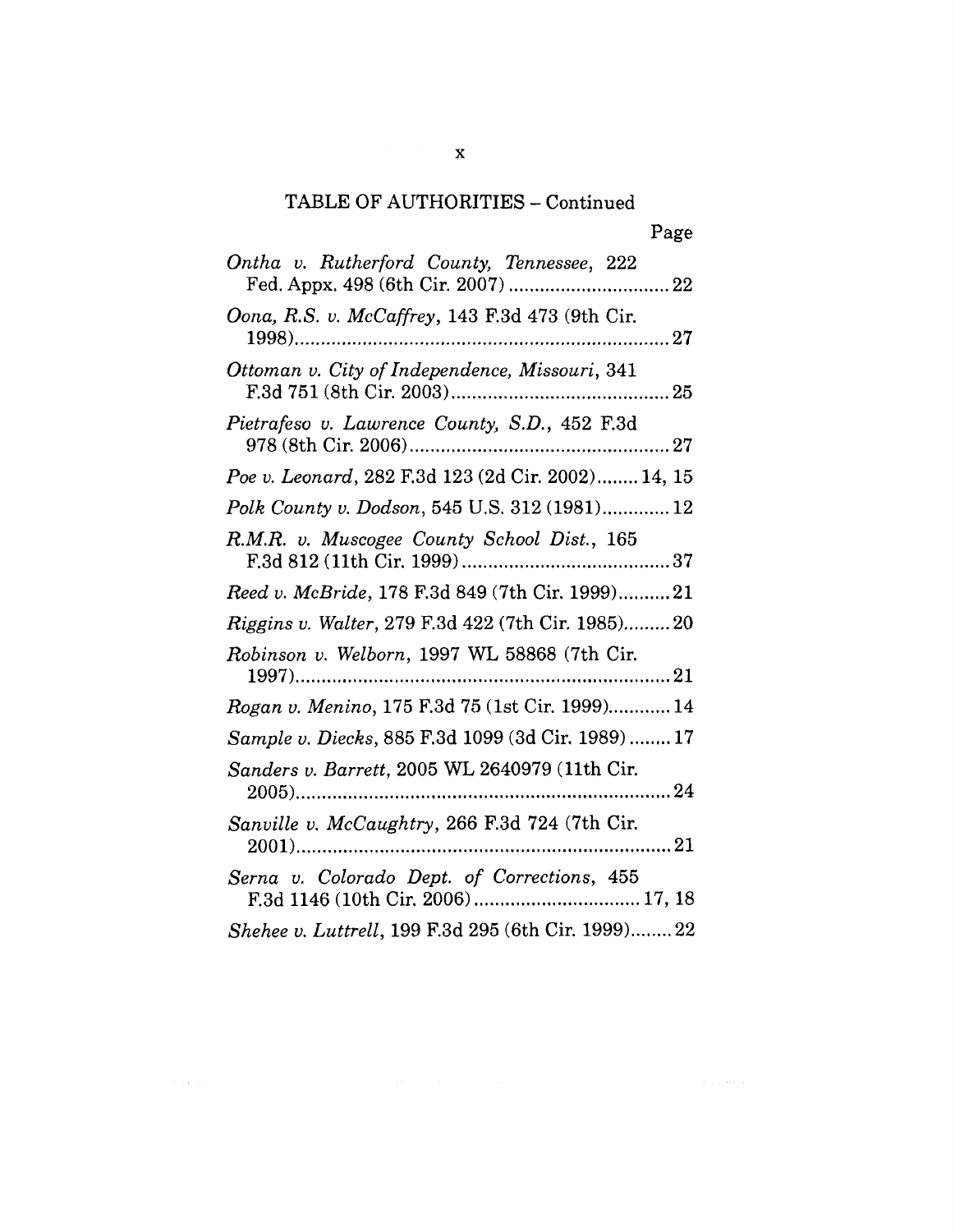| Page                                                                                              |
|---------------------------------------------------------------------------------------------------|
| Shrum v. Kluck, 249 F.3d 773 (8th Cir. 2001) 37                                                   |
| Sides v. City of Champaign, 496 F.3d 820 (7th                                                     |
| Smith v. Brenoettsy, 158 F.3d 908 (5th Cir.                                                       |
| Steidl v. Fermon, 494 F.3d 623 (7th Cir. 2007)  20                                                |
| Stump v. Sparkman, 435 U.S. 349 (1978) 12                                                         |
| Taylor v. List, 880 F.2d 1040 (9th Cir. 1989)27                                                   |
| Thomas v. Knight, 196 Fed. Appx. 424 (7th Cir.<br>20                                              |
| Tigrett v. Rector and Visitors of the University<br>of Virginia, 290 F.3d 620 (4th Cir. 2002)  15 |
| Turner v. City of Taylor, 412 F.3d 629 (6th Cir.                                                  |
| Turner v. Kight, 121 Fed. Appx. 9 (4th Cir.                                                       |
| Vance v. Peters, 97 F.3d 987 (7th Cir. 1996)  21                                                  |
| Walker v. Ahitow, 1993 WL 468603 (7th Cir.                                                        |
| Warren v. Reading School Dist., 278 F.3d 163                                                      |
| West v. Tillman, 496 F.3d 1231 (11th Cir. 2007)  24                                               |
| Wever v. Lincoln County, Neb., 388 F.3d 601                                                       |
| White v. Holmes, 21 F.3d 277 (8th Cir. 1994) 26                                                   |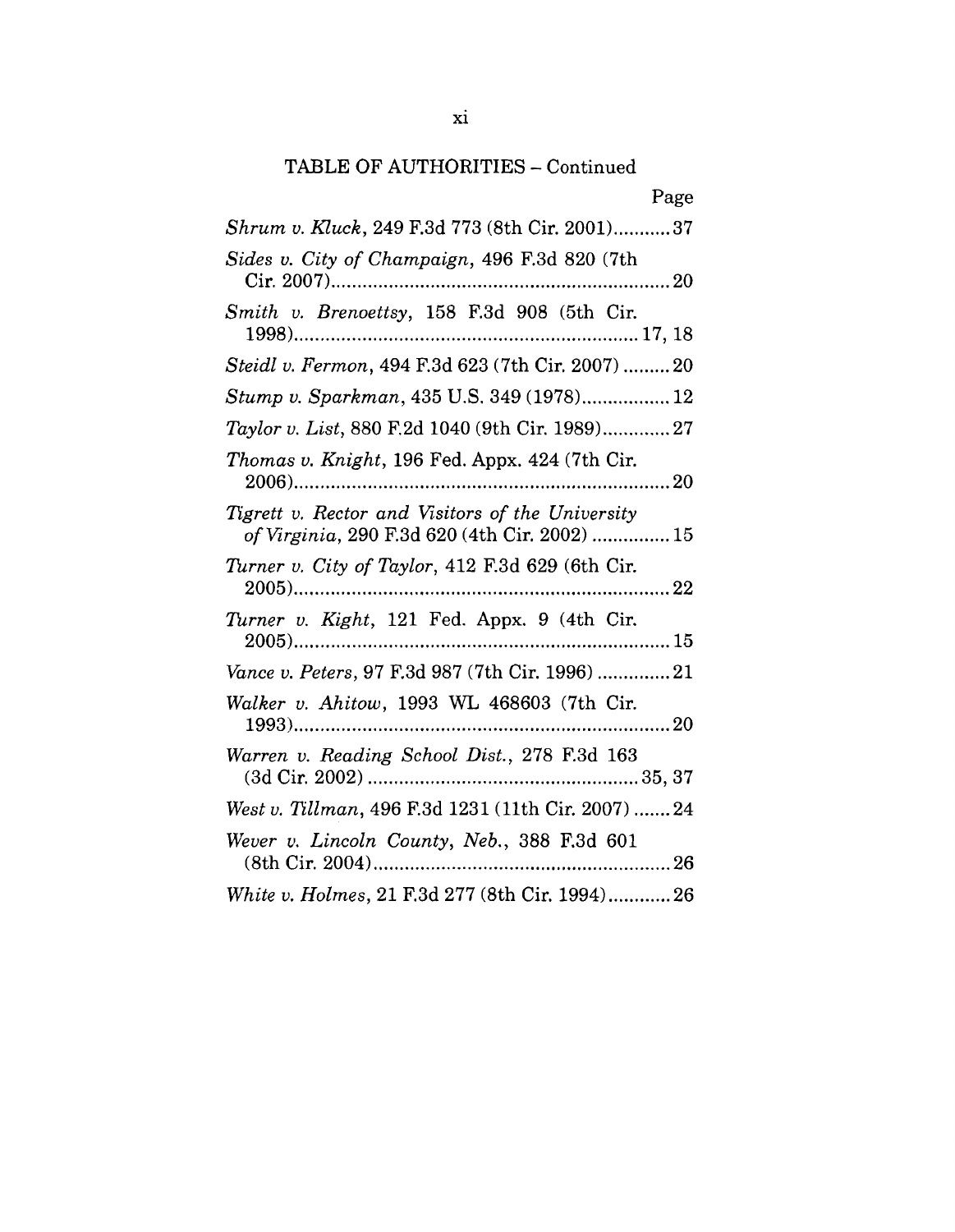|                                                  | Page |
|--------------------------------------------------|------|
| Will v. Michigan Dept. of State Police, 491 U.S. |      |
| Williams v. Paint Valley Local School Dist., 400 |      |
| Williams v. Prison Health Services, Inc., 167    |      |
| Woodward v. City of Worland, 977 F.2d 1392       |      |
| Zentmyer v. Kendall County, Ill., 220 F.3d 805   |      |

## STATUTES:

| Title IX of the Education Amendments of 1972 |  |
|----------------------------------------------|--|
|                                              |  |
|                                              |  |
|                                              |  |
|                                              |  |

 $\hat{\beta}$  is the observable  $\hat{\mathbf{y}}(h)$  and equiple  $\hat{\mathbf{x}}(h)$  for the  $\hat{\mathbf{y}}(h)$  is  $\hat{\mathbf{y}}(h)$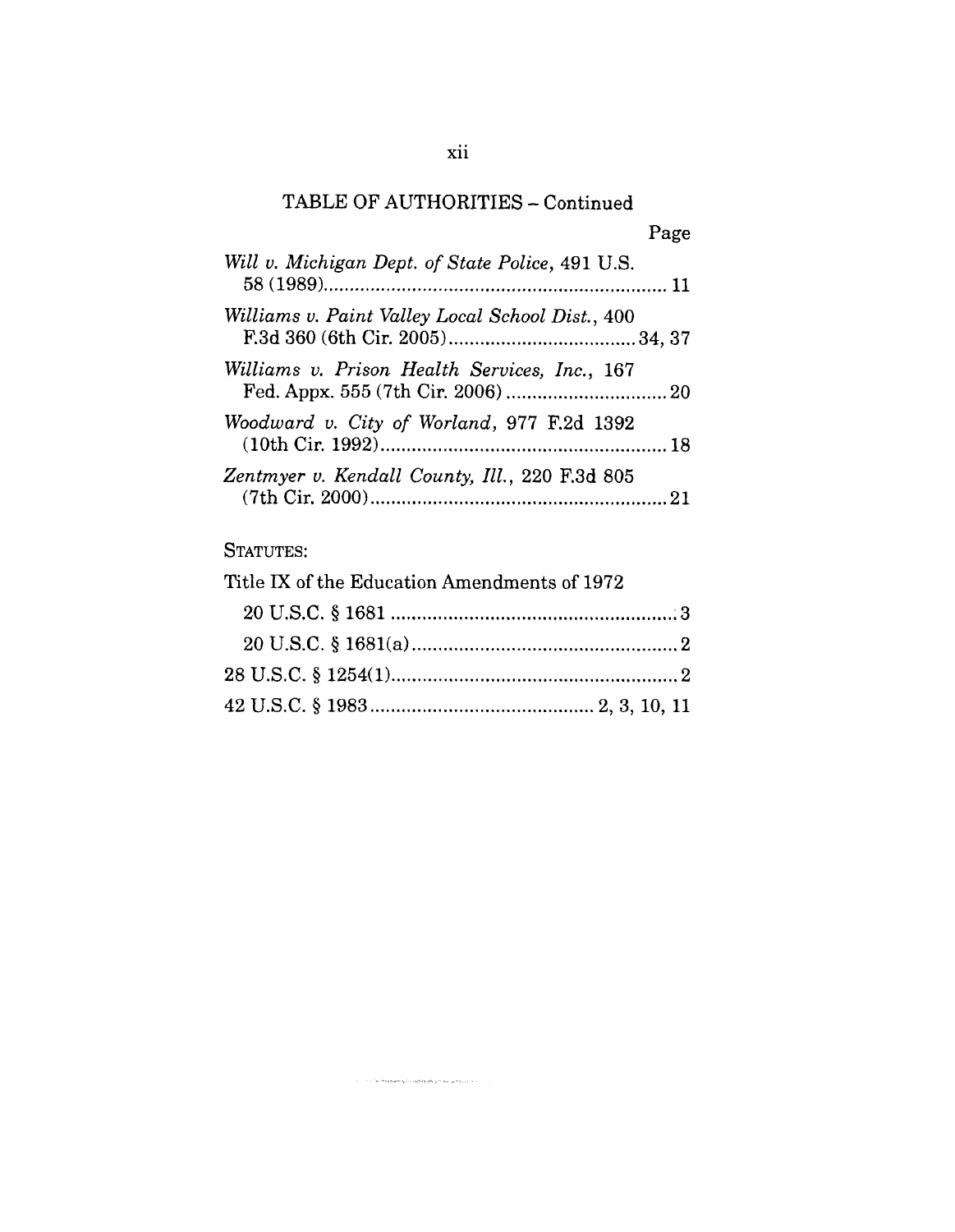#### **PETITION FOR WRIT OF CERTIORARI**

Petitioners Kevin Dale, et al., respectfully pray that this Court grant a writ of certiorari to review the judgment and opinion of the United States Court of Appeals for the Eleventh Circuit entered on June 27,  $2007.<sup>1</sup>$ 

#### **OPINIONS BELOW**

The February 28, 2006, order of the District Court, which is not officially reported, is set forth at pp. 9-52 of the Appendix. The June 27, 2007 opinion of the Court of Appeals, which is unofficially reported at 2007 WL 1828943, is set forth at pp. 1-8 of the Appendix. The August 24, 2007 order of the Court of Appeals denying rehearing and rehearing en banc, which is not officially reported, is set forth at pp. 55- 56 of the Appendix. The May 29, 2006, order of the Court of Appeals denying petitioners' motion to dismiss for lack of jurisdiction is set forth at pp. 53-54 of the Appendix.

<sup>~</sup> A related case arising out of the same events is the subject of a separate petition for certiorari. *Dale v, Stephens County Board of Education,* No. 07-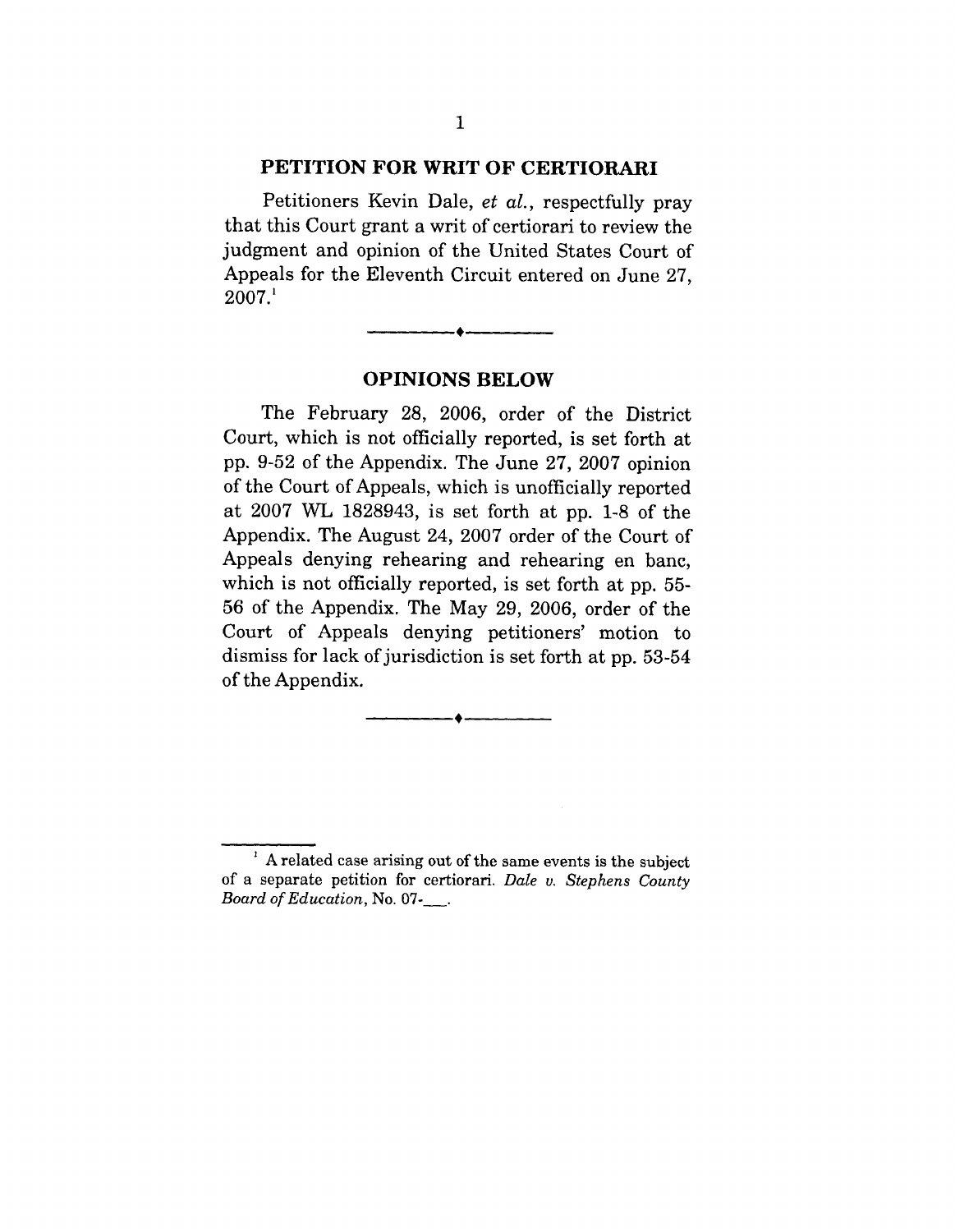#### **STATEMENT OF JURISDICTION**

The decision of the court of appeals was entered on June 27, 2007. A timely petition for rehearing was denied on August 24, 2007. The Court has jurisdiction pursuant to 28 U.S.C. § 1254(1).



#### **STATUTORY PROVISIONS INVOLVED**

Title IX of the Education Amendments of 1972, 20 U.S.C. § 1681(a), provides in pertinent part:

No person ... shall, on the basis of sex, be denied the benefits of, or be subjected to discrimination under any education program or activity receiving Federal financial assistance.

Section 1983 of 42 U.S.C. provides:

Every person who, under color of any statute, ordinance, regulation, custom, or usage, of any State or Territory, subjects, or causes to be subjected, any citizen of the United States or other person within the jurisdiction thereof to the deprivation of any rights, privileges, or immunities secured by the Constitution and laws, shall be liable to the party injured in an action at law, suit in equity, or other proper proceeding for redress.

-4-

 $\hat{\mathcal{L}}(\mathbf{z}^{\text{in}})$  and  $\hat{\mathcal{L}}(\mathbf{z}^{\text{in}})$  and  $\hat{\mathcal{L}}(\mathbf{z}^{\text{in}})$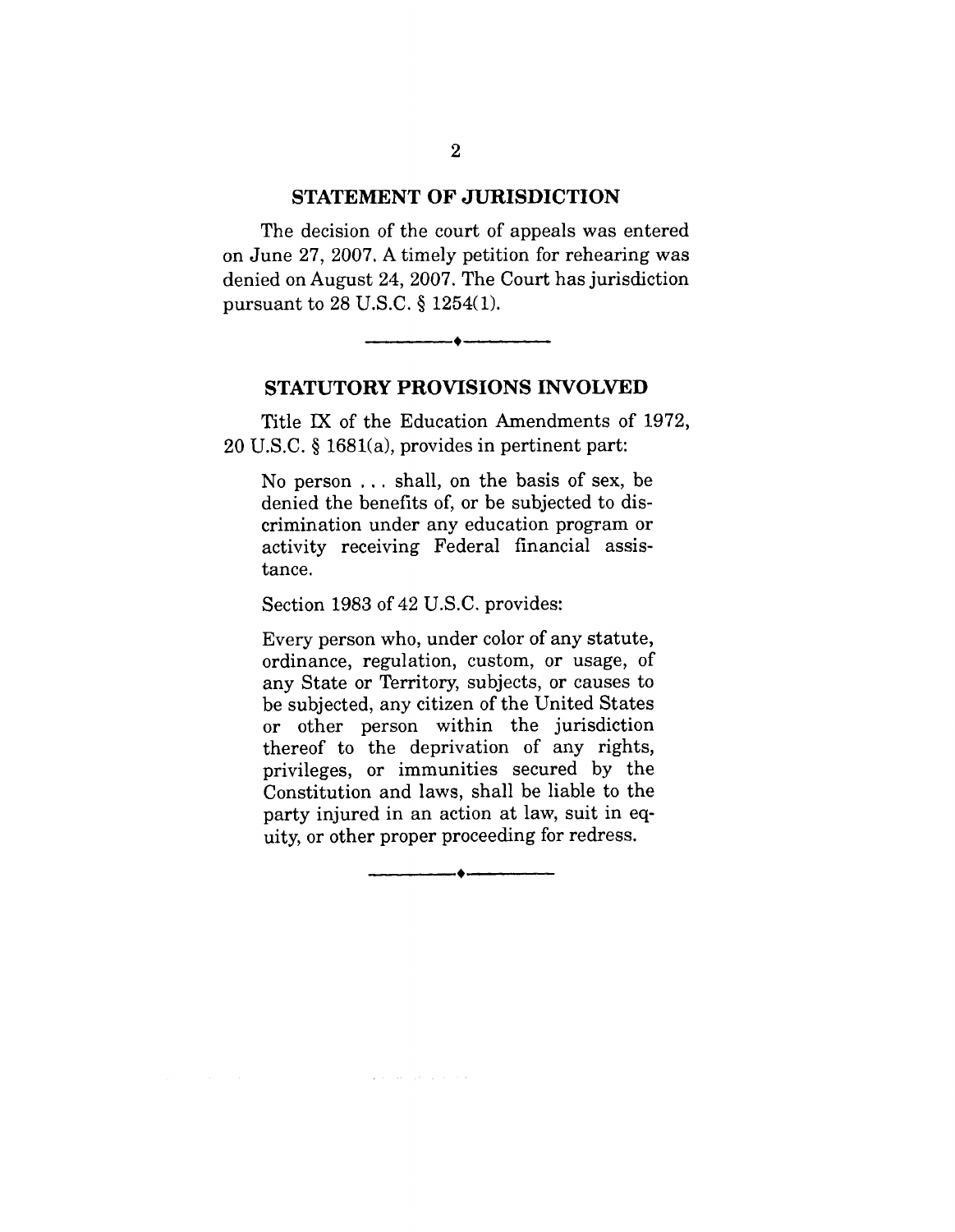#### **STATEMENT OF THE CASE**

In September 2003 M.D. and A.C., then ten years old, were sexually molested by their fifth grade teacher, Joey Wilson. Petitioners, the parents of the two young girls, brought this action against the local school district and against the principal (Donna Allegood) and assistant principal (Roger Fitzpatrick) of the elementary school.2 The plaintiffs alleged that the defendants had for two years largely ignored repeated complaints and warnings about sexually inappropriate conduct by Wilson directed at his young female students. The action sought relief against the school district under Title IX of the Education Amendments of 1972, 20 U.S.C. § 1681, and relief against the individual defendants under 42 U.S.C. § 1983.

There is no dispute that the girls were molested by Wilson. The only question is whether the respondent school board and the respondent principal and vice-principal can be held liable for the resulting injuries. The Eleventh Circuit held that the school board was not liable under Title IX, and that the individual respondents could not be held liable in an action under section 1983. The decision of the Eleventh Circuit rests on legal standards that sharply

<sup>&</sup>lt;sup>2</sup> The teacher, who was indicted and arrested for child molestation, died within a month of the molestation of M.D. and A.C.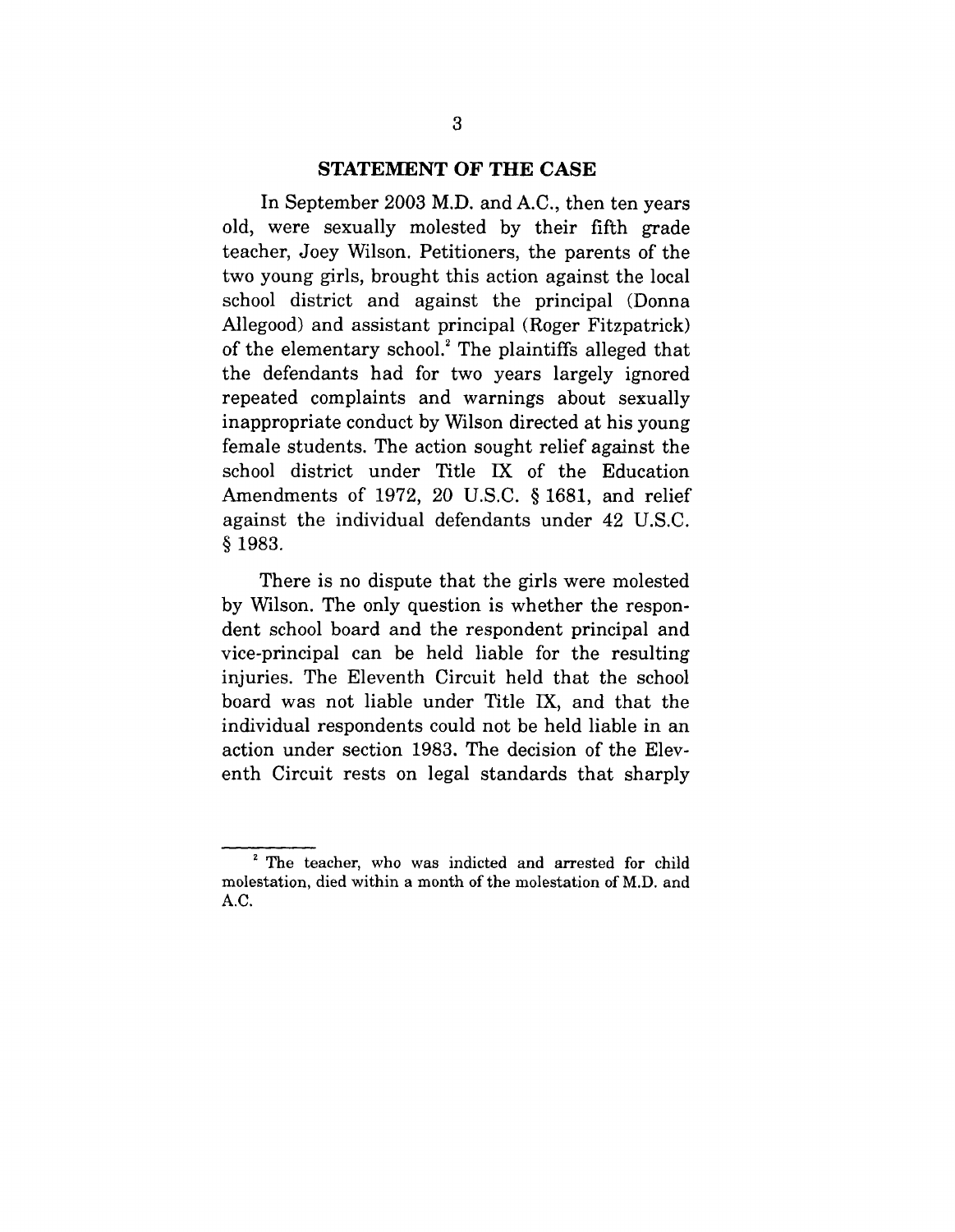conflict with the standards in nine circuits and which warrant review by this Court.

#### **The Prior Complaints and Warnings**

After a period of discovery, the defendants moved for summary judgment. The facts regarding the prior complaints and warnings are very much in dispute. The district court opinion sets out the facts in the light most favorable to the plaintiffs. (App. 11-18).

The plaintiffs adduced evidence that the defendants<sup>3</sup> had on at least seven occasions received complaints, warnings or reports of sexually inappropriate conduct by Wilson. All of this misconduct was directed at third grade girls, who would have been 8 or 9 years old at the time.4

The parents of one girl complained to Allegood that Wilson had improperly touched the upper thigh of their daughter H.C., and asked that she be transferred to a different teacher. (App. 15; R5-145-72). Neither Allegood nor any other official of the school

 $<sup>3</sup>$  All of the incidents in question were assertedly reported to</sup> Allegood. Only some of those matters were also reported to Fitzpatrick. Neither court below believed that those differences affected Fitzpatrick's potential liability.

<sup>4</sup> During his first two years at the elementary school, Wilson had taught the third grade. In September 2003, when he molested M.D. and A.C., Wilson was teaching (and the girls were in) the fifth grade.

<sup>5</sup> Citations to *"R"* are to the record on appeal in the Eleventh Circuit.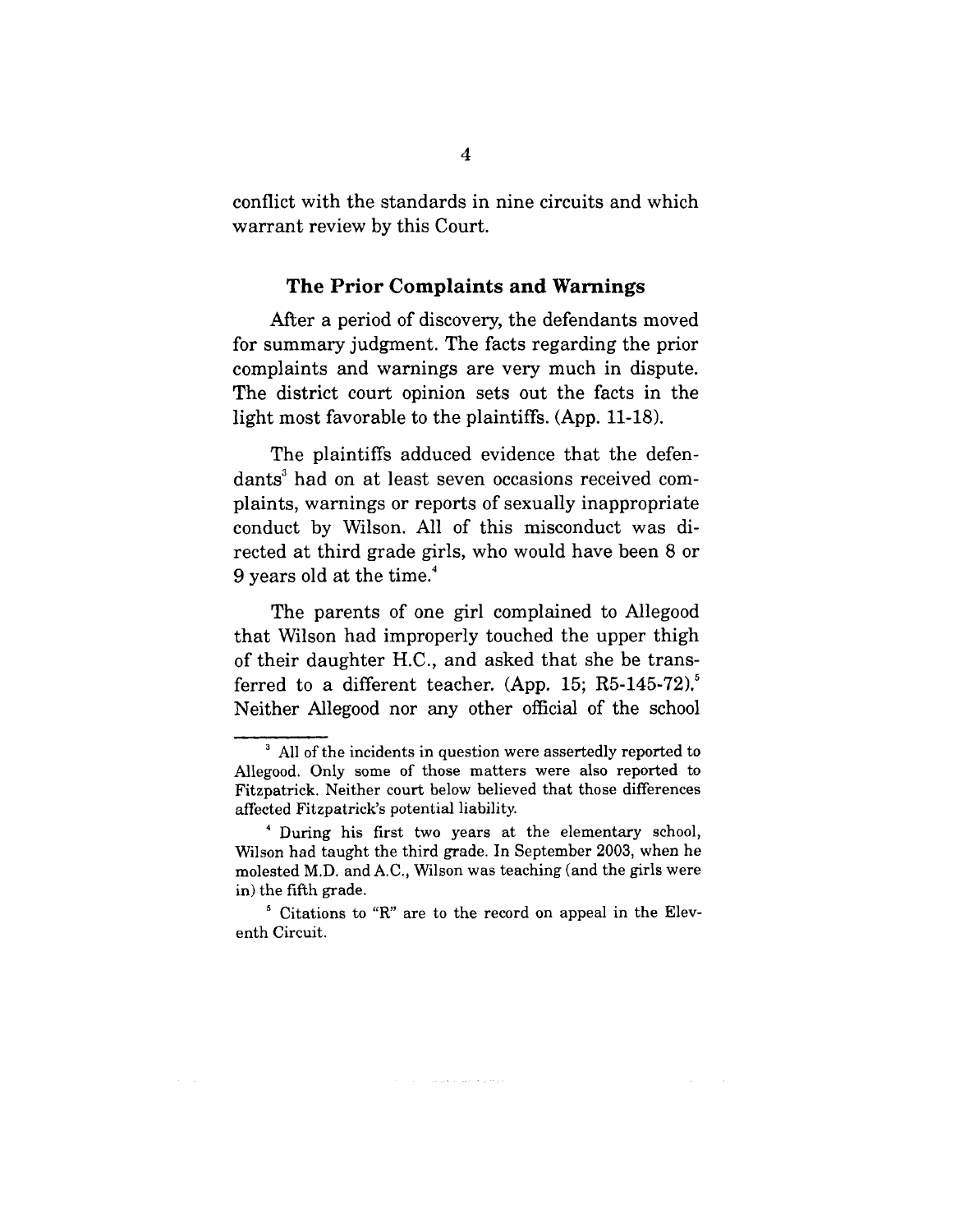district investigated that incident or inquired whether other children might have had related problem with Wilson. None of the defendants reported the complaint to law enforcement officials or to the Georgia Professional Standards Commission, which licenses teachers. The child's parents themselves contacted a state agency, but it made "no substantial findings" before closing its inquiry. (App. 15). Eleventh months later, after M.D. and A.C. had also been molested, Wilson was indicted for molesting H.C.

Another parent, the mother of A.A., complained to the defendants that Wilson had directed the girls in his third grade class to remove their shoes so he could massage their feet, and had had the girls massage his feet and his shoulders. (App. 15 n.4; R5-152- 19). The defendants did not investigate this complaint and took no action in response to it.

A different third grade girl, J.P., complained to a teacher that Wilson was touching her, playing with her hair, and giving her hugs. Both that teacher and the school counselor reported the problem to principal Allegood. (App. 14; R5-158-57). The defendants did not investigate this complaint and took no action in response to it.

A teacher warned the defendants that she had personally witnessed Wilson playing with and rubbing his fingers through the hair of girls in his third grade class. (App. 15 n.4; R5-158-46, 70). The defendants did not investigate this complaint and took no action in response to it.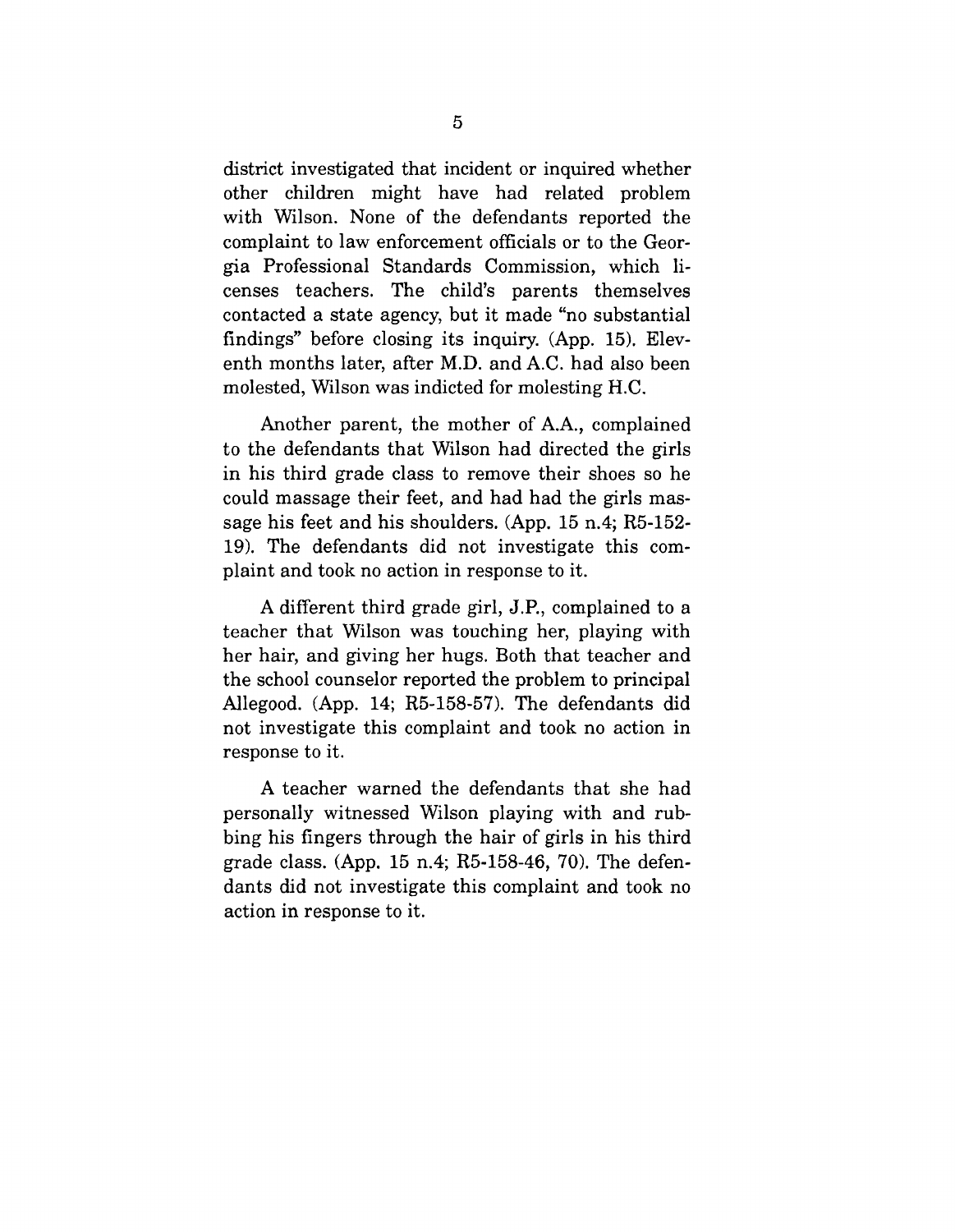An official from White County Mental Health, who was at the school to teach children a cautionary "Good Touch/Bad Touch" program, warned the school counselor that she was concerned about the manner in which Wilson was leaning over one of the girls. The counselor conveyed that warning to Principal Allegood. (App. 15 n.4). The defendants did not investigate this warning and took no action in response to it.

A teacher complained to Allegood that she had seen Wilson seated on the floor with third grade girls lying on Wilson's legs and crotch area. Although Allegood had personally witnessed this behavior, she did not investigate the matter and took no action in response to it. (App. 15 n.4; R5-160-par. 3-4; R5-158- 45, 170-76).

A child in Wilson's third grade class went to the school nurse about a scratch on her neck, and, according to the Georgia Bureau of Investigations file, told that nurse that Wilson had instructed her not to reveal how the scratch had occurred. The nurse warned Principal Allegood about Wilson's action, but the defendants did not investigate the matter and took no action in response to it. (R5-148-55).

Finally, in September of 2003, Wilson molested M.D. and A.C. Wilson touched and cupped their breasts while in class, and rested his hand on their bottoms. Wilson particularly cupped the girls' breasts when they raised their hands to ask a question. (App. 16-17; R5-163-122; R5-168-66).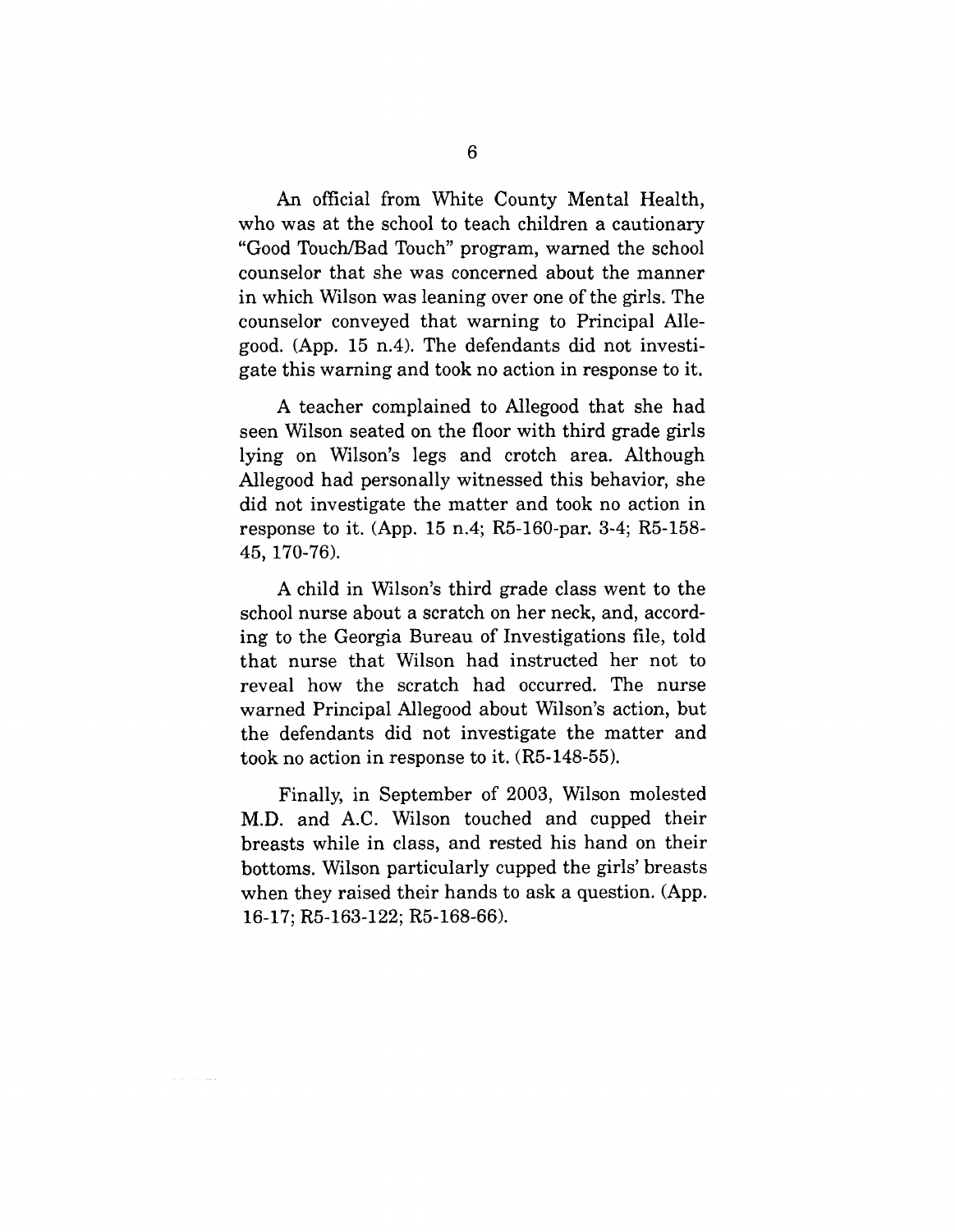When the Carlyles learned about this misconduct from their daughter A.C., they had two meetings with Allegood; Allegood told the victim, A.C., that she must be mistaken about Wilson. (App. 16). Later that day A.C. told her friend and classmate M.D. about the meetings with Allegood. M.D. then told her mother that Wilson had been touching her own breasts and bottom, and that he had made a comment that her shirt showed off her curves. (App. 16). M.D.'s parents immediately called the sheriff's department. Within a week, Wilson was indicted on ten counts of child molestation, including the acts against A.C., M.D., H.C., and two other minors. Three weeks after the indictments, school officials formally suspended Wilson and initiated the process of terminating his contract. In lieu of terminating Wilson's contract, the school board permitted Wilson to resign. (App. 18).

In light of this evidence of unsuccessful earlier complaints, reports and warnings about Wilson's conduct, the district court denied the defendant's motion for summary judgment. The district judge concluded that "the cumulative effect of these complaints should have placed Allegood on notice that Wilson was engaging in sexually inappropriate conduct with his students." (App. 26). "[T]he court finds that [the plaintiffs] have established that Allegood, a supervisor with authority to take corrective action, was placed on notice of Wilson's bad conduct and failed to adequately respond." (App. 27). "[T]he evidence presented by plaintiffs indicates that Allegood was on notice that Wilson was sexually abusing his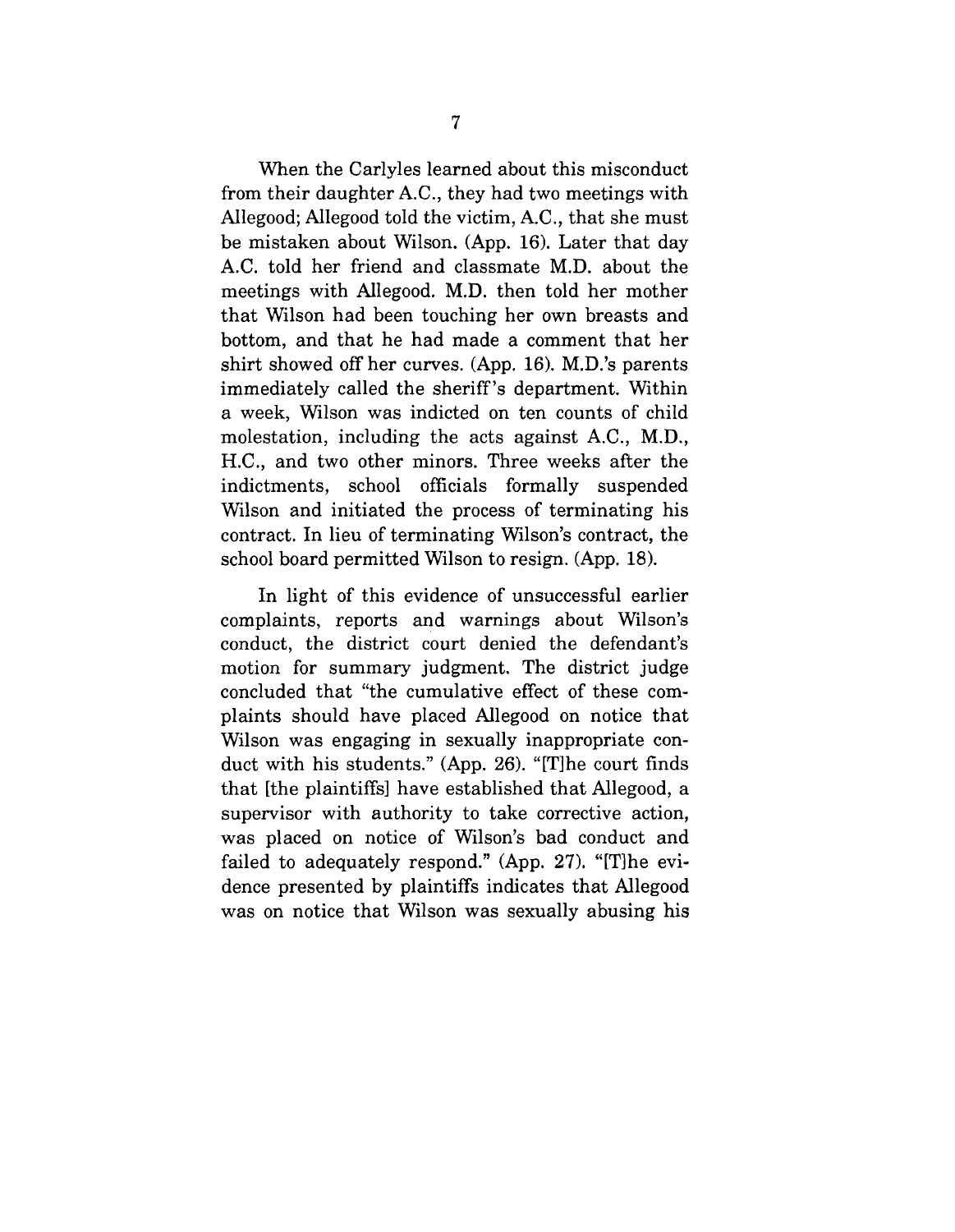students and that her inadequate response constituted deliberate indifference to plaintiffs' rights."  $(App. 31)$ .<sup>6</sup> Despite the particularly serious complaint regarding H.C.,

It]he school district.., made no independent investigation to determine whether Wilson was touching other students. The district also failed to follow up with H.C. or to continue to monitor Wilson for further indiscretions. Also, there is no evidence of any investigations or corrective measure taken regarding any of the earlier complaints.

#### (App. 27).

The district court reasoned that these circumstances were sufficient to establish liability on the part of the defendants. Specifically, the court concluded that the complaints to Allegood were sufficient to satisfy the requirement in *Gebser v. Lago Vista Ind. School Dist.,* 524 U.S. 274 (1998), that the plaintiff in a Title IX action show that an appropriate school official had "actual notice" and was deliberately indifferent to it. (App. 22-27). That same notice, the district court held, was sufficient in an action

<sup>&</sup>lt;sup>6</sup> "Plaintiffs have presented similar evidence showing that Fitzpatrick was also on notice of Wilson's misconduct and that he likewise acted with deliberate indifference." (App. 31). "[T]hese escalating complaints alleged by plaintiffs constitute widespread abuse sufficient to notify Allegood and Fitzpatrick of the need to stop Wilson's misconduct and that Allegood and Fitzpatrick failed to do so." (App. 31).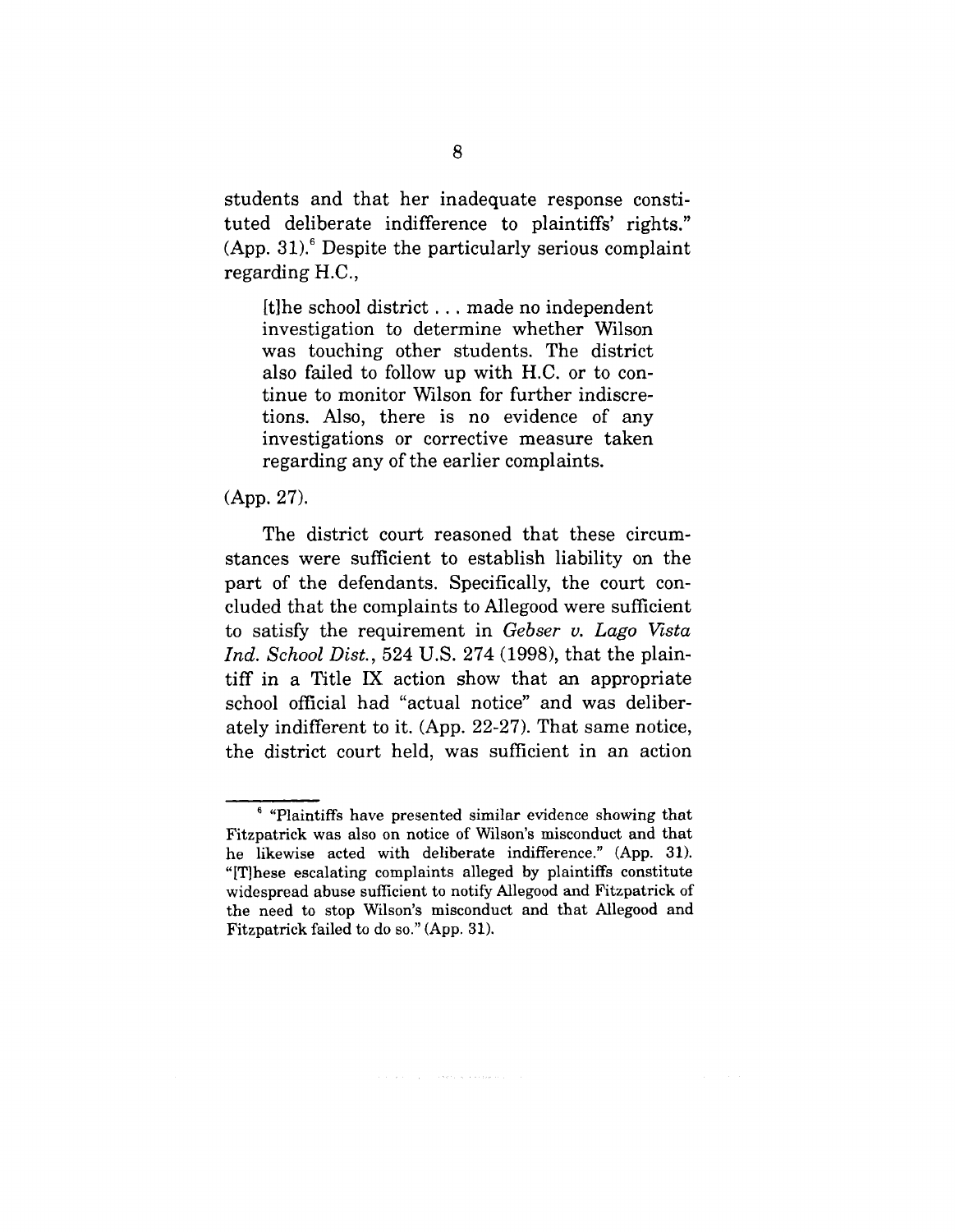under section 1983 to render Allegood and Fitzpatrick personally liable for having failed to take steps to investigate or control Wilson, and precluded those defendants from establishing qualified immunity. (App. 29-33).

The court of appeals reversed.<sup>7</sup> With regard to the Title IX, the Eleventh Circuit held that the notice requirement of *Gebser* required that the school board have "actual notice that Wilson was molesting students." (App. 7). The repeated notice provided to Allegood over a period of years regarding Wilson's misconduct did not meet that definition. Some of the abusive conduct fell short of "molesting," and even the notice regarding the touching of  $H.C.$  – conduct which led to a molesting indictment of Wilson - was not notice contemporaneous with the molestation of the plaintiff's daughters; it was only notice that Wilson *had* molested a student. That holding was consistent with the earlier Fourth Circuit interpretation of *Gebser* in *Baynard v. Malone,* 268 F.3d 228 (4th Cir. 2001).

With regard to the claims against Allegood and Fitzpatrick as individuals, the court of appeals held that in an action under section 1983 a supervisor

<sup>7</sup> The individual defendants took an interlocutory appeal from the decision of the district court because it denied their assertion of qualified immunity. In its order filed May 23, 2006, the court of appeals concluded that it had pendent appellate jurisdiction over the related Title IX appeal of the school district. (App. 53-54).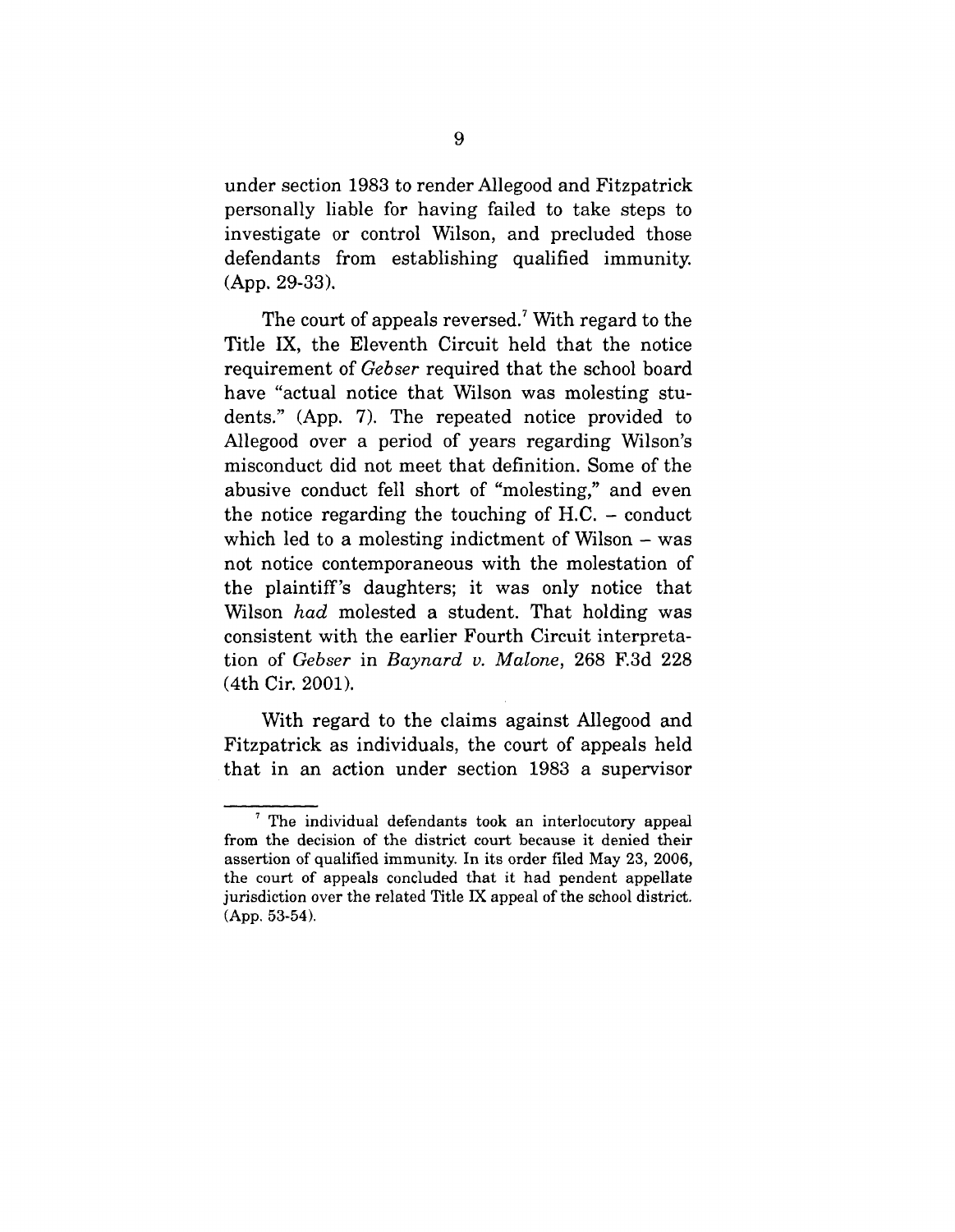ordinarily is liable for constitutional violations by a subordinate only if the supervisor "knew that the subordinate[] would act unlawfully." (App. 7). Allegood and Fitzpatrick, the Eleventh Circuit reasoned, could not be certain that Wilson was going to molest petitioner's children. Awareness of a substantial risk that a subordinate would violate the Constitution, the court of appeals held, cannot provide a basis for supervisory liability unless there is "'a history of widespread abuse' that is 'obvious, flagrant, rampant and of continued duration.'" (App, 5) *(quoting Brown v. Crawford,* 906 F.2d 667, 671 (11th Cir. 1990)). The misconduct that preceded the molestation of the plaintiffs' children was neither widespread (there was only a single molester) nor "rampant" and "of continued duration" (the inappropriate touching was intermittent), and much of the misconduct, the panel may have felt, was not bad enough to be "flagrant."

#### **REASONS FOR GRANTING THE WRIT**

**I. THERE IS A WELL ESTABLISHED AND COMPLEX INTER-CIRCUIT CONFLICT REGARDING WHEN IN AN ACTION UN-DER 42 U.S.C. § 1983 A SUPERVISOR MAY BE HELD LIABLE FOR A CONSTITU-TIONAL VIOLATION BY HIS OR HER SUBORDINATE**

This case presents one of the most important unresolved issues in federal civil rights litigation: **in an action under 42 U.S.C. § 1983, when can a**

.<br>The contract of the second contract concerns and concerns and the second contract of the second contract of th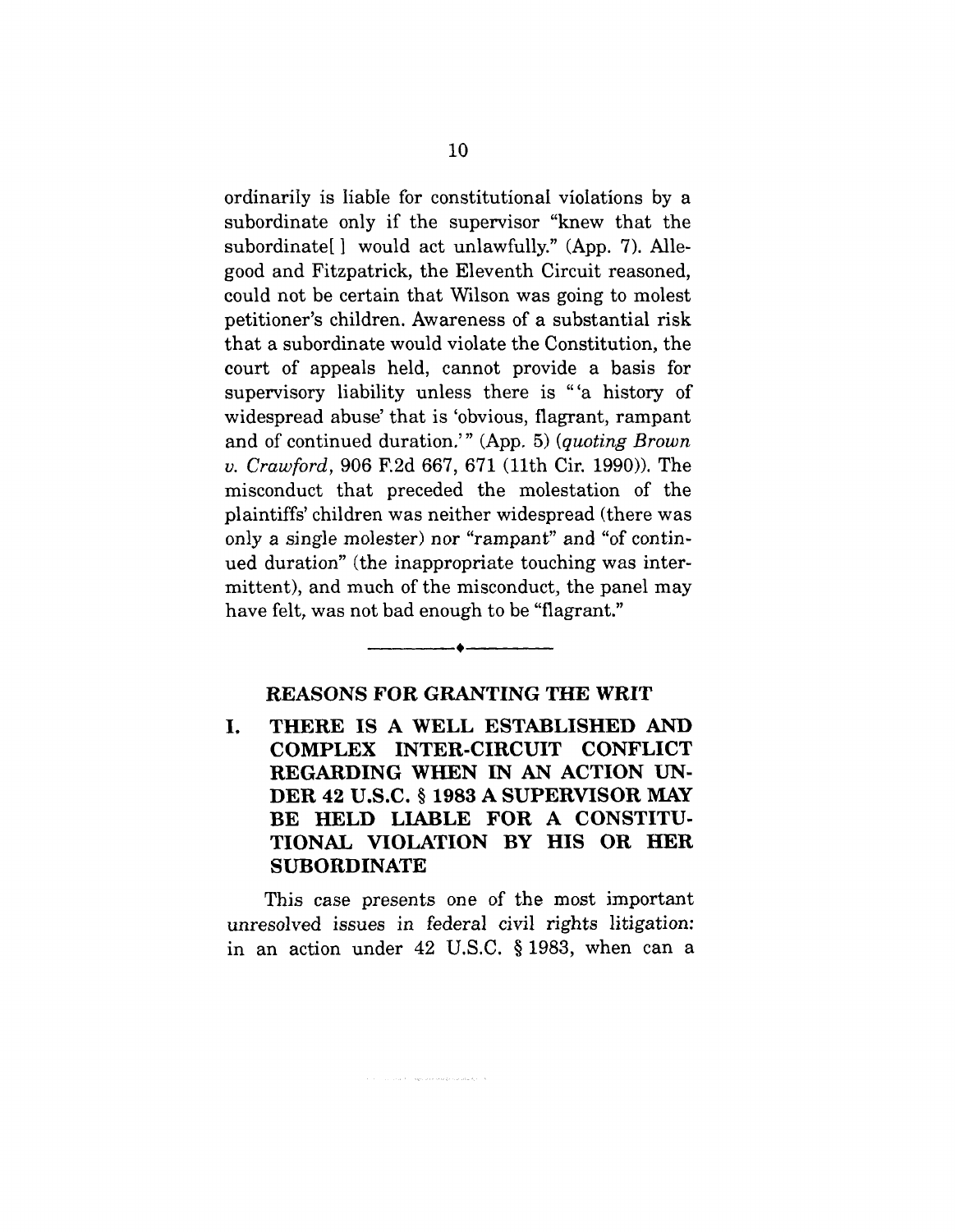supervisor be held liable for a constitutional violation committed by a subordinate? The dispute about the standard governing supervisory liability is both widespread and longstanding. There are literally thousands of decisions in the lower courts regarding this issue.<sup>8</sup> Every one of the geographical circuits has adopted some standard for determining supervisory liability. In most federal court of appeals there are dozens of opinions addressing this question.

This recurring question is exceptionally important. Section 1983 is the vehicle through which federal constitutional rights, and rights under many federal statutes, are enforced against state and local government officials. This Court on numerous occasions has granted certiorari to resolve questions regarding when various defendants can be held liable in section 1983 actions. The Court has addressed the liability under section 1983 of cities, $\degree$  states, $\degree$  local legislators, $\degree$ 

<sup>8</sup> A Westlaw search for "supervisory liability" and "section 1983" lists 3792 decisions in the federal courts in which both phrases appear, none of them in this Court. This is far from a complete listing of cases on this issue, because the phrase "supervisory liability" is not utilized in all cases involving this problem, and tends to be less common in older cases. There were 815 such decisions in the year between November 17, 2006 and November 17, 2007.

*<sup>9</sup> E.g., Monell v. Department of Social Services of City of New York,* 436 U.S. 658 (1978).

*<sup>~</sup>o E.g., Will v. Michigan Dept. of State Police,* 491 U.S. 58 (1989).

*<sup>~</sup> Bogan v. Scott-Harris,* 523 U.S. 44 (1998).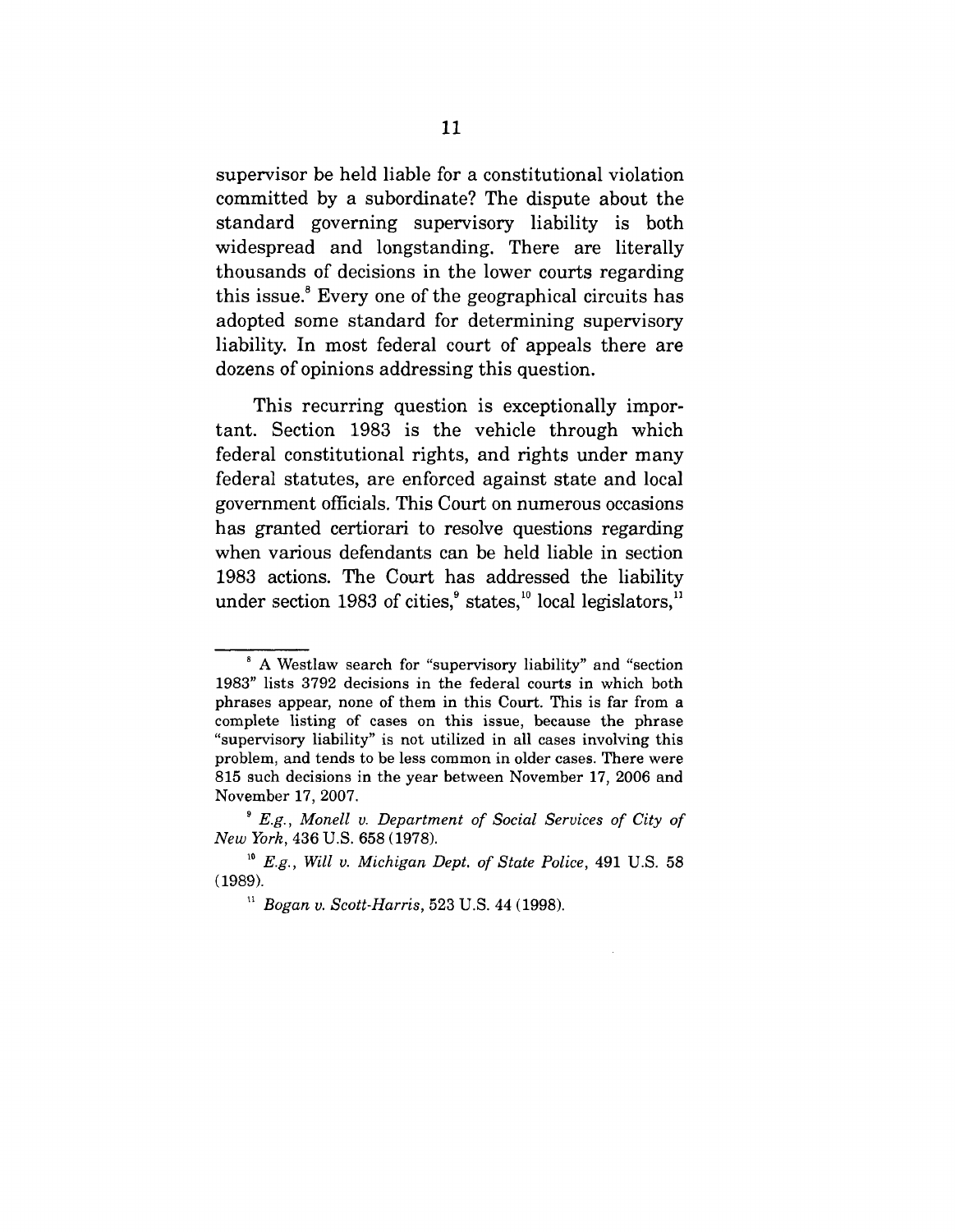prosecutors,<sup>12</sup> public defenders,<sup>13</sup> and judges,<sup>14</sup> and has repeatedly considered when executive officials enjoy qualified immunity in such litigation.<sup>15</sup> No decision of this Court, however, has ever addressed, or provided the lower courts with guidance regarding, the issue in the instant case.

In the absence of guidance from this Court, an exceptionally complex inter-circuit conflict has emerged among the courts of appeals. There are at least half a dozen distinct standards in the circuit courts, involving overlapping differences as to (a) the type of information the supervisor had about the subordinate's actions and propensities, (b) the conclusions the supervisor had or should have drawn from that information, and (c) the intent or degree of care with which the supervisor acted or chose not to act.

**A. The Standard in the First, Second, Fourth and District of Columbia Circuits: Deliberate Indifference to Notice or Constructive Knowledge of a Risk of Constitutional Violation by Subordinate**

**In the First, Second, Fourth, and District of Columbia Circuits, unlike the Eleventh Circuit,**

*E.g., Imbler v. Pachtman,* 424 U.S. 409 (1976).

*Polk County v. Dodson,* 545 U.S. 312 (1981).

*Stump v. Sparkman,* 435 U.S. 349 (1978).

*E.g., Hope v. Pelzer,* 536 U.S. 730 (2002).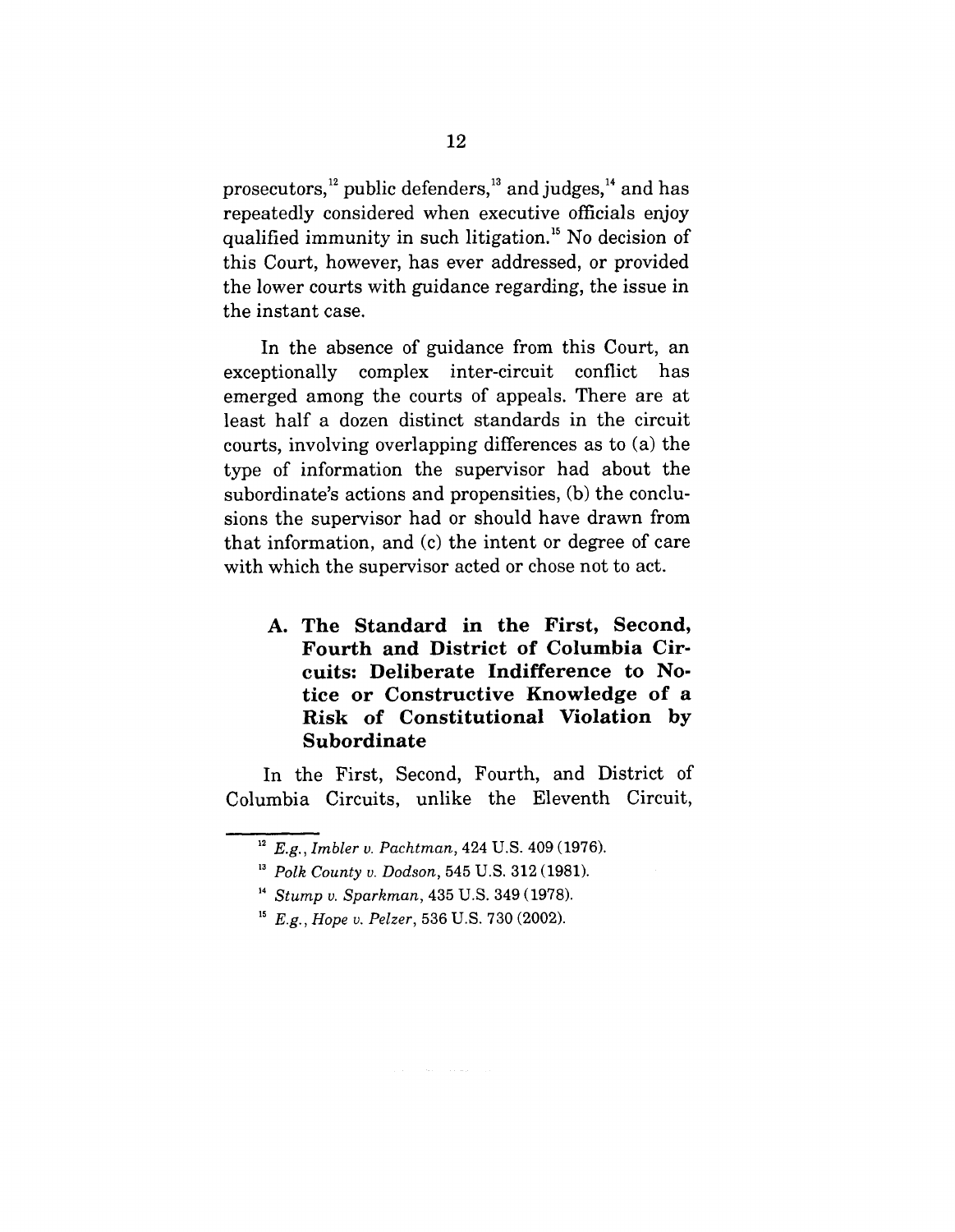supervisory liability can be based on a showing of deliberate indifference to a risk (not a certainty) of a constitutional violation by a subordinate. These circuits do not require that the supervisor actually realized that there was such a risk; in these four circuits it is sufficient that the supervisor was on notice of or had constructive knowledge of the danger. Even among the First, Second, Fourth and District of Columbia Circuits, however, there are significant differences.

In the First Circuit the key issue is not (as in the Fifth and Tenth Circuits) whether the supervisor had in fact concluded that a subordinate was likely to violate the constitution, but only whether the supervisor was on notice of facts from which that conclusion should have been drawn.

Notice is a salient consideration in determining the existence of supervisory liability. *See Febus-Rodriguez v. Betancourt-Lebron,* 14 F.3d 87, 93 (lst Cir. 1994) (treating as "[a]n important factor.., whether [the] supervisor was put on notice of behavior that was likely to result in the violation of constitutional rights").... [S]upervisory liability does not require a showing that the supervisor had actual knowledge of the offending behavior; he "may be liable for the foreseeable consequences of such conduct if he would have known it but for his ... willful blindness." *Maldonado-Denis v. Castillo-Rodriguez,* 23 F.3d 576, 582 (lst Cir. 1994)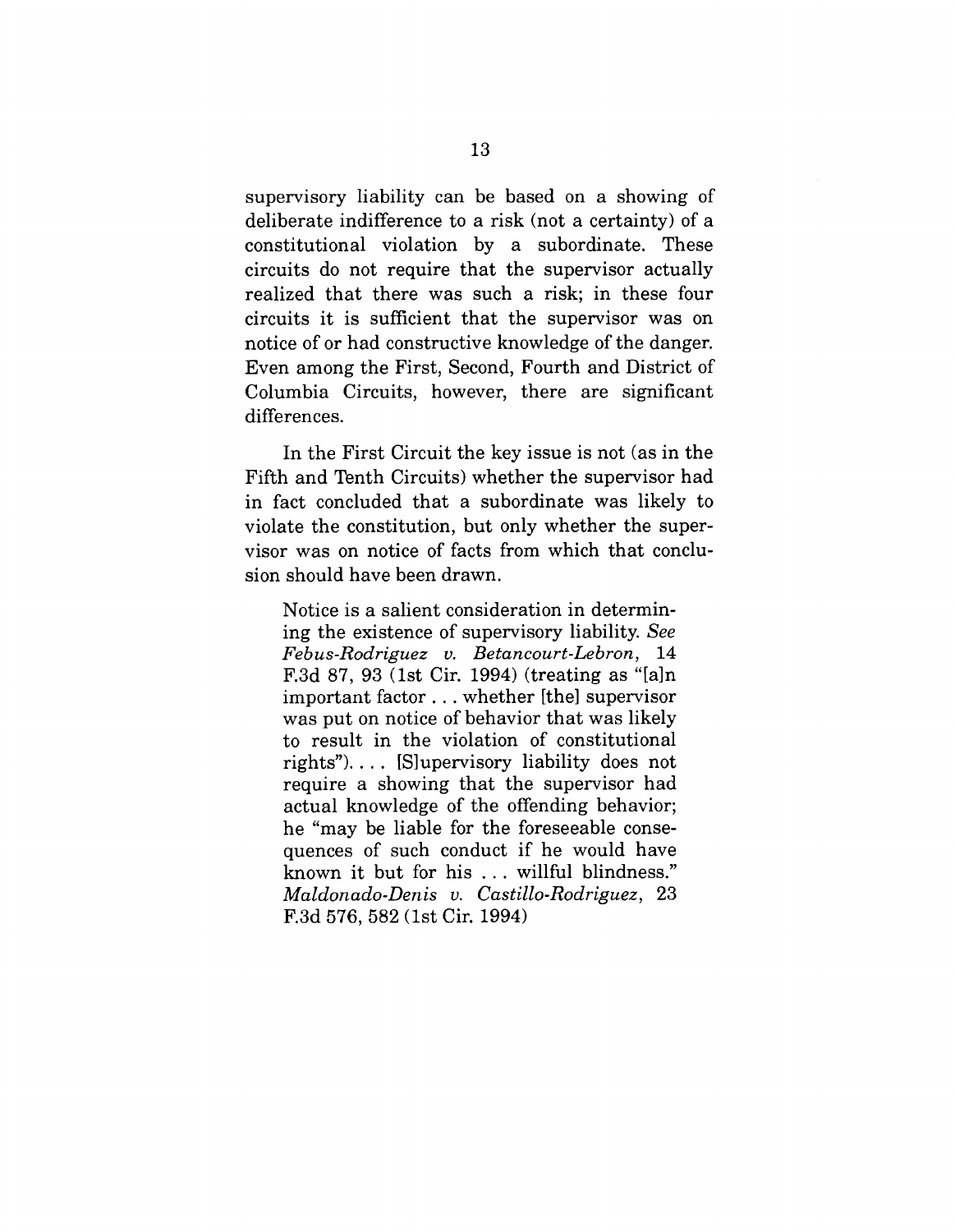*Camilo-Robles v. Hoyos,* 151 F.3d 1, 7 (1st Cir. 1998). *See Febus-Rodriguez v. Betancourt-Lebron,* 14 F.3d at 93 ("notice" of "likely violation" "an important factor") (opinion joined by Breyer, J.); *Rogan v. Menino,* 175 F.3d 75, 78 (lst Cir. 1999) ("[t]o a significant extent, the existence of [supervisory liability] depends on the presence or absence of notice."); *Maldonado-Denis v. Castillo-Rodriguez,* 23 F.3d at 582 (liability may attach "[w]hen the supervisor is on notice."); *Malek v. Knightly,* 1995 WL 338178 \*3 (lst Cir. June 5) ("no liability where supervisor was not provided with requisite notice of behavior which was likely to result in constitutional violation.").

In the Second Circuit a supervisor is liable for constitutional violations by a subordinate if the supervisor "knew or should have known that there was a high degree of risk" of such a constitutional violation. *Poe v. Leonard,* 282 F.3d 123, 142 (2d Cir. 2002). Risk of constitutional violation, not certainty, is the standard; it is sufficient that the "subordinate was prone to commit some unconstitutional ... behavior." 282 F.3d at 141. The supervisor need not have actually concluded that that risk existed; he or she need only be "on notice" about the problem. 282 F.3d at 141 ("on notice," "reason to suspect"), 142 (supervisor "should have known"), 144 ("on notice," "should have been aware"). Unlike the First Circuit, which requires only proof that a constitutional violation was "likely," the Second Circuit requires a showing that there was a "high degree of risk." 282 F.3d at 140, 141. The Second Circuit standard, however, is less

so a concerta a provincia da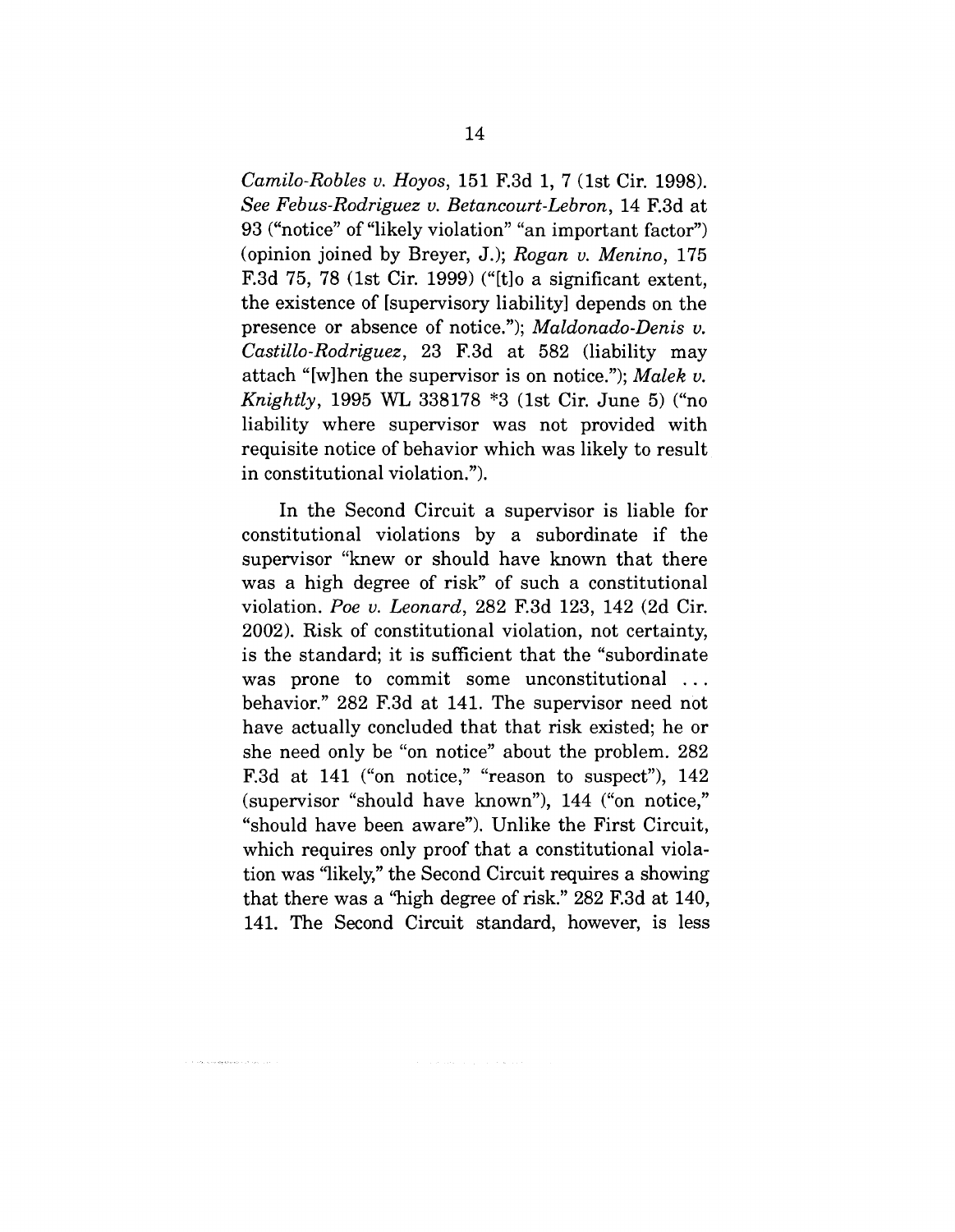demanding in one other respect; the supervisor need not have actual notice of the relevant information, only "constructive notice." "Such notice could be actual (for example, awareness of prior deprivations in a related context) or it could be constructive (for instance, notice arising from a preexisting duty)." 282 F.3d at 141; *see* 282 F.3d at 143 ("We ... have ... found the existence of constructive notice dispositive.').

In the Fourth Circuit supervisory liability can be based on the existence of a "pervasive and unreasonable risk of constitutional injury to citizens like the plaintiff." This is more demanding than the First Circuit standard ("likely") and different from the Second Circuit standard ("high degree of risk"). Unlike the Third, Fifth and Tenth Circuits, the Fourth Circuit does not require actual knowledge of that risk; "constructive knowledge" will do. $^{16}$ 

The District of Columbia Circuit requires a plaintiff to show that the danger of a future constitutional violation is "highly likely," clearly a more demanding standard than merely "likely." *International Action Center v. United States,* 365 F.3d 20, 25,

*<sup>16</sup> Moore v. Greenwood School Dist. No. 52,* 195 Fed. Appx. 140, 144 (4th Cir. 2006) ("actual or constructive knowledge" of"a pervasive and unreasonable risk"); *Mikkelsen v. DeWitt,* 141 Fed. Appx. 88, 91 (4th Cir. 2005) (same); *Turner v. Kight,* 121 Fed. Appx. 9, 14 (4th Cir. 2005) (same); *Tigrett v. Rector and Visitors of the University of Virginia,* 290 F.3d 620, 630 (4th Cir. 2002) (same); *Cruden v. Brinkley,* 1999 WL 152597 \*4 (4th Cir. 1999) (same); *Carter v. Morris,* 164 F.3d 215, 220-21 (4th Cir. 1999) (same).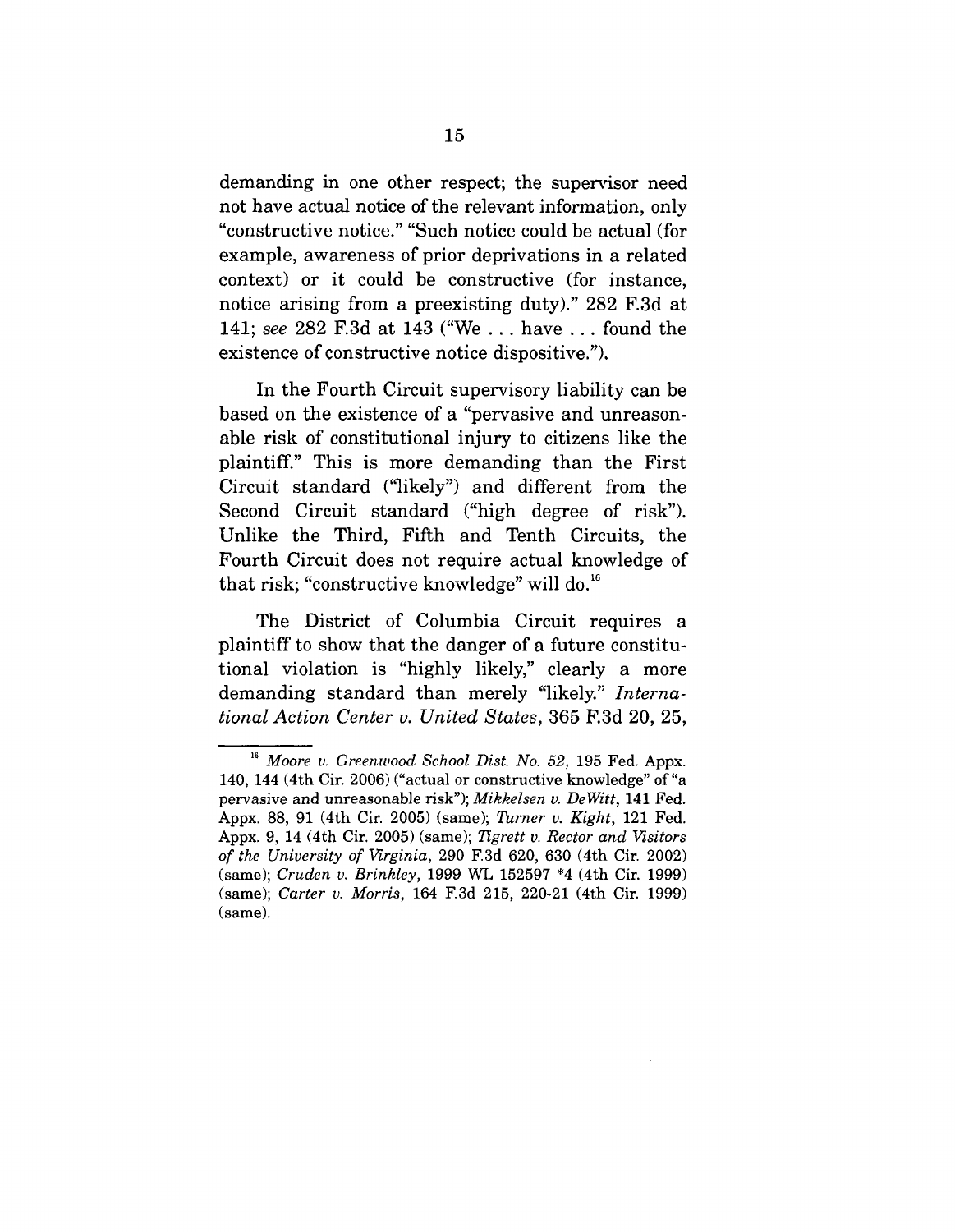26 (D.C. Cir. 2004) (opinion by Roberts, J.). The supervisor (unlike the rule in the Third, Fifth and Tenth Circuits) can be held liable based on "constructive knowledge." 365 F.3d at 28; *see* 365 F.3d at 25 (supervisor "should have been aware.") Unlike most circuits, the District of Columbia Circuit holds that knowledge (actual or constructive) of that risk must be based on a "prior history" or "pre-existing pattern" of "past transgressions," 365 F.3d at 26-27. That rule is inconsistent with the law in most circuits; in *Kahle v. Leonard,* 477 F.3d 544 (8th Cir. 2007), for example, the Eighth Circuit held a supervisor liable because he knew that a deputy sheriff posed a risk to a female inmate whom he ultimately raped, even though the deputy had no prior history of sexual or other misconduct.17 This District of Columbia Circuit requirement is analogous to, but far less stringent than, the Eleventh Circuit five-part requirement. *See* pp. 23-25, *infra.*

## **B. The Standard in the Third, Fifth and Tenth Circuits: Deliberate Indifference to a Known Risk of Constitutional Violation by Subordinate**

**In the Third, Fifth and Tenth Circuits, the threshold standard for establishing supervisory liability is a different one; the supervisor must**

control of the program of the control program and con-

 $\label{eq:1} \gamma_{\rm{out}} + \rho_{\rm{out}} \geq \rho_{\rm{out}} \log \rho_{\rm{in}} \leq \rho_{\rm{out}}$ 

 $<sup>17</sup>$  The supervisor knew that the deputy had visited the</sup> inmate's cell after lockdown. 477 F.3d at 552.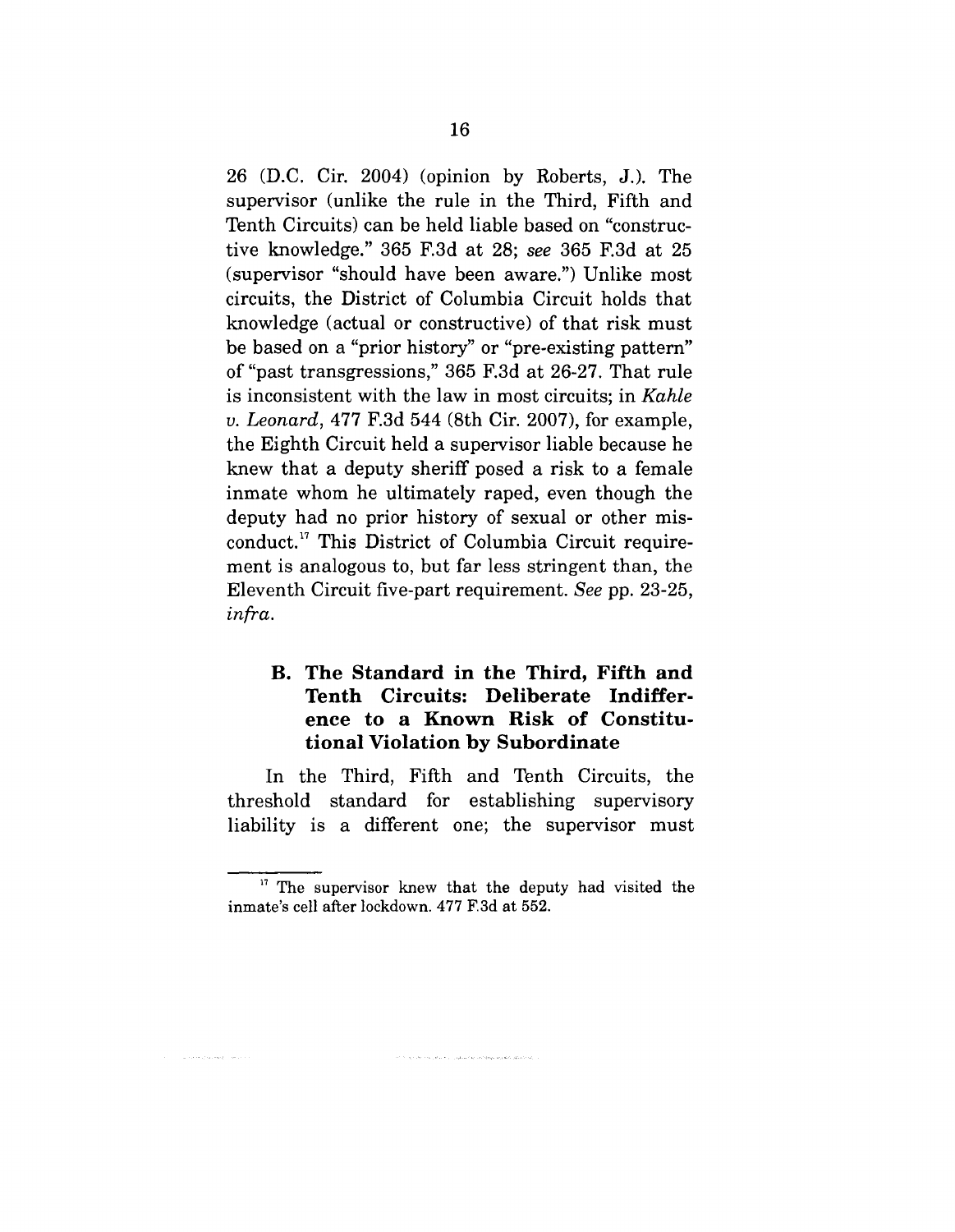actually *know* that there is a substantial risk the subordinate will engage in a constitutional violation and act with deliberate difference to that risk. Where that knowledge exists, the supervisor will be liable if he or she is deliberately indifferent in responding to the problem.

In the Third, Fifth and Tenth Circuits, unlike the first of the Eleventh Circuit standards, the plaintiff need not prove the supervisor knew the subordinate "would" violate the Constitution; knowledge of a substantial risk is sufficient. *Serna v. Colorado Dept. of Corrections,* 455 F.3d 1146, 1154-55 (10th Cir. 2006) ("substantial risk"); *Estate of Davis v. City of North Richland Hills,* 406 F.3d 375, 381 (5th Cir. 2005) ("substantial risk"); *Atteberry v. Nocona General Hospital,* 430 F.3d 245, 254-55 (5th Cir. 2005) ("substantial risk of serious harm," "known and excessive risk", "significant risk"); *Brown v. Muhlenberg Township,* 269 F.3d 205, 216 (3d Cir. 2001) ("unreasonable risk"); *Johnson v. Martin,* 195 F.3d 1208, 1219 (10th Cir. 1999) ("serious risk"); *Smith v. Brenoettsy,* 158 F.3d 908, 912 (5th Cir. 1998) ("substantial risk of harm"); *Bradley v. Puckett,* 157 F.3d 1022, 1025 (5th Cir. 1998) ("substantial risk"); *Green v. Branson,* 108 F.3d 1296, 1302 (10th Cir. 1997) ("substantial risk"); *Sample v. Diecks,* 885 F.3d 1099, 1118 (3d Cir. 1989) ("unreasonable risk").

On the other hand, in these three circuits it is not sufficient to prove that a supervisor *should* have recognized the danger, or that he or she was merely "on notice" of that risk. The official must "be aware of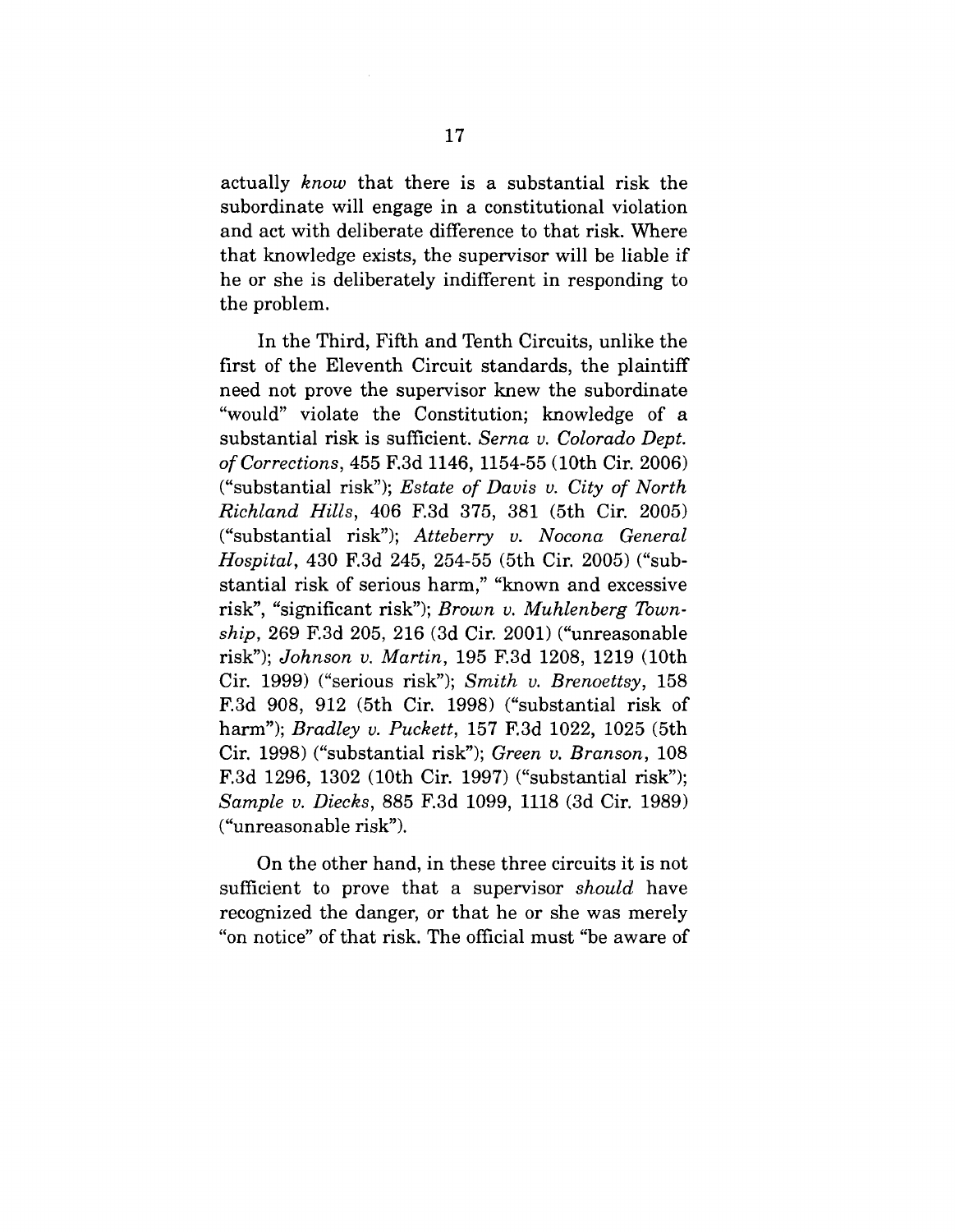facts from which the inference could be drawn that a substantial risk of serious harm exists, and he must also draw that inference." *Smith v. Brenoettsy,* 158 F.3d at 912 *(quoting Farmer v. Brennan,* 511 U.S. 825, 837 (1994)); *Serna v. Colorado Dept. of Corrections,* 455 F.3d at 1154-55 *(quoting Verdecia v. Adams,* 327 F.3d 1171, 1175 (10th Cir. 2003)); *Brown v. Muhlenberg Township,* 269 F.3d at 216 ("plaintiff must ... show ... the supervisor was aware that this unreasonable risk existed."). Liability cannot be based on "an official's failure to alleviate a significant risk that he should have perceived but did not." *Atteberry v. Nocona General Hospital,* 430 F.3d at 255 *(quoting Farmer v. Brennan,* 511 U.S. 825, 838 (1994)). The existence of that knowledge can at times be inferred from the circumstances that had been made known to the supervisor. *Bradley v. Puckett,* 157 F.3d at 1025; *Woodward v. City of Worland,* 977 F.2d 1392, 1399 n.10 (10th Cir. 1992). Unlike the Eleventh Circuit, which applies its stringent five-part standard, neither the Third, Fifth or Tenth Circuits have established any particular requirement as to the type of circumstantial evidence that might prove that a supervisor was in fact aware of the risk that a subordinate might engage in a constitutional violation.

The standard for supervisory liability in the Third, Fifth and Tenth Circuits is thus more demanding than the standard in the First, Second, Fourth and District of Columbia Circuits, but less demanding

 $\mathbf{z}$  ,  $\mathbf{z}$  ,  $\mathbf{z}$  ,  $\mathbf{z}$  ,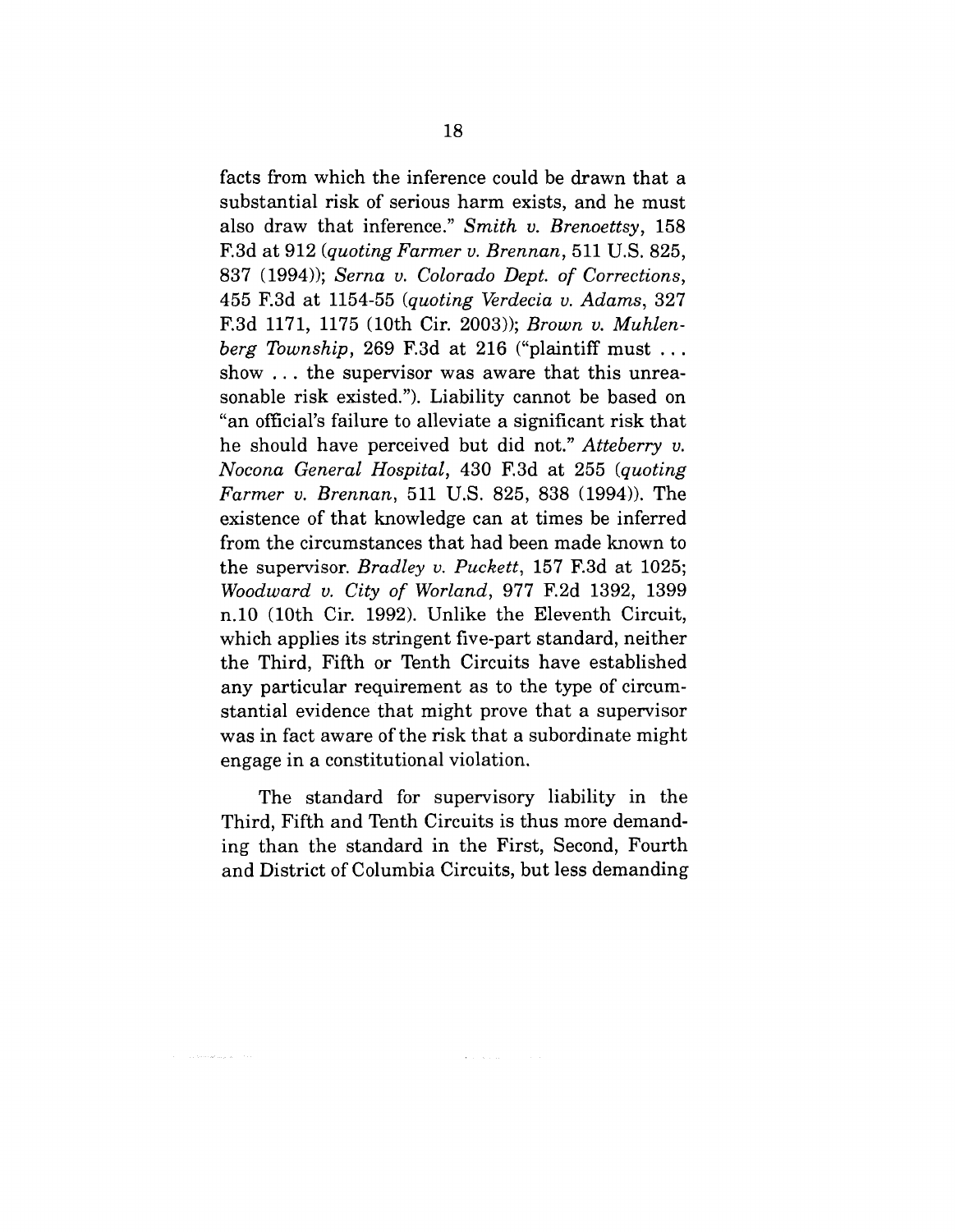than the standard in the Sixth, Seventh and Eleventh Circuits.

## Co **The Seventh Circuit Standard: Knowledge and Approval of Subordinate's Action**

The Seventh Circuit standard for supervisory liability is the most stringent. Decisions in that circuit require, first, that the plaintiff show that the supervisor actually *knew* that his or her subordinate was violating or had violated federal rights.<sup>18</sup> This knowledge requirement itself imposes major limitations on the potential liability of a supervisor. A supervisor cannot be held liable based on the known risk, however great, of a future constitutional violation. Indeed, until at least one violation has already occurred, there is not yet any violation to know about. A supervisor cannot be held liable merely because he or she should have known of the violation, but refused, for example, to inquire about what the subordinate was doing, or to look into complaints about the subordinate's conduct. If the supervisor had received information from which a reasonable person would have concluded that the subordinate was violating federal rights, the supervisor still is not liable so long as he or she, however pig-headedly, did not draw that inference.

*See* nn.19-21, *infra.*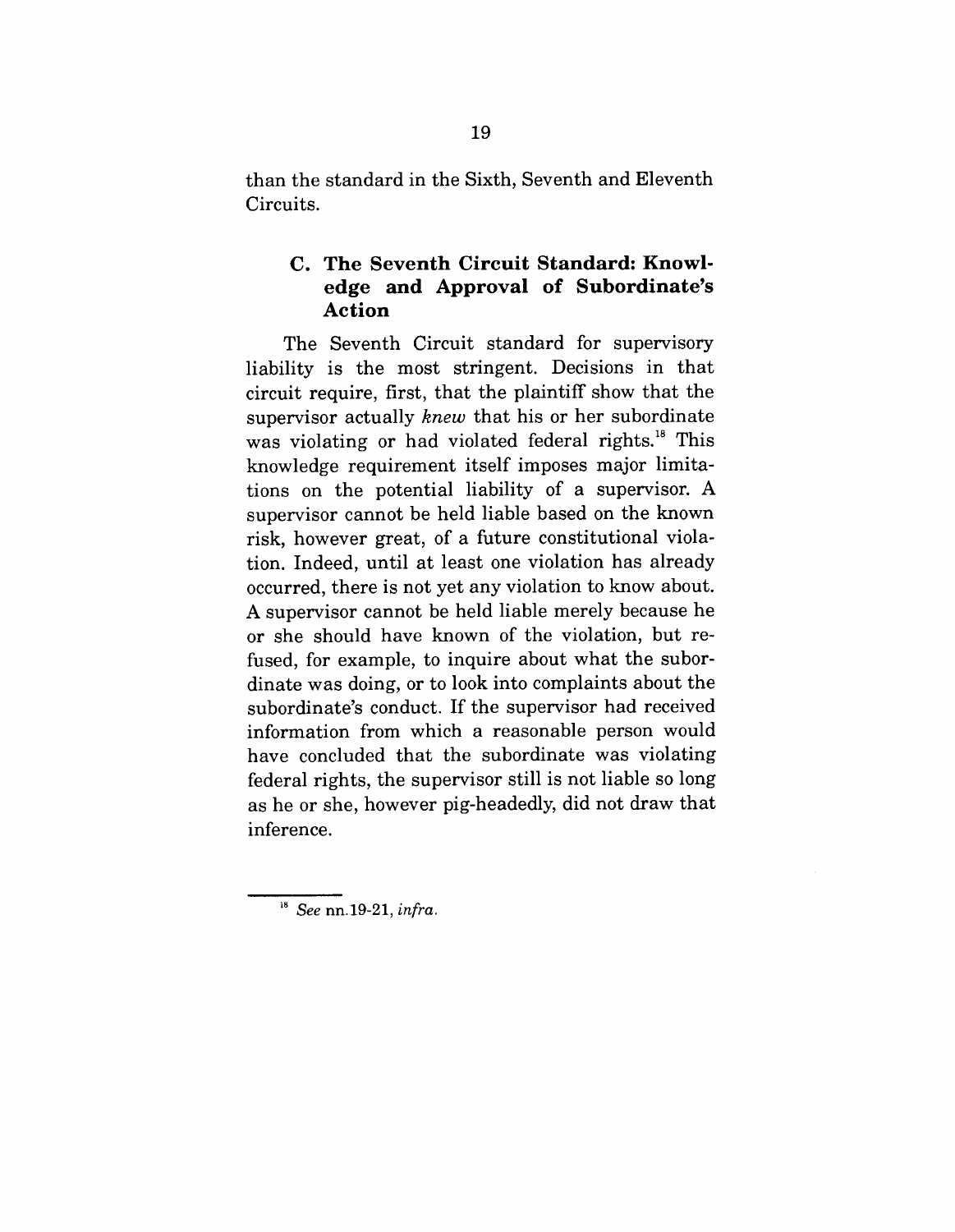The Seventh Circuit also requires a plaintiff to meet a second requirement; there are several distinct lines of Seventh Circuit cases which articulate this additional element somewhat differently. Several decisions require proof that the supervisor actually "approved''19 of the unconstitutional action of his or her subordinates; these decisions insist on evidence that the supervisor had indicated that he or she regarded that action favorably. A second set of cases holds that the supervisor is liable for a known constitutional violation only if he or she "consented"<sup>20</sup> to that conduct. This formulation requires that the supervisor have given permission for the unconstitutional action, although not necessarily agreeing with it. A third group of decisions holds the supervisor liable if he or she both knew about the conduct and "facilitate[d] it, approve[d] it, condone[d] it, or turn[ed] a blind eye for fear of what [he or she] might see."<sup>21</sup>

*<sup>19</sup> Sides v. City of Champaign,* 496 F.3d 820, 828 (7th Cir. 2007); *Williams v. Prison Health Services, Inc.,* 167 Fed. Appx. 555, 558 (7th Cir. 2006); *Chavez v. Cady,* 207 F.3d 901, 906 (7th Cir. 2000); *Baskin v. City of Des Plaines,* 138 F.3d 701, 705 (7th Cir. 1998).

*<sup>2</sup>o Johnson v. Peek,* 1998 WL 764434 \*3 (7th Cir. 1998); *Hadley v. Peters,* 1995 WL 675990 \*9 (7th Cir. 1995); *Riggins v. Walter,* 279 F.3d 422, 426 (7th Cir. 1985); *Douglas v. Black,* 1995 WL 237027 \*1 (7th Cir. 1995); *Clayton-El v. Clark,* 1994 WL 709323 \*4 (7th Cir. 1994); *Walker v. Ahitow,* 1993 WL 468603 \*6 (7th Cir. 1993); *Lucien v. Peters,* 1992 WL 104815 \*2 (7th Cir. 1992).

*<sup>~</sup> Steidl v. Fermon,* 494 F.3d 623, 631 (7th Cir. 2007); *Thomas v. Knight,* 196 Fed. Appx. 424, 426 (7th Cir. 2006); *Nanda v. Moss,* 412 F.2d 836, 842 (7th Cir. 2005); *Morfin v. City* (Continued on following page)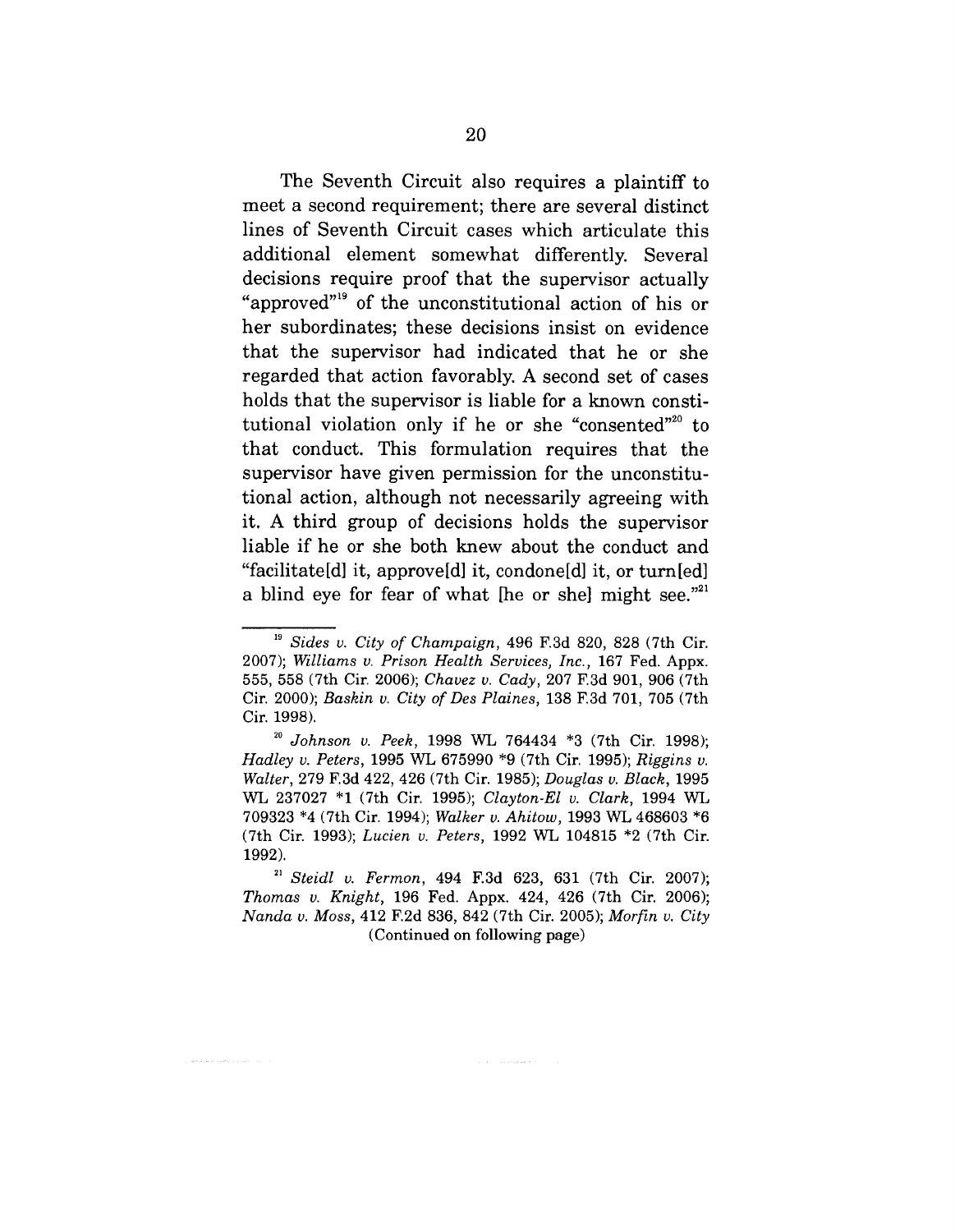This is somewhat less restrictive than the approval line of Seventh Circuit cases, because a supervisor might turn a blind eye to known federal violations, not because the supervisor approved them, but only because the supervisor was simply indifferent to whether the violations were occurring, or because the  $supervisor - although display$ just did not want to do anything about them.

## **D. The Sixth Circuit Standard: Approval of or Knowing Acquiescence in Subordinate's Action**

Decisions in the Sixth Circuit use a fairly consistent formula to define when a supervisor is liable for the constitutional violations of a subordinate. The supervisor must *"at* least implicitly [have] authorized,

*of East Chicago,* 349 F.3d 989, 1000 (7th Cir. 2003); *Hildebrandt v. Illinois Dept. of Natural Resources,* 347 F.3d 1014, 1039 (7th Cir. 2003); *Sanville v. McCaughtry,* 266 F.3d 724, 740 (7th Cir. 2001); *Chavez v. Illinois State Police,* 251 F.3d 612, 651 (7th Cir. 2001); *Adams v. Detella,* 2000 WL 1763342 \*4 (7th Cir. 2000); *Jones v. Adank,* 2000 WL 868591 \*3 (7th Cir. 2000); *Zentmyer v. Kendall County, Ill.,* 220 F.3d 805, 811 (7th Cir. 2000); *Reed v. McBride,* 178 F.3d 849, 852 (7th Cir. 1999); *Gossmeyer v. McDonald,* 128 F.3d 481, 495 (7th Cir. 1987); *Lanigan v. Village of East Hazel Crest, Ill.,* 110 F.3d 467, 477 (7th Cir. 1997); *Robinson v. Welborn,* 1997 WL 58868 \*1 (7th Cir. 1997); *Vance v. Peters,* 97 F.3d 987,992 (7th Cir. 1996); *Gentry v. Duckworth,* 65 F.3d 555, 561 (7th Cir. 1995); *Kernats v. O'Sullivan,* 35 F.3d 1171, 1182 (7th Cir. 1994); *Del Raine v. Williford,* 32 F.3d 1024, 1052 (7th Cir. 1994); *Jones v. City of Chicago,* 856 F.2d 985, 991 (7th Cir. 1988).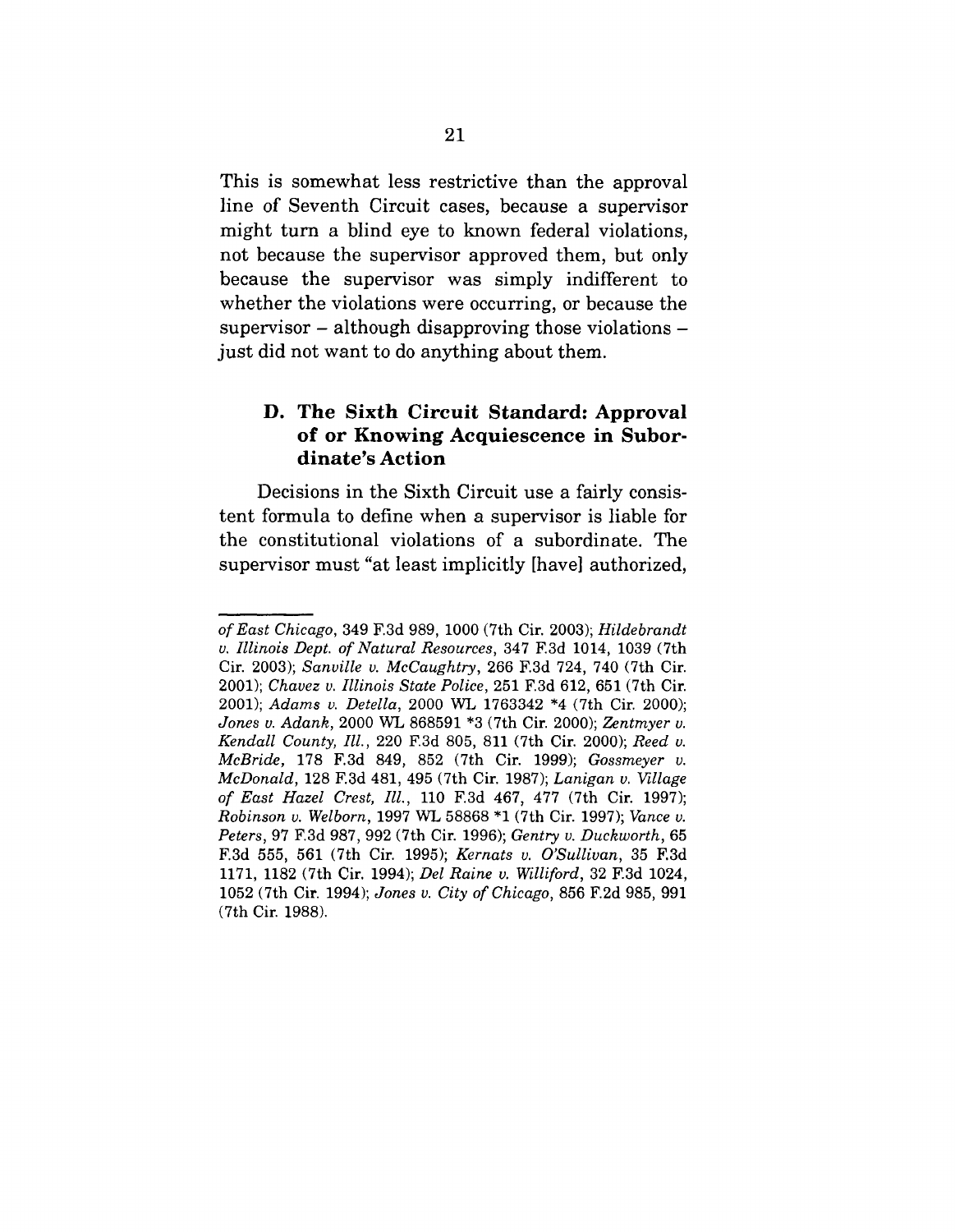approved, or knowingly acquiesced in the unconstitutional conduct."<sup>22</sup> This formula is similar to the third variant of the second part of the Seventh Circuit test. Like all versions of the Seventh Circuit standard, the Sixth Circuit standard is more stringent than the standards in the First, Second, Third, Fourth, Fifth, Tenth and District of Columbia Circuits.

#### **E. The Eleventh Circuit Standards**

As the panel decision in the instant case noted, the Eleventh Circuit limits supervisory liability to three circumstances.<sup>23</sup>

(1) A supervisor is liable if he or she "knew the subordinates would act unlawfully and failed to stop them from doing so." (App. 5) *(quoting Dulrymple v. Reno,* 334 F.3d 991, 996 (llth Cir. 2003). Like the Sixth or Seventh Circuits, this standard requires

 $\hat{c} = -\hat{c} \hat{c} \hat{c} \hat{c} + \hat{c} \hat{c} \hat{c} \hat{c} + \hat{c} \hat{c} \hat{c} \hat{c}$ 

*<sup>2~</sup> Ontha v. Rutherford County, Tennessee,* 222 Fed. Appx. 498, 504 (6th Cir. 2007); *Caudell v. City of Loveland,* 226 Fed. Appx. 479, 482 (6th Cir. 2007); *DeMerrell v. City of Cheboygan,* 206 Fed. Appx. 418, 420 (6th Cir. 2006); *Turner v. City of Taylor,* 412 F.3d 629, 643 (6th Cir. 2005); *Doe v. City of Roseville,* 296 F.3d 431, 440 (6th Cir. 2002); *Shehee v. Luttrell,* 199 F.3d 295, 300 (6th Cir. 1999); *Doe v. Claiborne County, Tennessee,* 103 F.3d 495, 511 (6th Cir. 1996); *Bellamy v. Bradley,* 729 F.2d 416, 421 (6th Cir. 1984); *Hays v. Jefferson County,* 668 F.2d 869, 874 (6th Cir. 1982).

 $23$  Like other circuits, the Eleventh Circuit imposes liability on a supervisor who directs a subordinate to violate the Constitution. (App. 5). Such a direction is generally regarded as direct participation in the constitutional violation at issue.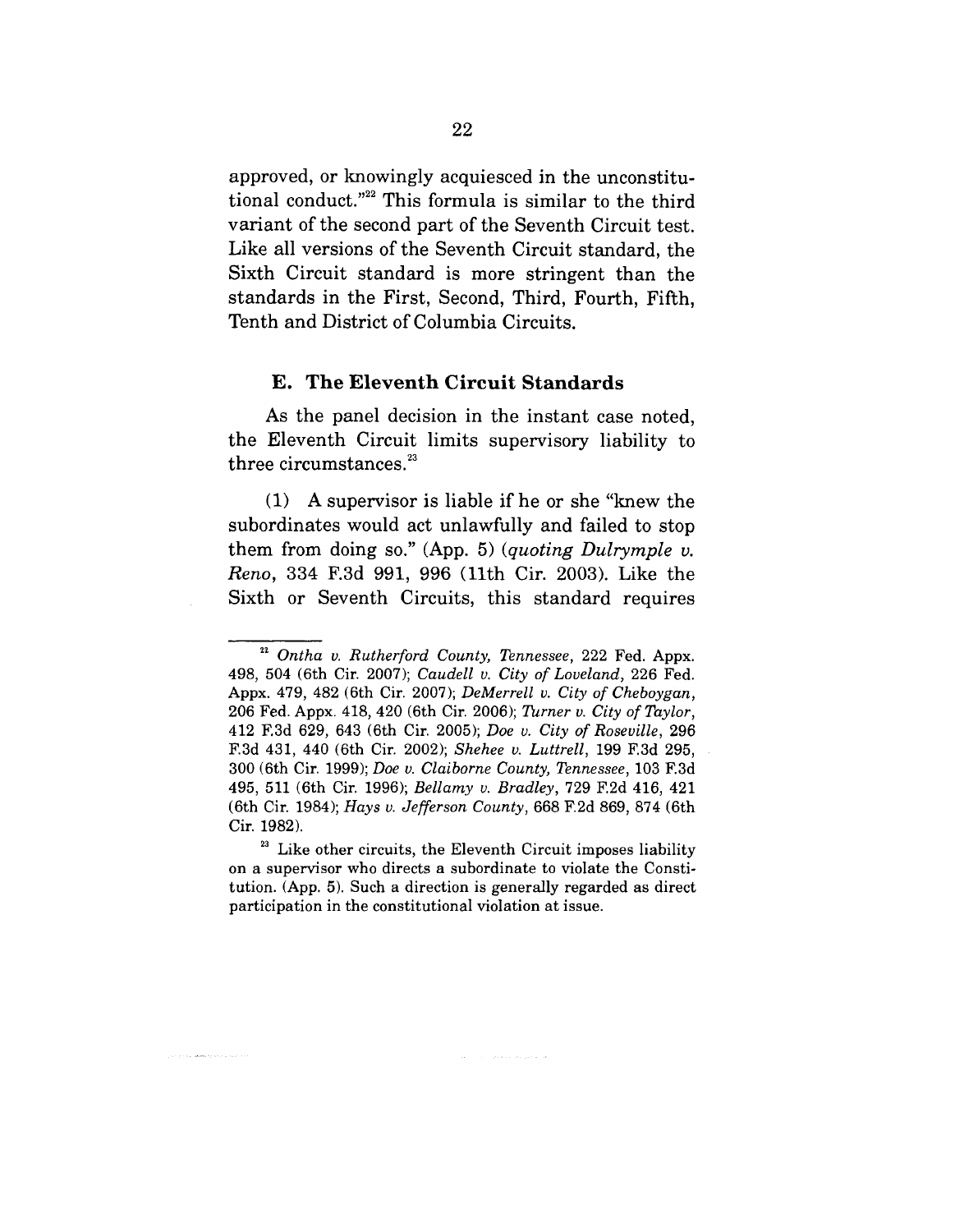knowledge of the subordinate's constitutional violation. Unlike those circuits, however, affirmative approval, authorization, consent or acquiescence is not required; if a supervisor knows that a supervisor is ongoing to violate the Constitution, the supervisor is liable for failing to stop them (or, presumably, making a reasonable effort to do so). A supervisor who makes an inadequate effort to do so is liable in the Eleventh Circuit even though he or she did not "turn a blind eye" to the problem (the Seventh Circuit standard) or "tacitly acquiesce" (the Sixth Circuit standard). This Eleventh Circuit standard, unlike the standards in a majority of circuits, requires that the supervisor *know* that a violation is actually going to occur;<sup>24</sup> mere knowledge of a substantial danger of unconstitutional action by a subordinate is not sufficient.

(2) A supervisor can be liable if he or she "had notice" of a "threat" of constitutional violations, but only if the notice took the form of "'a history of widespread abuse' that is 'obvious, flagrant, rampant and of continued duration.'" (App. 5) *(quoting Brown v. Crawford,* 906 F.2d 667, 671 (llth Cir. 1990)). The Eleventh Circuit has repeatedly emphasized that unless this exceptional pattern of past violations was present, liability cannot be imposed on a supervisor based on notice of a risk of constitutional violation. In this case the district court had concluded that the

*<sup>24</sup> See* App. 5 (individual defendants not liable because they did not "kn[o]w Wilson would abuse students.").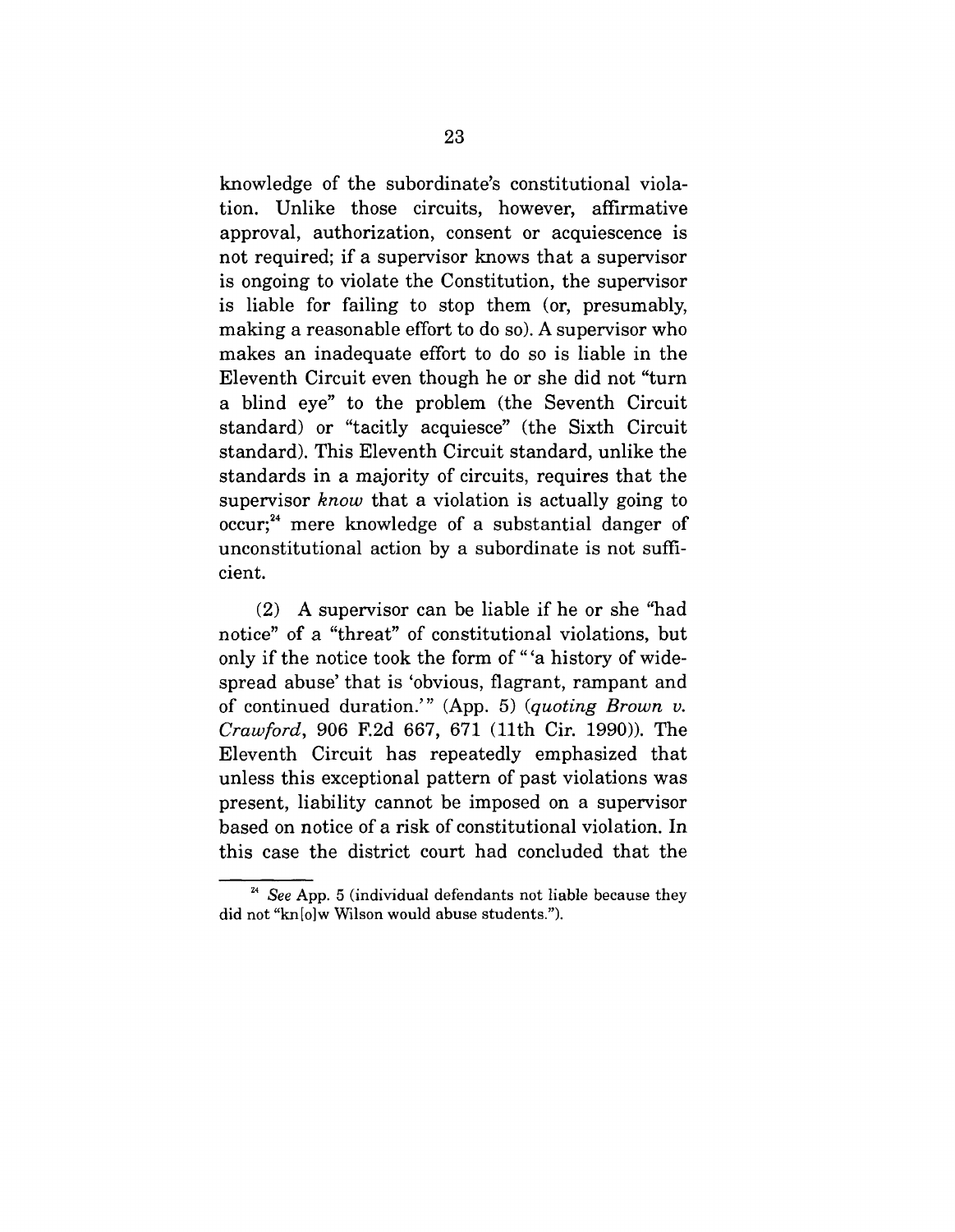individual supervisor defendants were on notice that Wilson posed a danger to his female students. (App. 31). The Eleventh Circuit did not disturb or question that finding. Rather, it held that the supervisors were not liable because the plaintiffs had failed to also show that the defendants received that "notice ... through a history of obvious, flagrant, and widespread abuse of students by Wilson." (App. 5).

This five-part requirement - that the notice provided to a supervisor must concern prior misconduct that was "widespread," "obvious," "flagrant," "rampant," and "of continued duration" - does not exist in any other circuit. The Eleventh Circuit has repeatedly admonished that the standard is meant to be "extremely rigorous."<sup>25</sup> No Eleventh Circuit decision in the last decade has found the evidence sufficient to satisfy this stringent standard or permitted the imposition of liability based on notice of a danger of constitutional violations.<sup>26</sup> As a practical matter, in the

*<sup>25</sup> West v. Tillman,* 496 F.3d 1231, 1329 (llth Cir. 2007); *Cottone v. Jenne,* 326 F.3d 1352, 1360 (llth Cir. 2003); *Brady v. Florida Dept. of Labor and Emp. Security,* 133 F.3d 797, 802 (llth Cir. 1998).

*<sup>26</sup> Hicks v. Ferrero,* 2007 WL 1793446 \*3 (llth Cir. 2007) (standard not met); *West v. Tillman*, 496 F.3d 1231, 1329 (11th Cir. 2007) (standard not met); *McBride v. Rivers,* 170 Fed. Appx. 648, 658 (llth Cir. 2006) (standard not met); *Gray v. Bostic,* 458 F.3d 1295, 1308 (llth Cir. 2006) (standard not met); *Sanders v. Barrett,* 2005 WL 2640979 \*2 (llth Cir. 2005) (standard not met); *Cottone v. Jenne,* 326 F.3d 1352, 1360 (llth Cir. 2003) (standard not met); *Gonzalez v. Reno*, 325 F.3d 1228, 1235 (11th Cir. 2003) (standard not met); *Hartley v. Parnell,* 193 F.3d 1263, (Continued on following page)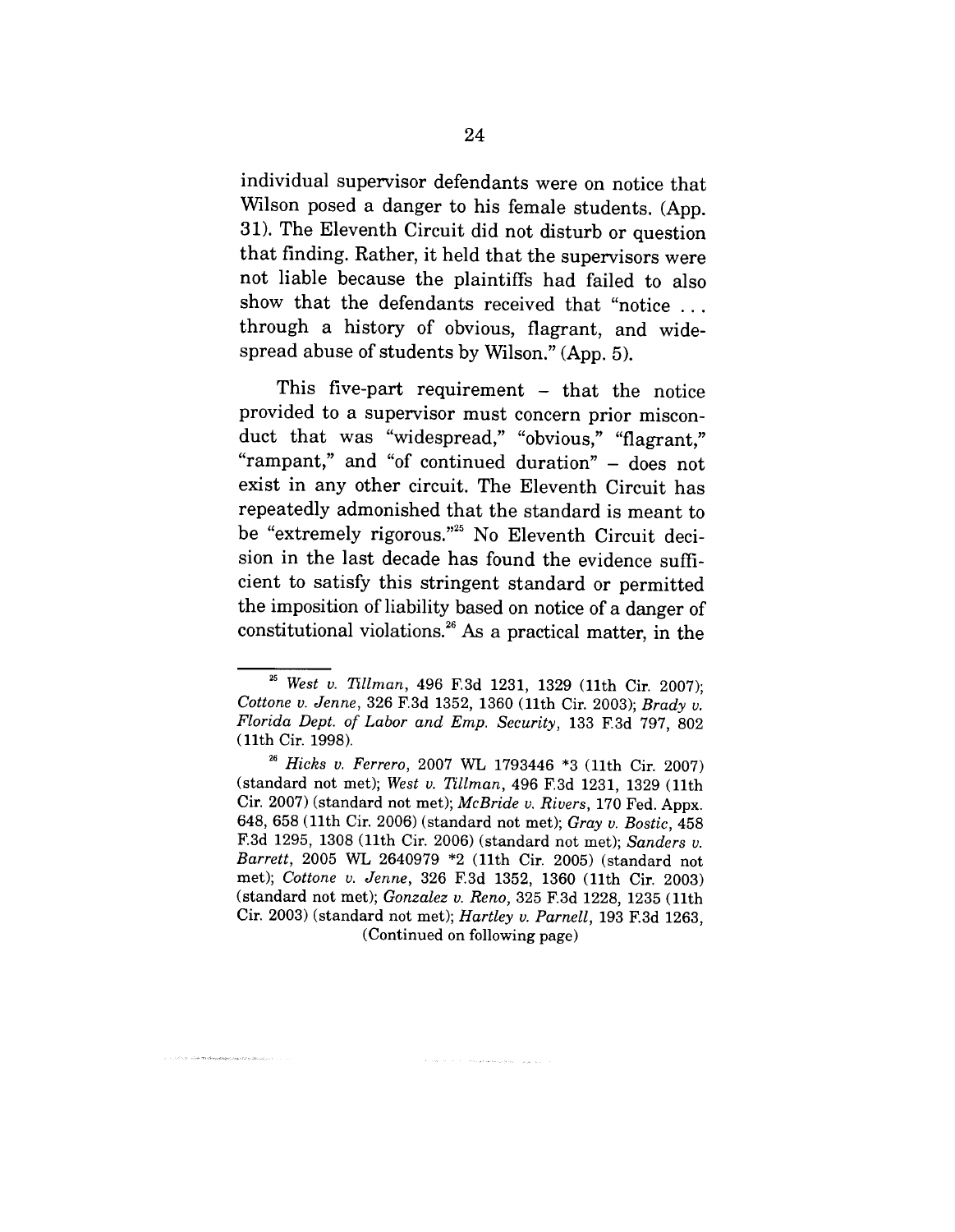Eleventh Circuit (unlike the circuits discussed below) it is virtually impossible to establish supervisory liability based on notice that a subordinate is likely to engage in a violation of constitutional rights.

(3) A supervisor will be held liable if he or she "imposed an improper custom or policy that constituted deliberate indifference to constitutional rights." (App. 5-6). This basis of liability is effectively limited to high level policymaking officials.

### **F. The Eighth and Ninth Circuits Apply Inconsistent Standards**

The complex conflicts described above all exist *within* the Eighth and Ninth Circuits.

In *Ottoman v. City of Independence, Missouri,* 341 F.3d 751, 761 (8th Cir. 2003), the court quoted with approval the Seventh Circuit decision in *Jones v. City of Chicago,* 856 F.2d 985, 992 (7th Cir. 1988), requiring proof that the supervisor "kn[e]w about the conduct" of the subordinate. But in *Kahle v. Leonard,* 477 F.3d 544 (8th Cir. 2007), the Eighth Circuit disavowed any such knowledge requirement in *Ottoman,* dismissing it as "casual dicta." 477 F.3d at 552. "[The defendant supervisor] did not have to know that [the plaintiff] was being sexually assaulted, but

<sup>1269 (11</sup>th Cir. 1999) (standard not met); *Daniel v. United States Marshall Service,* 188 Fed. Appx. 954, 963 (llth Cir. 2006) (standard not met); *Brady v. Florida Dept. of Labor and Emp. Security,* 133 F.3d 797, 802 (llth Cir. 1998) (standard not met).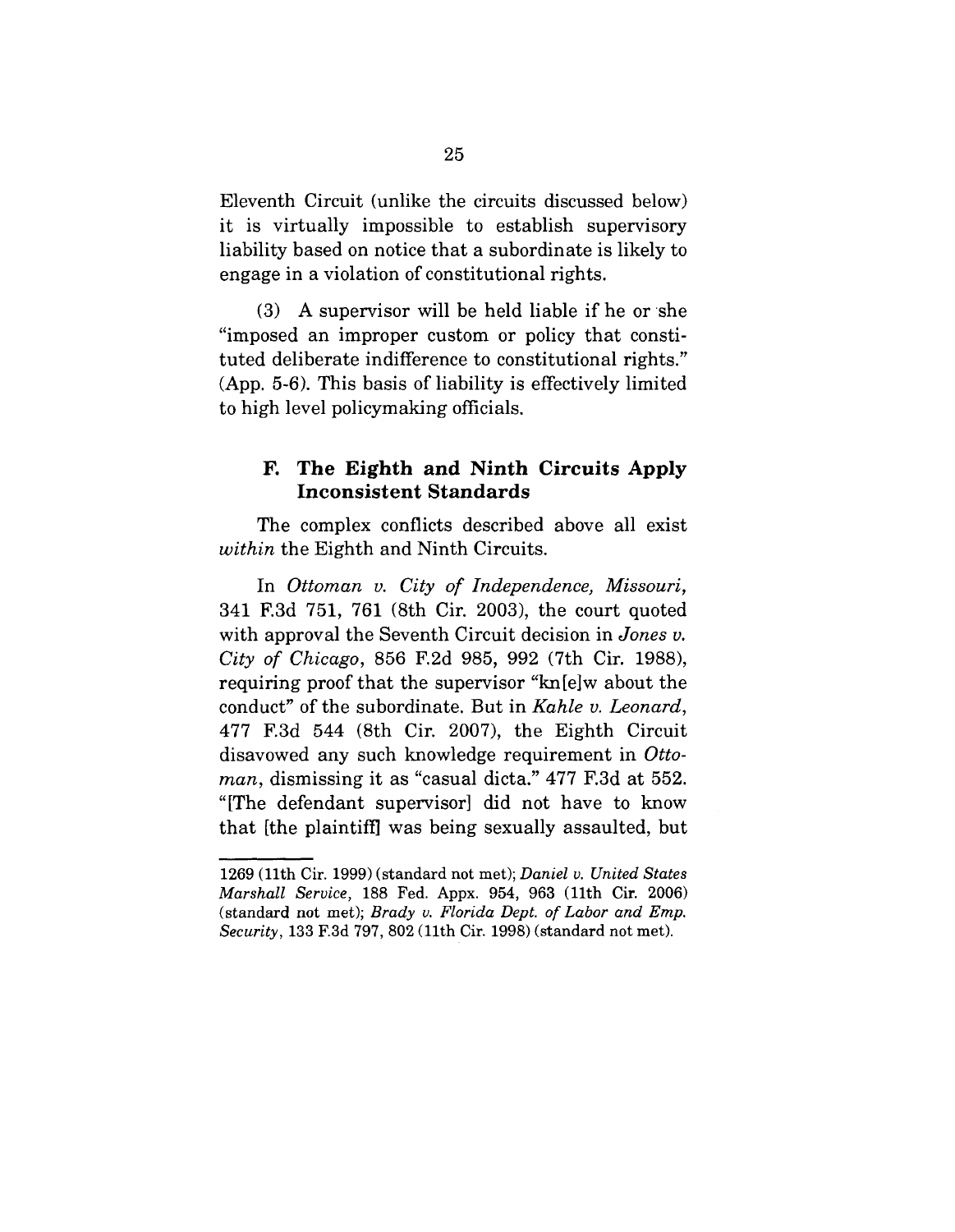only that she was at substantial *risk* of being sexually assaulted." 477 F.3d at 551 (emphasis in original).

*Wever v. Lincoln County, Neb.,* 388 F.3d 601, 608 (8th Cir. 2004), held that supervisory liability could be based on the fact that a supervisor was "on notice" of the risk of a constitutional violation. But in *Kahle* the Eighth Circuit held to the contrary that the supervisor "must both be aware of facts from which the inference could be drawn that a substantial risk of serious harm exists, and he must also draw the inference." 477 F.3d at 550.

In *Larson v. Miller,* 76 F.3d 1446, 1453 (8th Cir. 1996), the court held that supervisory liability requires proof of "a continuing, widespread, persistent pattern of unconstitutional conduct," the same standard applied to determine the existence of a custom giving rise to governmental liability under *MonelI v. Department of Social Services,* 436 U.S. 658 (1978). Less than a year later, however, the Eighth Circuit reversed itself and held that the *Monell* standard did *not* apply to claims against supervisors; evidence that a supervisor was "aware of a pattern of problems" is sufficient even where the pattern is not "persistent and widespread." *Andrews v. Fowler,* 98 F.3d 1069, 1078 (8th Cir. 1996). Then in *Kahle* the Eighth Circuit held that the supervisor could be liable even in the absence of any pattern of unconstitutional misconduct.

With regard to the level of risk of constitutional violation that must be shown, *White v. Holmes,* 21

 $\mathcal{L}^{\mathcal{L}}$  , we can express that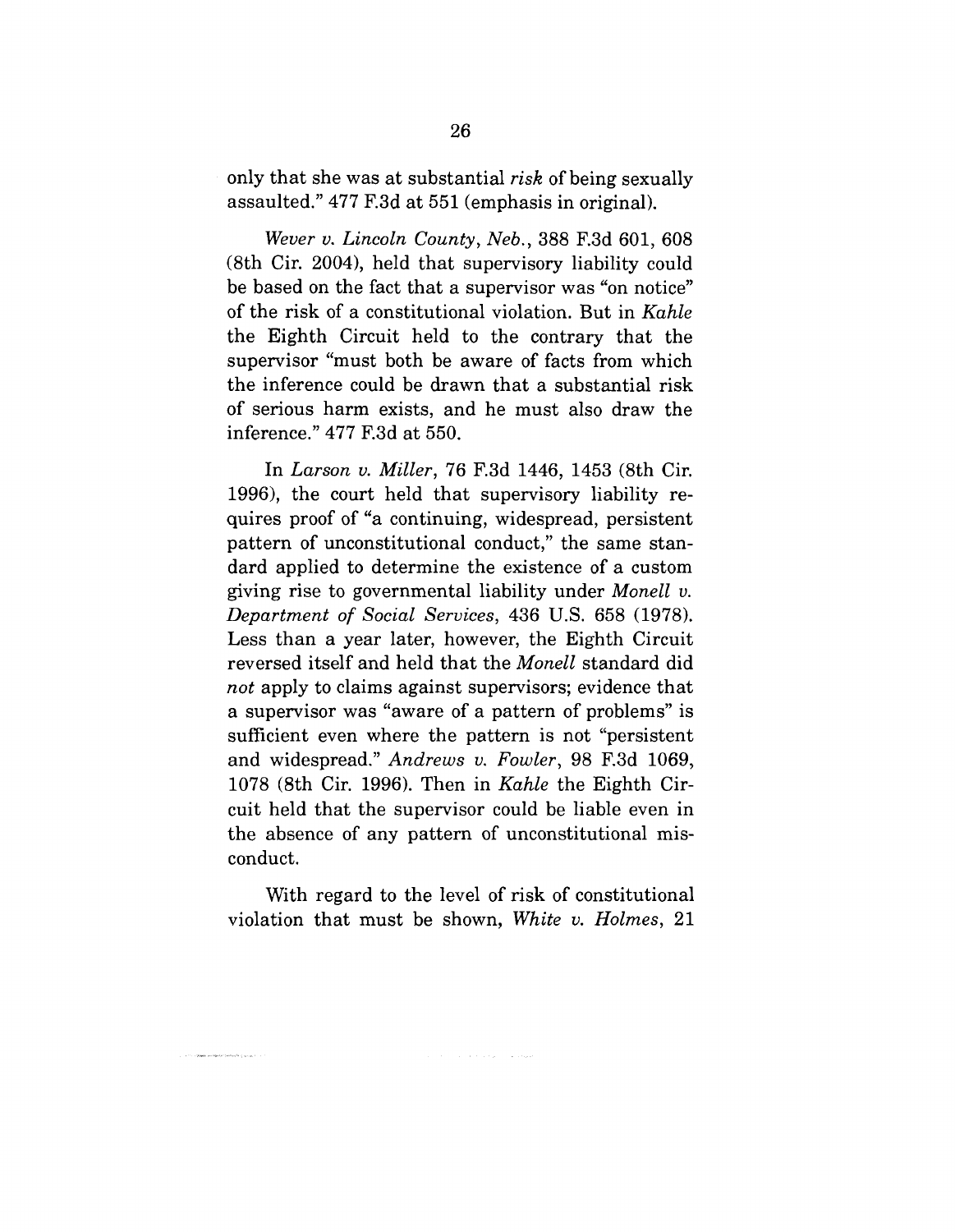F.3d 277, 280 (8th Cir. 1994), required "a pervasive and unreasonable risk of harm," *Pietrafeso v. Lawrence County, S.D.,* 452 F.3d 978, 983 (8th Cir. 2006), required a "substantial risk of serious harm," and then *Cox v. Sugg,* 484 F.3d 1062, 1066 (8th Cir. 2007), required only "a risk of constitutional harm."

Similarly, decisions in the Ninth Circuit apply several quite different standards. *See, e.g., Oona, R.S. v. McCaffrey,* 143 F.3d 473, 477 (9th Cir. 1998) ("A supervisor may be found liable under § 1983 if the supervisor is 'aware of a specific risk of harm to the plaintiff.'"); *Harry A. v. Duncan,* 234 Fed. Appx. 463, 464 (9th Cir. 2007) (supervisor will be liable if he or she has "actual knowledge (or, at least, willful blindness)" regarding a "serious risk"); *Earthly v. City of Beverly Hills,* 125 F.3d 858, 1997 WL 632594 \*2 (9th Cir. 1997) ("a supervisor could not act with deliberate indifference to a plainly obvious risk of a constitutional violation"); *Edgerly v. City and County of San Francisco,* 495 F.3d 645, 660 (9th Cir. 2007) (supervisory liability based on "reckless or callous indifference to the rights of others"); *Taylor v. List,* 880 F.2d 1040, 1045 (9th Cir. 1989) (liability only where the supervisor "knew of the violations and failed to act to prevent them.")

> $\ast$  $\ast$  $\ast$

Decades of lower court litigation of this issue have framed a mature and complex inter-circuit conflict. The numerous of circuit court decisions have fully aired the subsidiary questions, and the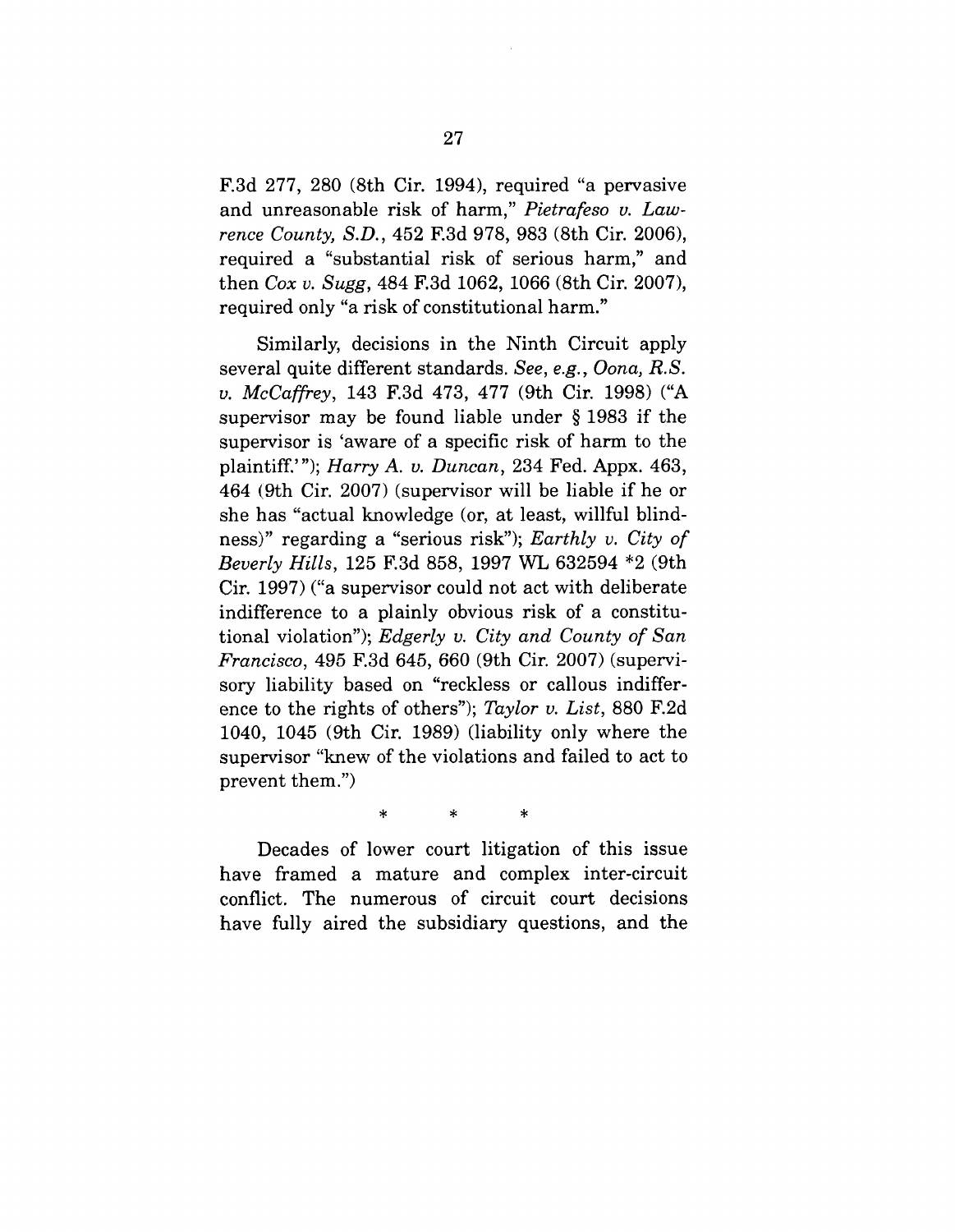innumerable fact patterns in which the issue has arisen have brought to light the potential alternative legal standards and demonstrated the significance of each.

The instant case provides an excellent vehicle for addressing the standard for supervisory liability in a section 1983 case. This is precisely the type of case in which the differing liability standards are outcome determinative. The supervisor defendants did not have actual knowledge that Wilson was molesting the young girls in his class, and concededly could not be certain he would do so in the future. If the Court were to hold that such knowledge or certainty is required for supervisory liability, the claims against the individual defendants in this case were properly dismissed. On the other hand, a reasonable jury assuredly could conclude that those defendants had actual or constructive knowledge that Wilson had a propensity for improper sexual conduct with young girls, and therefore posed a substantial risk to the girls in his class. If this Court were to adopt the riskbased liability standard used in the majority of the courts of appeals<sup>27</sup>, the claims against the supervisor defendants in this case would be reinstated.

The company of the same

 $\label{eq:1} \left\langle \hat{A} \hat{A} \right\rangle + \left\langle \hat{a} \hat{A} \right\rangle + \left\langle \hat{a} \hat{A} \right\rangle + \left\langle \hat{a} \hat{A} \right\rangle + \left\langle \hat{a} \hat{A} \right\rangle + \left\langle \hat{a} \hat{A} \right\rangle + \left\langle \hat{a} \hat{A} \right\rangle$ 

<sup>&</sup>lt;sup>27</sup> As we note *supra*, decisions adopting a standard quite different from the Eleventh Circuit standard in the instant case were joined or written by the Chief Justice and Justice Breyer when they served, respectively, on the District of Columbia and First Circuits.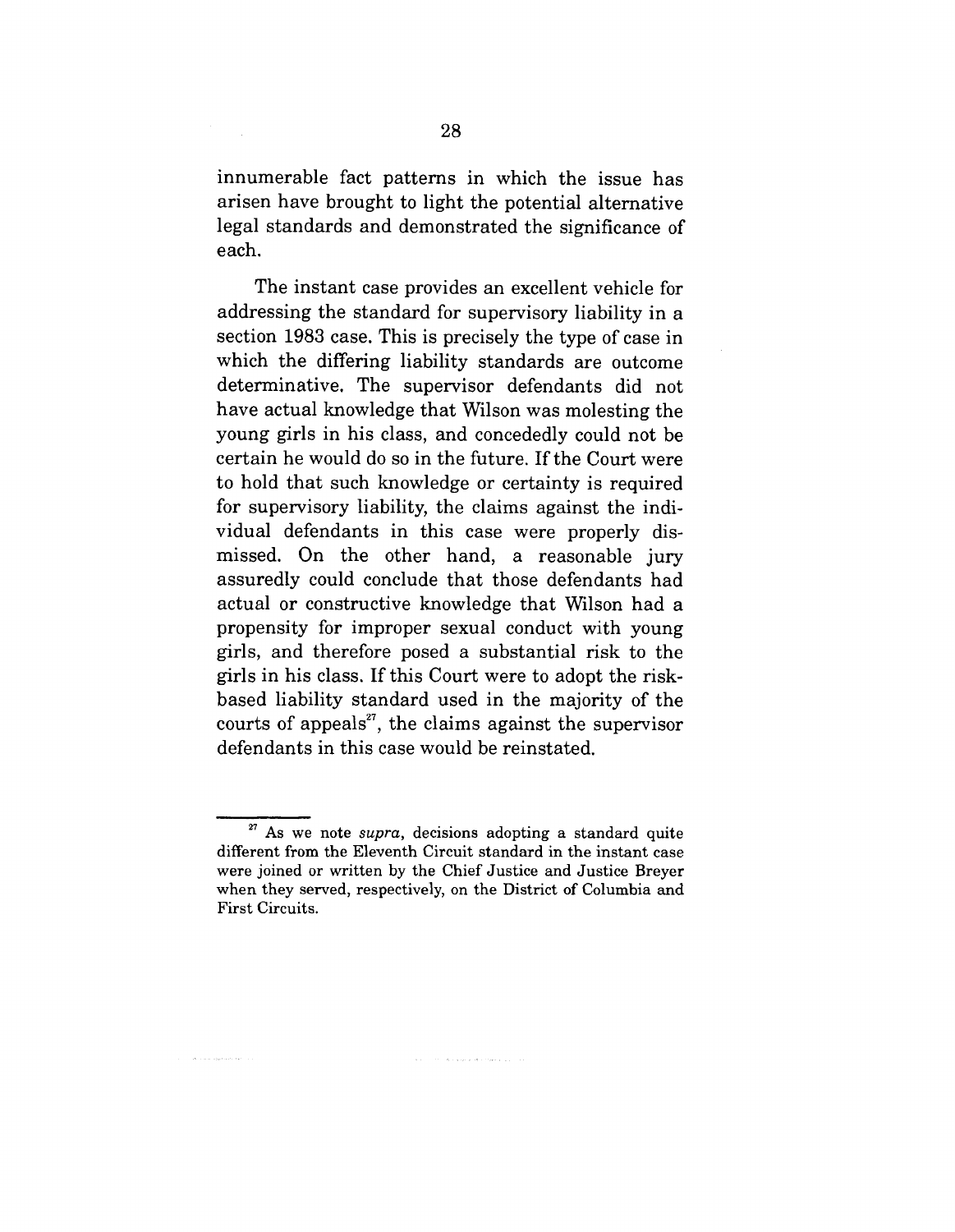The Eleventh Circuit standard for supervisory liability in section 1983 cases is inconsistent with the language of section 1983 itself. Section 1983 imposes liability on a person who "causes" a deprivation of constitutional rights. A supervisor who is on notice that a subordinate under his or her control poses a substantial risk of engaging in unconstitutional conduct, and who fails to take reasonable steps to prevent that conduct, can fairly be said to have caused the resulting constitutional violation. That standard is consistent with tort principles that were well established when section 1983 was enacted. An individual who is on notice that his or her property (for example, a car or a pet) poses a substantial risk to third parties is liable in tort if he or she fails to take reasonable steps to prevent those injuries. Liability standards under section 1983 are resolved in light of the prevailing tort law context in which that provision was adopted in 1871. *E.g., Bogan v. Scott-Harris,* 523 U.S. 44, 49-51 (1998).

## **II. THERE IS A WELL ESTABLISHED IN-TER-CIRCUIT CONFLICT REGARDING** WHAT CONSTITUTES "ACTUAL **NOTICE" UNDER** *GEBSER V. LAGO VISTA INDEP. SCHOOL DISTRICT,* **524 U.S. 274 (1998)**

Title IX prohibits recipients of federal funds from discriminating on the basis of sex in any federally assisted education program or activity. The sexual harassment or molestation of a student by a school official in such a program or activity constitute such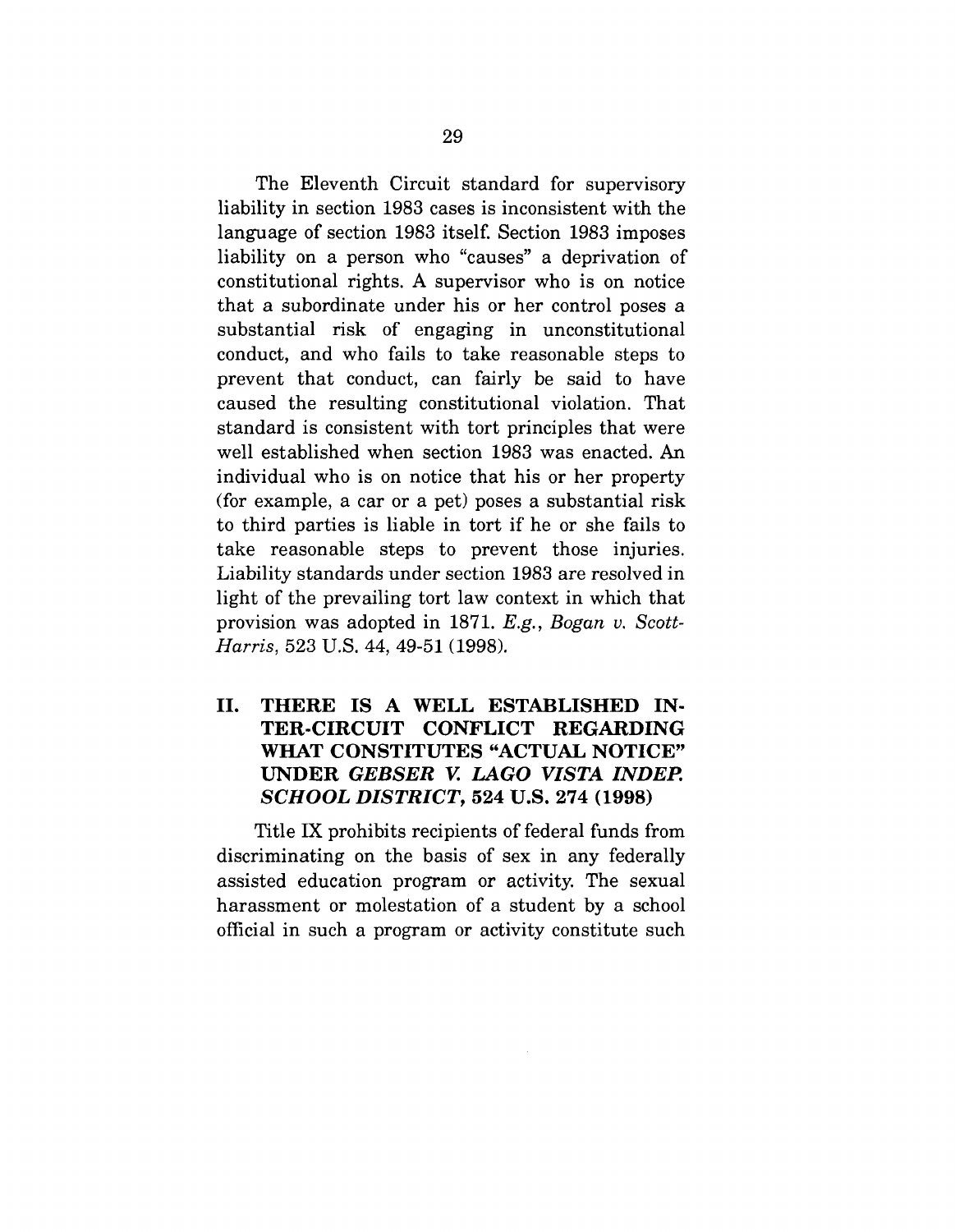forbidden discrimination. *Gebser v. Lago Vista Independent School District,* 524 U.S. 274, 281 (1998). In *Gebser* this Court addressed the standard governing when a recipient of federal funds can be held liable in damages for discrimination violative of Title IX. *Gebser* held that damages may only be awarded if a plaintiff demonstrates that the defendant had "actual notice" and acted with deliberate indifference. 524 U.S. at 292.

In the decade following *Gebser* the courts of appeals have reached sharply divergent conclusions regarding the meaning of this "actual notice" requirement. Two circuits, including the Eleventh Circuit in the instant case, hold that defendant must have had notice of the specific type of misconduct that is the basis of the damage claim; actual notice of different, perhaps less egregious, types of discrimination is insufficient. That notice, moreover, must be received at the point in time when the misconduct is actually occurring; actual notice of prior discrimination will not support a damage action. Four other circuits hold, to the contrary, that actual notice of prior, even less egregious discrimination can be sufficient under *Gebser* if that notice demonstrated the existence of a substantial risk of the abuse that was subsequently suffered by the plaintiff.

The Fourth Circuit adopted a narrow reading of the *Gebser* "actual notice" requirement in *Baynard v. Malone,* 268 F.3d 228 (4th Cir. 2001). A teacher in that case had molested a sixth grade boy, whose parents brought suit under Title IX. The court of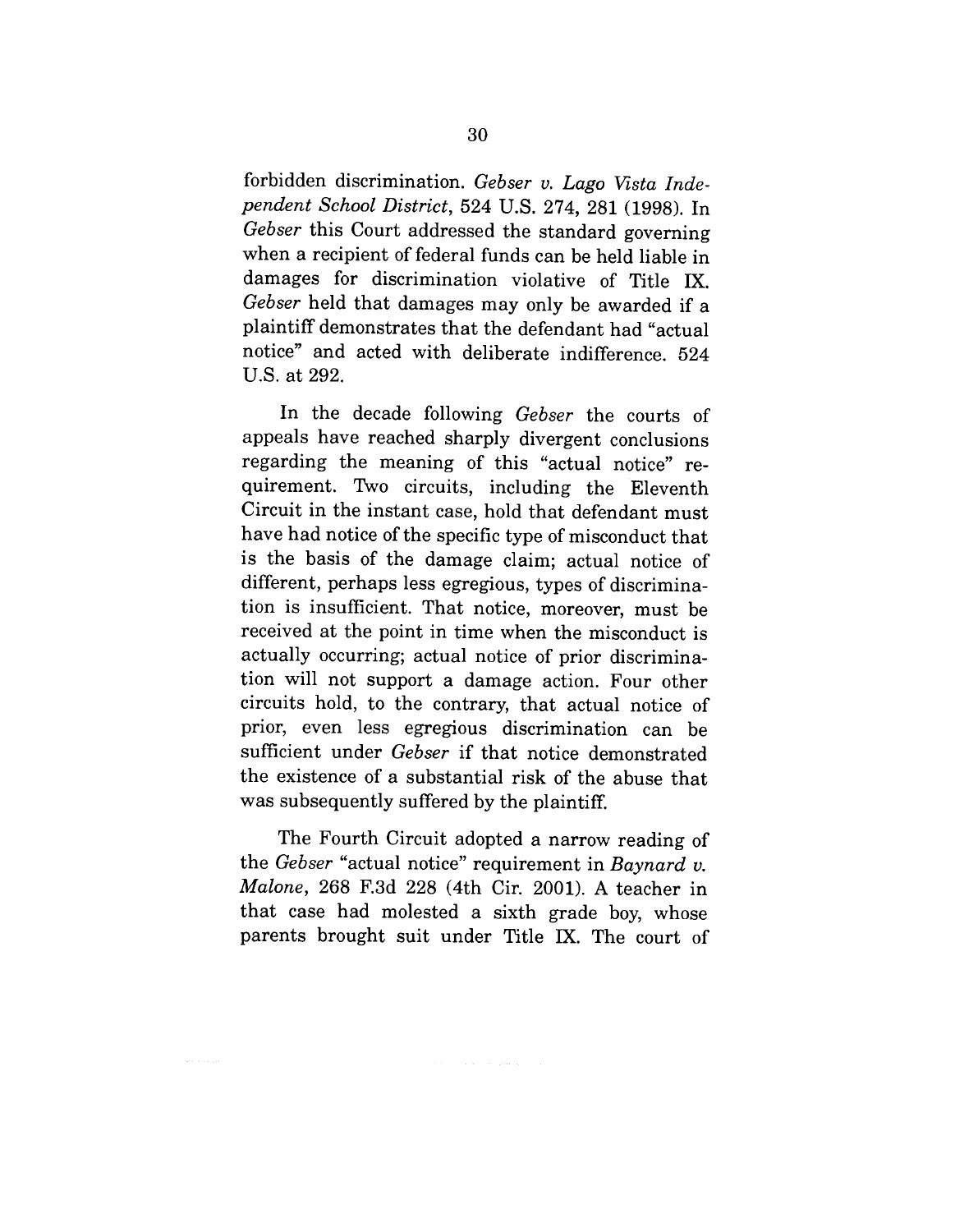appeals acknowledged that there was ample evidence that the elementary school principal already knew, before that child was victimized, that the teacher was a danger to the students. A former student had personally informed the principal that the teacher in question had molested him more than a decade before, and warned the principal that the teacher was a pedophile. 268 F.3d at 233. A second person told the principal that the teacher had molested an unidentified student. The teacher "frequently took male students on camping trips at which no other adults were present." 268 F.3d at 235. The teacher had been seen with the plaintiffs' son sitting in his lap in a questionable posture. 268 F.3d at 233. The Fourth Circuit agreed that this information provided ample notice that the teacher posed "an unreasonable risk" of sexual abuse to his students. 268 F.3d at 235.

The court of appeals nonetheless overturned a jury verdict against the school district under Title IX.

Although [the principal] certainly should have been aware of the *potential* for such abuse, ... there is no evidence in the record to support a conclusion that [the principal] was *in fact* aware that a student was being abused.

268 F.3d at 238 (emphasis in original). In the view of the Fourth Circuit, *Gebser* required proof that the responsible school official actually knew that at least some student was being molested at the point in time when the plaintiff's son was being victimized. It was insufficient under Title IX that the principal knew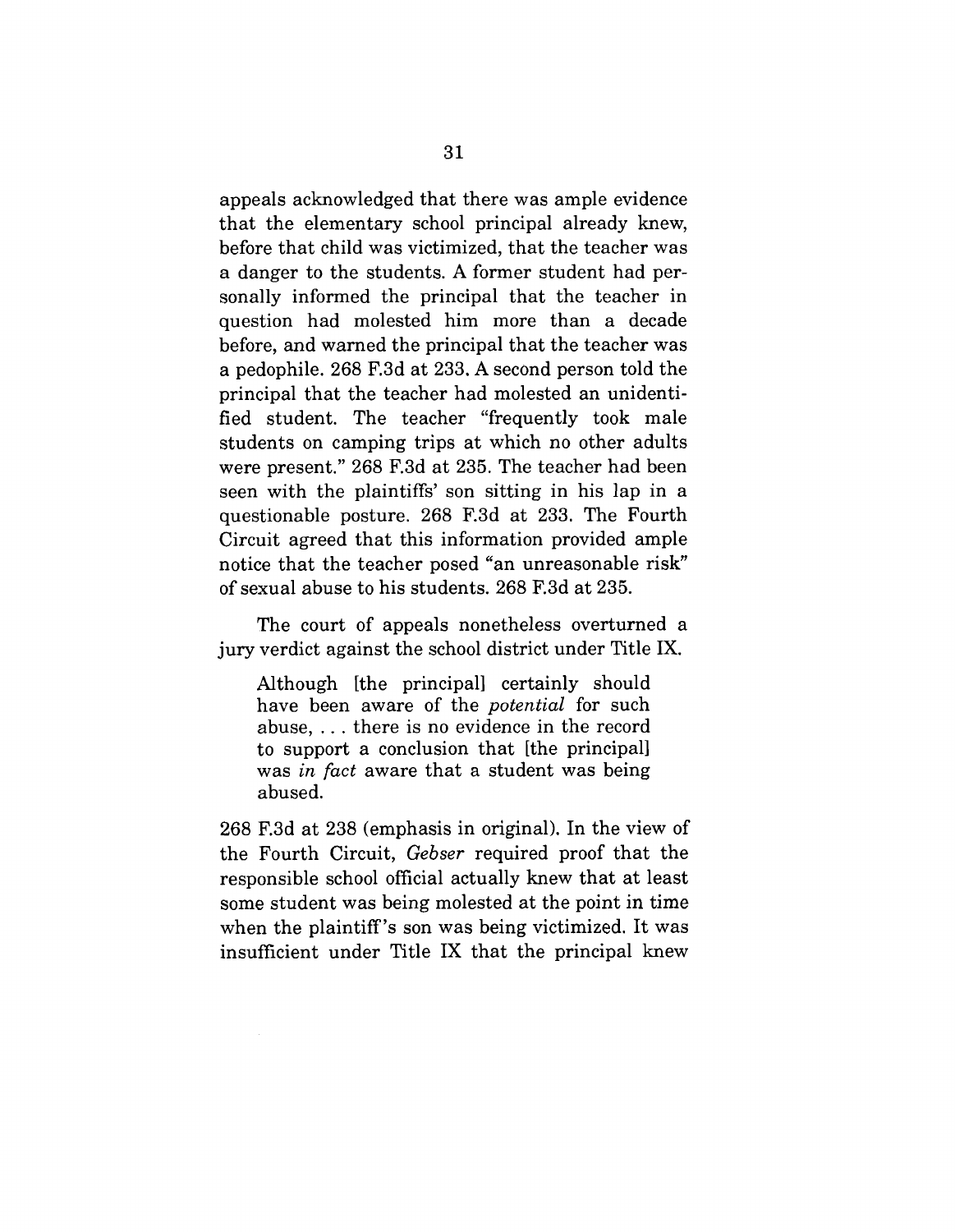that the teacher had molested other students, that the teacher at the time was acting in a suspicious manner, or that the teacher posed a serious risk to his young students.

The Eleventh Circuit in the instant case read *Gebser* in a similarly narrow manner. To satisfy the "actual notice" requirement, the court below held, plaintiffs were required to show that the school principal "had actual notice Wilson was molesting students." (App. 7). As in the Fourth Circuit, actual notice that Wilson had repeatedly engaged in objectionable conduct short of actual molestation and that Wilson posed a substantial danger to his students was deemed insufficient. The court below did not dispute the district judge's finding that the principal was "on notice that Wilson was engaging in sexually inappropriate conduct with his students." (App. 31). Rather, the Eleventh Circuit regarded that finding as legally irrelevant, because the principal was only on notice of "sexually inappropriate conduct," not of sexual molestation.

The Tenth Circuit has recognized that "[1]ower courts differ on whether notice sufficient to trigger liability may consist of prior complaints or must consist of notice regarding current harassment [or other violations] in the recipient's programs." *Escue v. Northern Oklahoma College,* 450 F.3d 1146, 1153

**The Commission Commission Commission** 

and the second state of the second state of the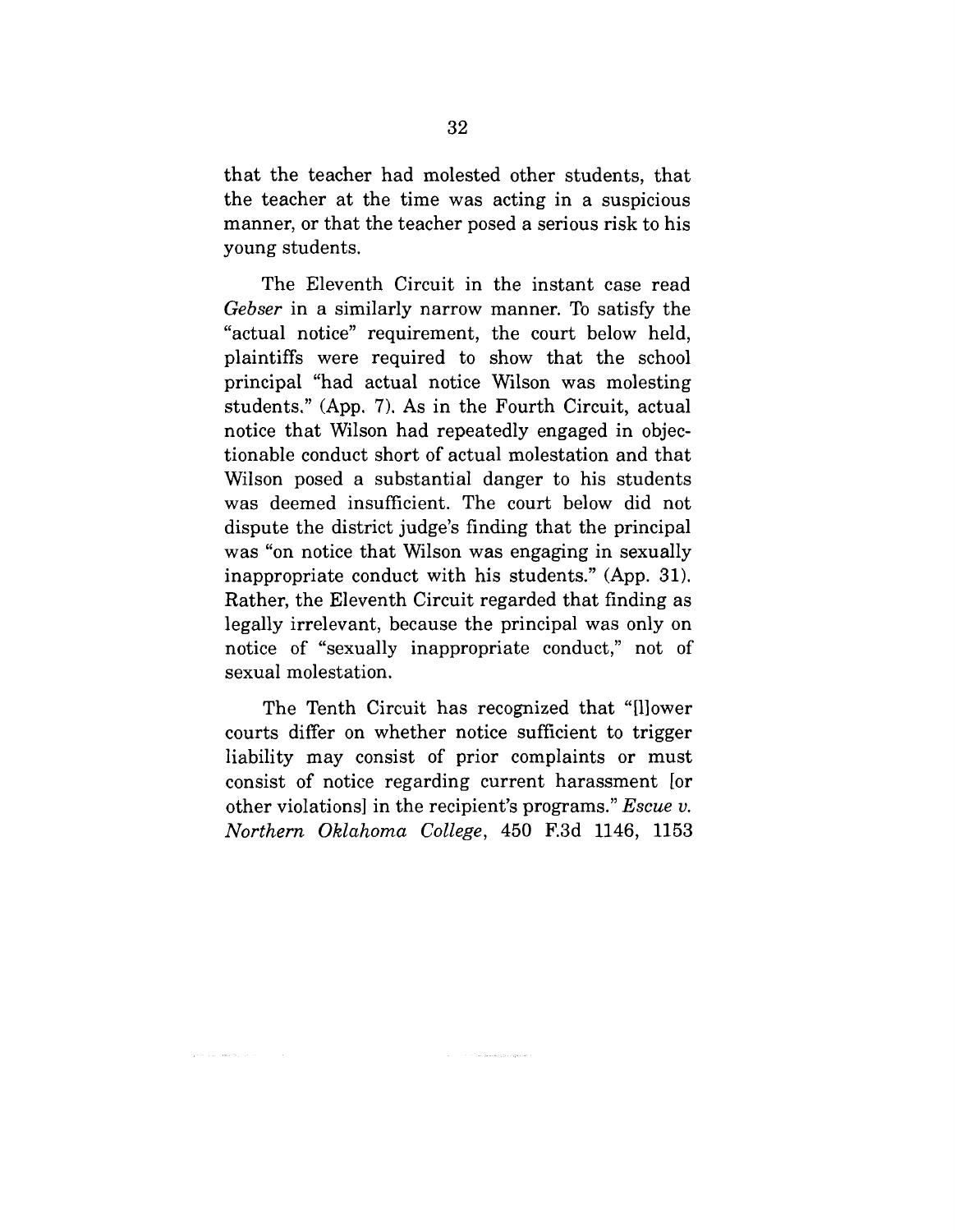(10th Cir. 2006).28 The Tenth Circuit rejected the Fourth Circuit decision in *Baynard* requiring actual knowledge of the very discriminatory act in question.

*Gebser ...* " ... does not set the bar so high that a school district is not put on notice until it receives a clearly credible report of sexual abuse from the plaintiff-student." *Doe v. Sch. Admin. Dist. No. 19,* 66 F. Supp. 2d 57, 62 (D. Me. 1999).

450 F.3d at 1153. The notice requirement in *Gebser* is satisfied in the Tenth Circuit when school officials have "actual knowledge of a *substantial risk* of abuse to students based on prior complaints by other students." *Id. (quoting Doe A. v. Green,* 298 F. Supp. 2d 1025, 1033 (D. Nev. 2004) (emphasis in *Escue).*

In *Bostic v. Smyrna School Dist.,* 418 F.3d 355 (3d Cir. 2005), the Third Circuit approved a Title IX jury instruction that embodied this substantial danger standard.

An educational institution has "actual notice," ... if an appropriate person at the institution has knowledge of facts sufficiently indicating substantial danger to a student so that the institution can reasonably be said to be aware of the danger.

*<sup>28</sup> See Johnson v. Galen Health Institutes, Inc.,* 267 F. Supp. 2d 679, 686 (W.D. Ky. 2003) ("Lower courts have split on this question); *Doe A. v. Green,* 298 F. Supp. 2d 1025, 1033 n.2 (D. Nev. 2004) (describing Fourth Circuit decision in *Baynard* as the "minority view.")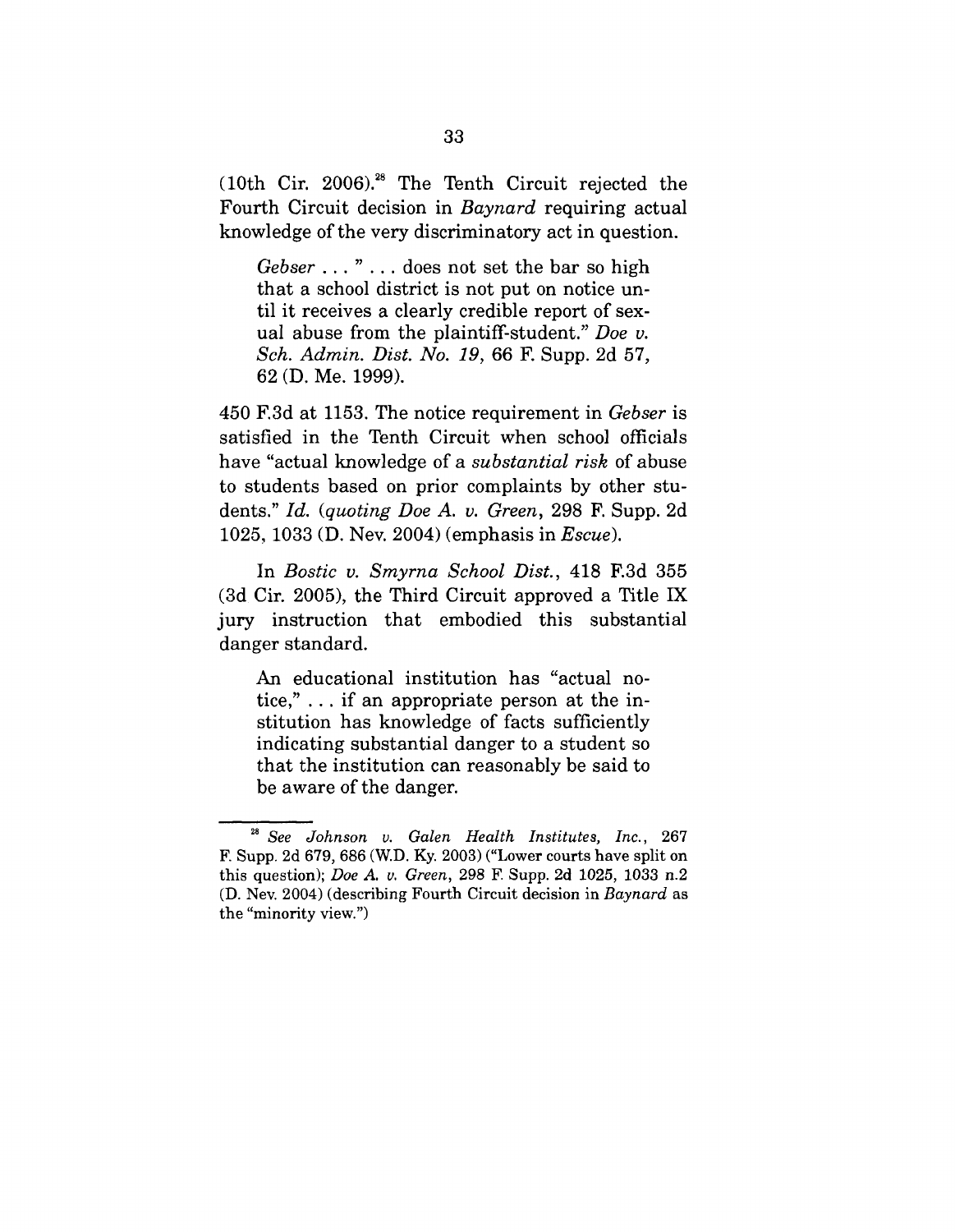418 F.3d at 360. The court of appeals noted that the model federal jury instruction regarding Title IX claims also provides that notice of facts "sufficiently indicating danger to students" is sufficient under *Gebser.* 418 F.3d at 316 (citing 3C Fed. Jury Prac. & Instr. § 177.36 (5th ed. 2001)).

Although the "substantial danger" language does not appear in *[Gebser* or *Davis v. Monroe County Bd. of Educ.,* 526 U.S. 629 (1999)], neither is it inconsistent with the standard set forth in those cases regarding "actual knowledge."... We therefore reject [the] contention that ... the "substantial danger" language [is] no longer validly applied to Title IX.

#### $Id.$

 $\alpha$  ,  $\alpha$  is a constant of the state  $\alpha$ 

In *Williams v. Paint Valley Local School District,* 400 F.3d 360 (6th Cir. 2005), the Sixth Circuit upheld a disputed jury instruction which stated that the school district could be held liable if it 'had actual notice that [the teacher] posed a substantial risk of sexual abuse to children in the school district." 400 F.3d at 363. "The idea was to make clear that 'deliberate indifference' liability could not rest on actual or constructive knowledge of an inconsequential risk." 400 F.3d at 368. The Tenth Circuit reasoned that notice of a "substantial risk" is sufficient because that standard was used by this Court to define deliberate indifference in *Farmer v. Brennan,* 511 U.S. 825, 847 (1994). 400 F.3d at 367-68.

 $\mathcal{A}(\mathcal{A})$  , we can also a set  $\mathcal{A}(\mathcal{A})$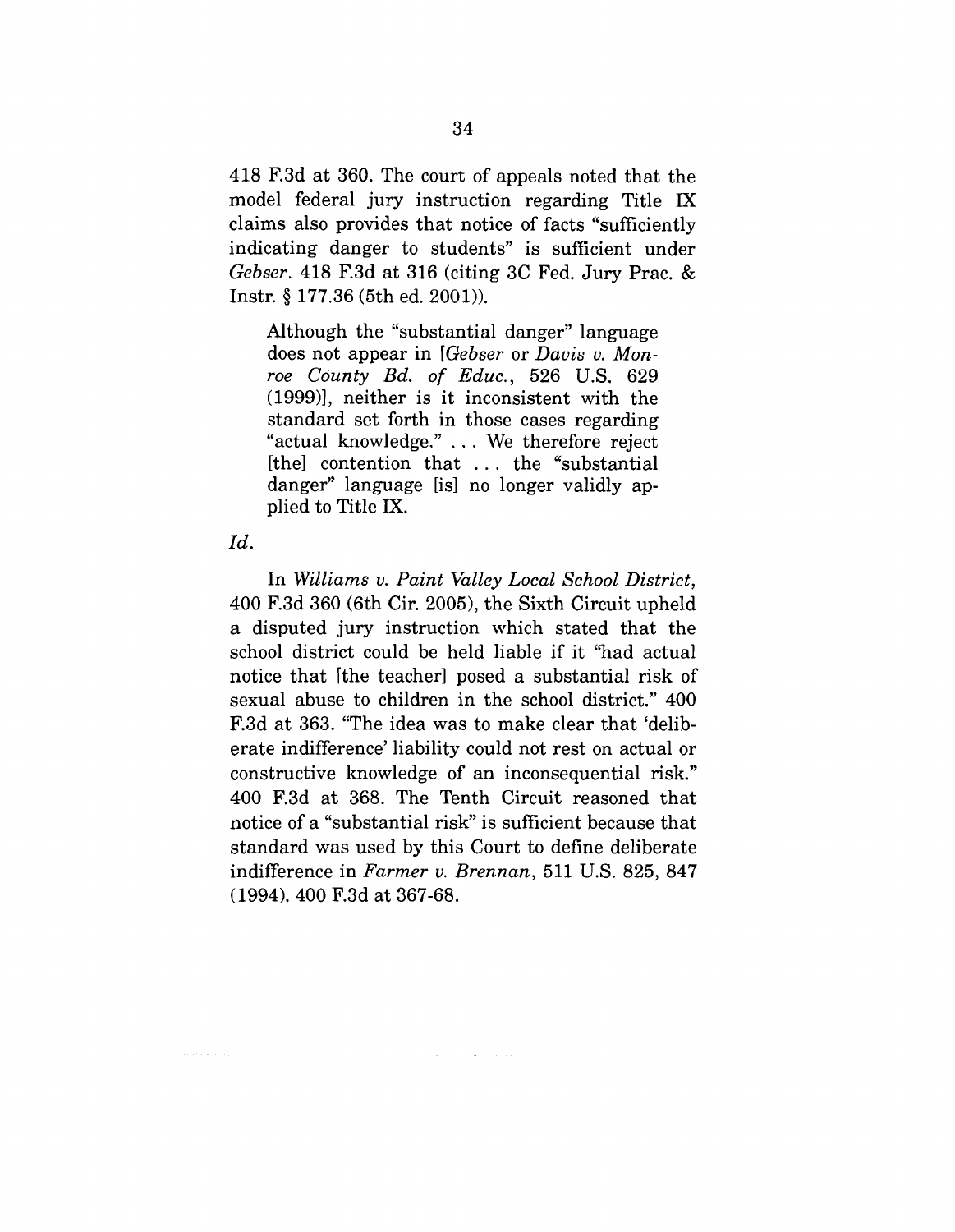In *Warren v. Reading School Dist.,* 278 F.3d 163 (3d Cir. 2002), the Third Circuit upheld a finding of actual notice under *Gebser* under circumstances all too similar to the instant case. In *Warren* the elementary school principal had earlier received, and ignored, a parent's complaint that a teacher was taking his young son to the teacher's house, lifting him "up and down," and giving him money. 278 F.3d at 166. The principal took no action. Two years later that teacher was arrested for a related form of physical contact with fourth grade male students that constituted sexual abuse; one of the victims sued under Title IX. In upholding a jury verdict against the school district under Title IX, the Third Circuit held that the earlier parental complaint  $-$  although it concerned troubling conduct that was not itself sexual abuse - would alone satisfy the *Gebser* knowledge requirement. 278 F.3d at 173. In the Fourth and Eleventh Circuits the claim in *Warren* would have been dismissed, because the principal did not actually know that the plaintiffs' son was being molested.

The Seventh Circuit has adopted an intermediate reading of *Gebser.* Ordinarily

the plaintiff in a Title IX damages suit based on a teacher's behavior must prove actual knowledge of misconduct, not just actual knowledge of the risk of misconduct.

*Delgado v. Stegall,* 367 F.3d 668, 672 (7th Cir. 2004). It is not enough that "school[] officials know in a general sense that there is a *risk* that one or more...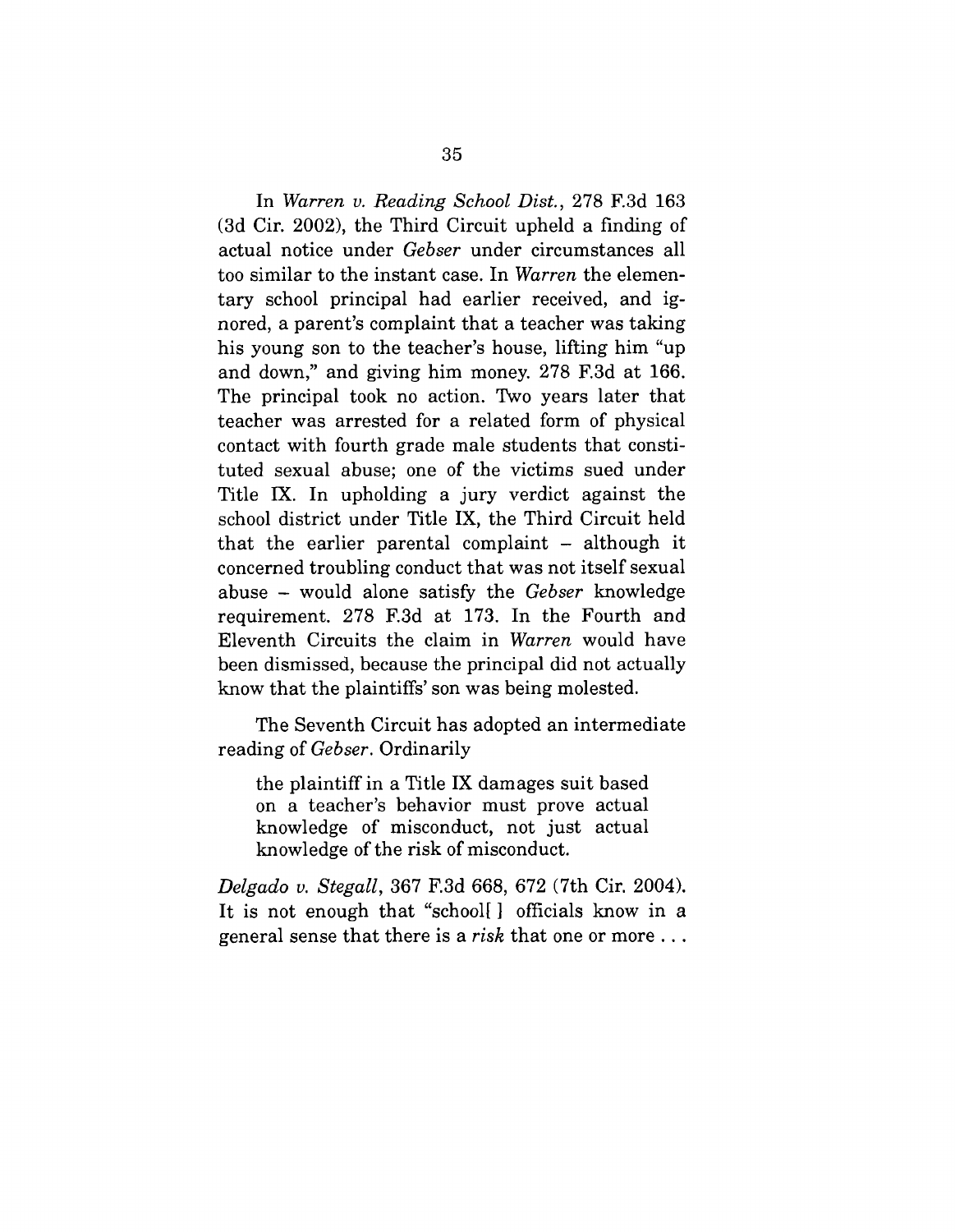teachers will harass a student sexually, even if no such incident has ever occurred in the school." *Id.* (emphasis in original). But notice of past behavior demonstrating a risk of sexual abuse, harassment, or other discrimination will suffice if it reveals *"so* high a risk [of such discrimination that it] would make [the recipient] reckless for having failed to take steps to prevent [subsequent misconduct]." *Id.* (emphasis in original). In the instant case a trier of fact could reasonably conclude that school officials acted recklessly when, despite receiving two years of repeated complaints and warnings about Wilson, they took no action to prevent the sexual molestation that ultimately occurred in September 2003.

This inter-circuit conflict stems in part from the language in *Gebser* itself. Although *Gebser* required "actual notice," it left unclear notice *of what. Gebser* refers frequently to notice of *"the* discrimination" or *"the* violation," assuming that there would be only a single type, period and victim of discrimination. 524 U.S. at 287-90 (emphasis added). Some passages simply require "notice," with no additional modifiers indicating the necessary content of the notice. 524 U.S. at 285, 287-89, 291, 292. The Court held that the notice that had been given in *Gebser -* that the teacher was making inappropriate comments in class - "was plainly insufficient to alert the principal to the possibility that [the teacher] was involved in a sexual relationship with a student." 524 U.S. at 291. What *Gebser* did not make clear was whether the actual notice requirement could indeed be satisfied by notice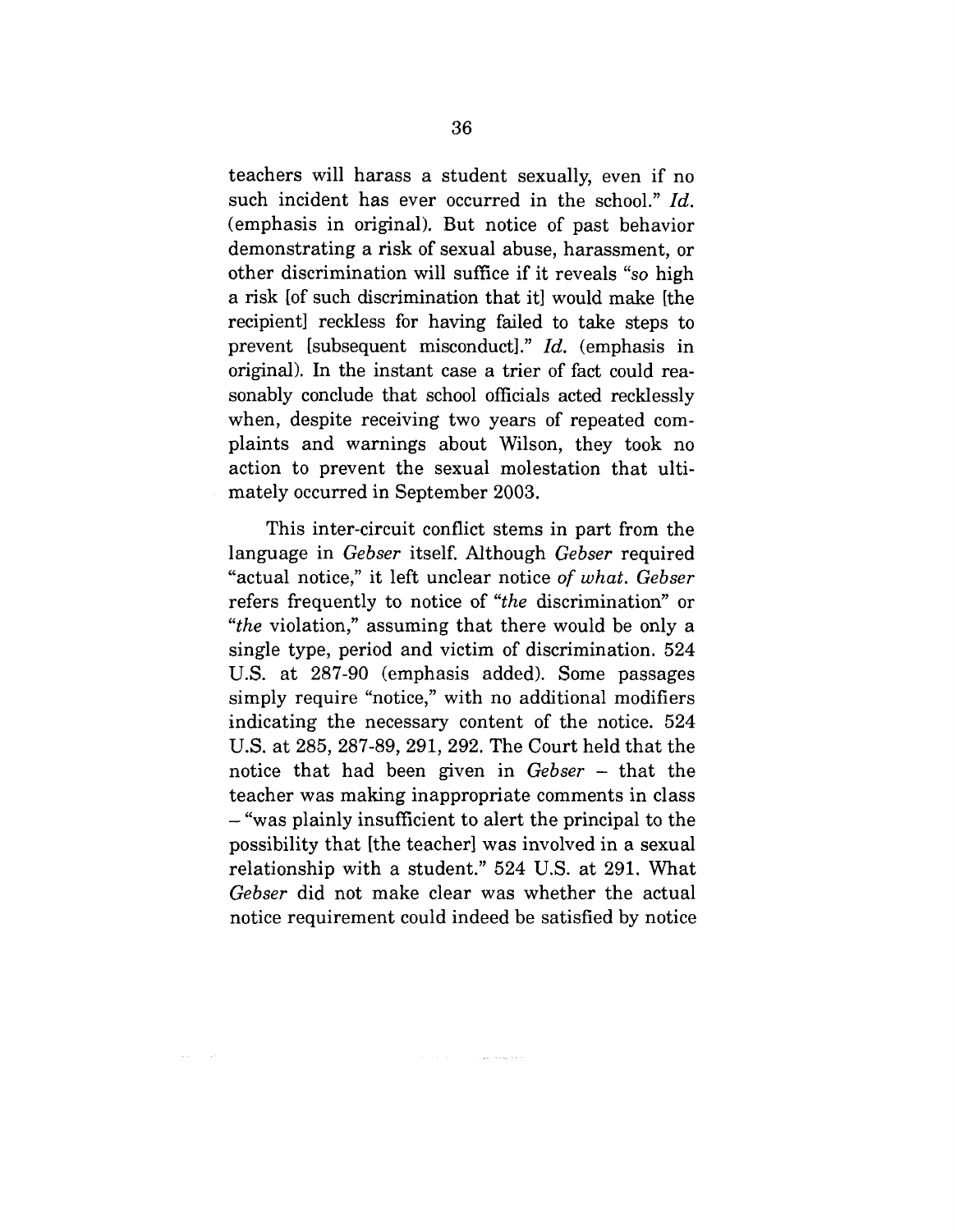of misconduct which was "[]sufficient to alert" school authorities to "the possibility" that a teacher might engage in more serious abuse.

Six circuits have already addressed this issue. The grave injuries at issue weigh heavily in favor of granting review of the question presented at this time, without awaiting further developments in the lower courts. A majority of the cases arising under *Gebser,* like *Gebser* itself, concern adult teachers engaging in sexual contacts with minor children. Too many Title IX actions, as in the instant case, involve child molestation.<sup>29</sup> Such abuses can cause long lasting and devastating psychological harm to the victims. The decisions in the Eleventh and Fourth Circuits permit officials in federally assisted primary and secondary schools to deliberately ignore these abuses, so long as the repeated warnings and complaints concern misconduct short of child molestation, or where, as in *Baynard,* the child molester is simply between victims. Certiorari should be granted to

*<sup>59</sup> E.g., Warren v. Reading School Dist.,* 278 F.3d 163, 165 n.1 (3d Cir. 2002) (teacher prosecuted for three counts of sexual abuse of fourth grade male students); *Shrum v. Kluck,* 249 F.3d 773, 776 (8th Cir. 2001) (teacher pled guilty to crime of Indecency with a Child); *R.M.R. v. Muscogee County School Dist.,* 165 F.3d 812, 814 (llth Cir. 1999) (teacher arrested for child molestation); *Davis v. DeKalb County School Dist.,* 233 F.3d 1367, 1369 (llth Cir. 2000) (teacher convicted of six counts of child molestation); *Bell v. Harge,* 81 Fed. Appx. 943, 944 (9th Cir. 2003) (teacher arrested for sexual contact with student); *Williams v. Paint Valley Local School Dist.,* 400 F.3d 360, 362 (6th Cir. 2005) (teacher assertedly molested six fourth-grade boys).